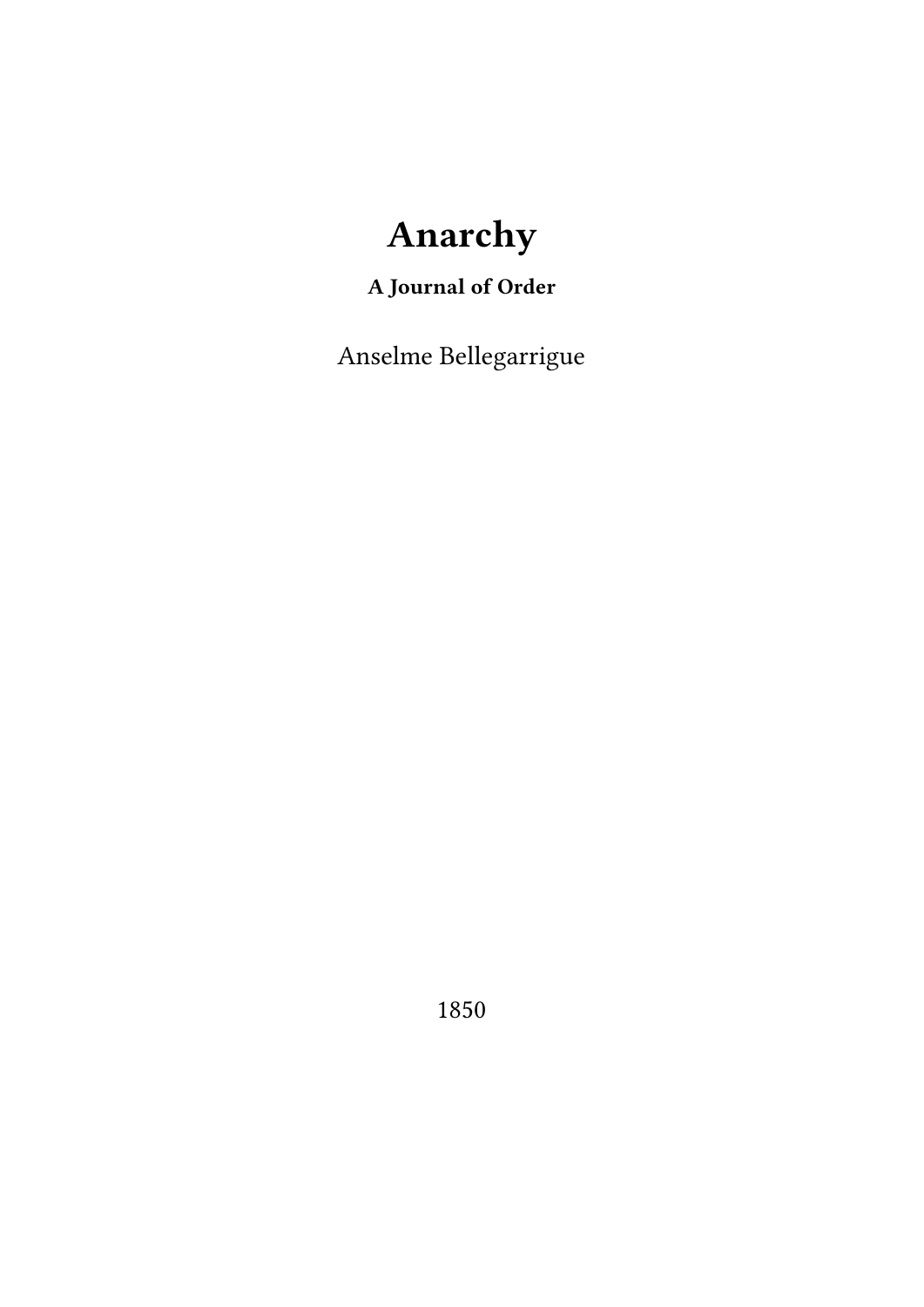## **Contents**

| The World's First Anarchist Manifesto<br>5<br>5<br>8<br>Individualist Dogma the Only Fraternal Dogma<br>10<br>12<br>Of the Attitude of the Parties and their Newspapers<br>The People Merely Wasting its Time and Prolonging its Suffering by Es-<br>pousing the Struggles of Governments and Parties<br>18<br>The People Need Expect Nothing from Any Party<br>20<br>24<br>In These Times Elections Are Not and Cannot Be Anything But a Fraud<br>27<br>Birthright and the French People's Mess of Pottage<br>29<br>What Conjures Governments into Existence is Not What Keeps Them<br>31<br>34<br>37<br><b>Issue Two</b><br>39<br>Foreward<br>40<br><b>The Revolution</b><br>41<br>41<br>42<br>44<br>46<br>47 | <b>Issue One</b> | 4  |
|-----------------------------------------------------------------------------------------------------------------------------------------------------------------------------------------------------------------------------------------------------------------------------------------------------------------------------------------------------------------------------------------------------------------------------------------------------------------------------------------------------------------------------------------------------------------------------------------------------------------------------------------------------------------------------------------------------------------|------------------|----|
|                                                                                                                                                                                                                                                                                                                                                                                                                                                                                                                                                                                                                                                                                                                 |                  |    |
|                                                                                                                                                                                                                                                                                                                                                                                                                                                                                                                                                                                                                                                                                                                 |                  |    |
|                                                                                                                                                                                                                                                                                                                                                                                                                                                                                                                                                                                                                                                                                                                 |                  |    |
|                                                                                                                                                                                                                                                                                                                                                                                                                                                                                                                                                                                                                                                                                                                 |                  |    |
|                                                                                                                                                                                                                                                                                                                                                                                                                                                                                                                                                                                                                                                                                                                 |                  |    |
|                                                                                                                                                                                                                                                                                                                                                                                                                                                                                                                                                                                                                                                                                                                 |                  | 14 |
|                                                                                                                                                                                                                                                                                                                                                                                                                                                                                                                                                                                                                                                                                                                 |                  | 16 |
|                                                                                                                                                                                                                                                                                                                                                                                                                                                                                                                                                                                                                                                                                                                 |                  |    |
|                                                                                                                                                                                                                                                                                                                                                                                                                                                                                                                                                                                                                                                                                                                 |                  |    |
|                                                                                                                                                                                                                                                                                                                                                                                                                                                                                                                                                                                                                                                                                                                 |                  |    |
|                                                                                                                                                                                                                                                                                                                                                                                                                                                                                                                                                                                                                                                                                                                 |                  |    |
|                                                                                                                                                                                                                                                                                                                                                                                                                                                                                                                                                                                                                                                                                                                 |                  |    |
|                                                                                                                                                                                                                                                                                                                                                                                                                                                                                                                                                                                                                                                                                                                 |                  |    |
|                                                                                                                                                                                                                                                                                                                                                                                                                                                                                                                                                                                                                                                                                                                 |                  |    |
|                                                                                                                                                                                                                                                                                                                                                                                                                                                                                                                                                                                                                                                                                                                 |                  |    |
|                                                                                                                                                                                                                                                                                                                                                                                                                                                                                                                                                                                                                                                                                                                 |                  |    |
|                                                                                                                                                                                                                                                                                                                                                                                                                                                                                                                                                                                                                                                                                                                 |                  |    |
|                                                                                                                                                                                                                                                                                                                                                                                                                                                                                                                                                                                                                                                                                                                 |                  |    |
|                                                                                                                                                                                                                                                                                                                                                                                                                                                                                                                                                                                                                                                                                                                 |                  |    |
|                                                                                                                                                                                                                                                                                                                                                                                                                                                                                                                                                                                                                                                                                                                 |                  |    |
|                                                                                                                                                                                                                                                                                                                                                                                                                                                                                                                                                                                                                                                                                                                 |                  |    |
|                                                                                                                                                                                                                                                                                                                                                                                                                                                                                                                                                                                                                                                                                                                 |                  |    |
|                                                                                                                                                                                                                                                                                                                                                                                                                                                                                                                                                                                                                                                                                                                 |                  |    |
|                                                                                                                                                                                                                                                                                                                                                                                                                                                                                                                                                                                                                                                                                                                 |                  |    |
|                                                                                                                                                                                                                                                                                                                                                                                                                                                                                                                                                                                                                                                                                                                 |                  |    |
|                                                                                                                                                                                                                                                                                                                                                                                                                                                                                                                                                                                                                                                                                                                 |                  |    |
|                                                                                                                                                                                                                                                                                                                                                                                                                                                                                                                                                                                                                                                                                                                 |                  |    |
|                                                                                                                                                                                                                                                                                                                                                                                                                                                                                                                                                                                                                                                                                                                 |                  |    |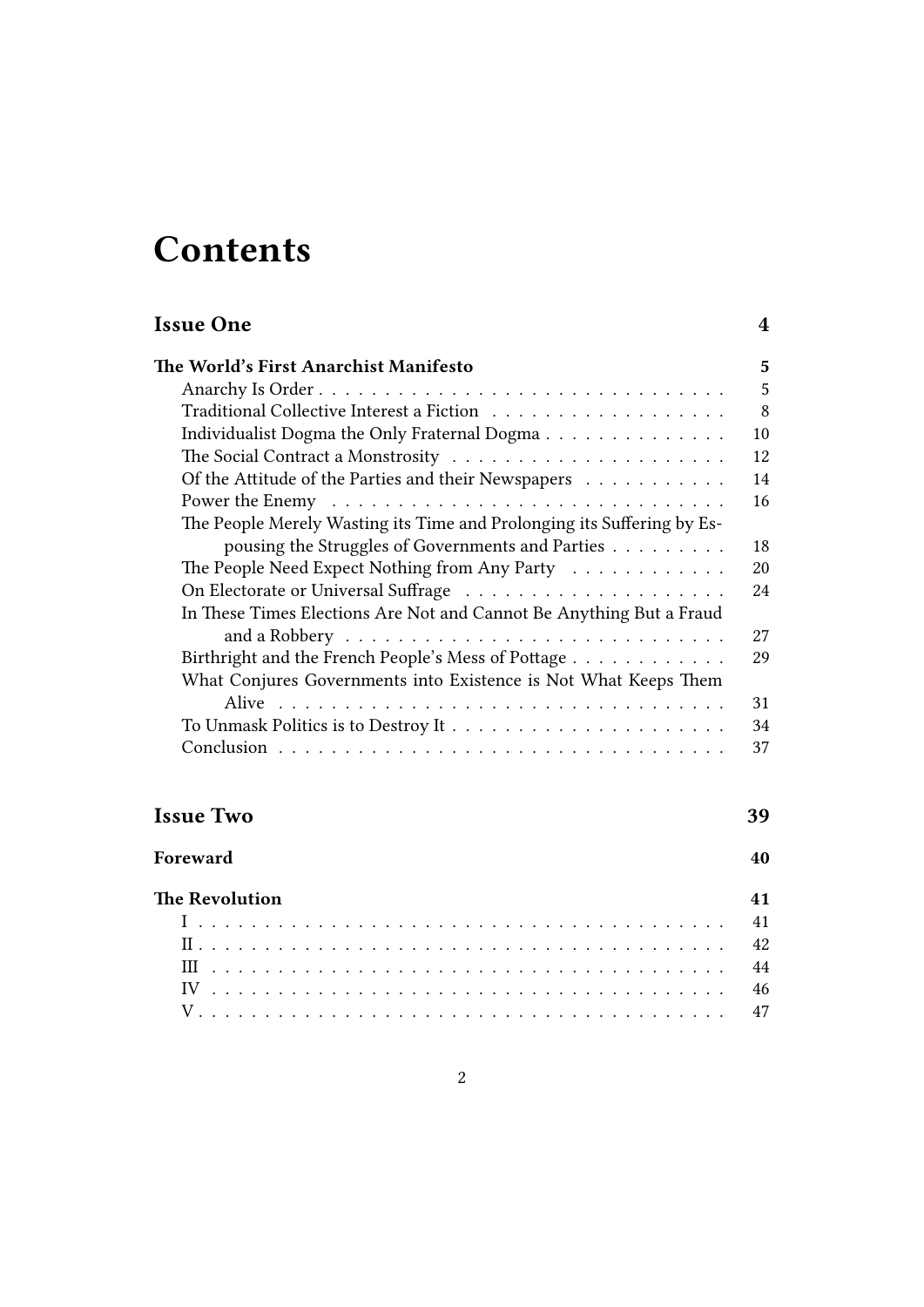| - Contract Andrea Andrea Andrea Andrea Andrea Andrea Andrea Andrea Andrea Andrea Andrea Andrea Andrea Andrea A |  |  |  |  |  |  |  |  |  |  |  |  |  |  |  |  |  |  |  |
|----------------------------------------------------------------------------------------------------------------|--|--|--|--|--|--|--|--|--|--|--|--|--|--|--|--|--|--|--|

The Electoral Law

63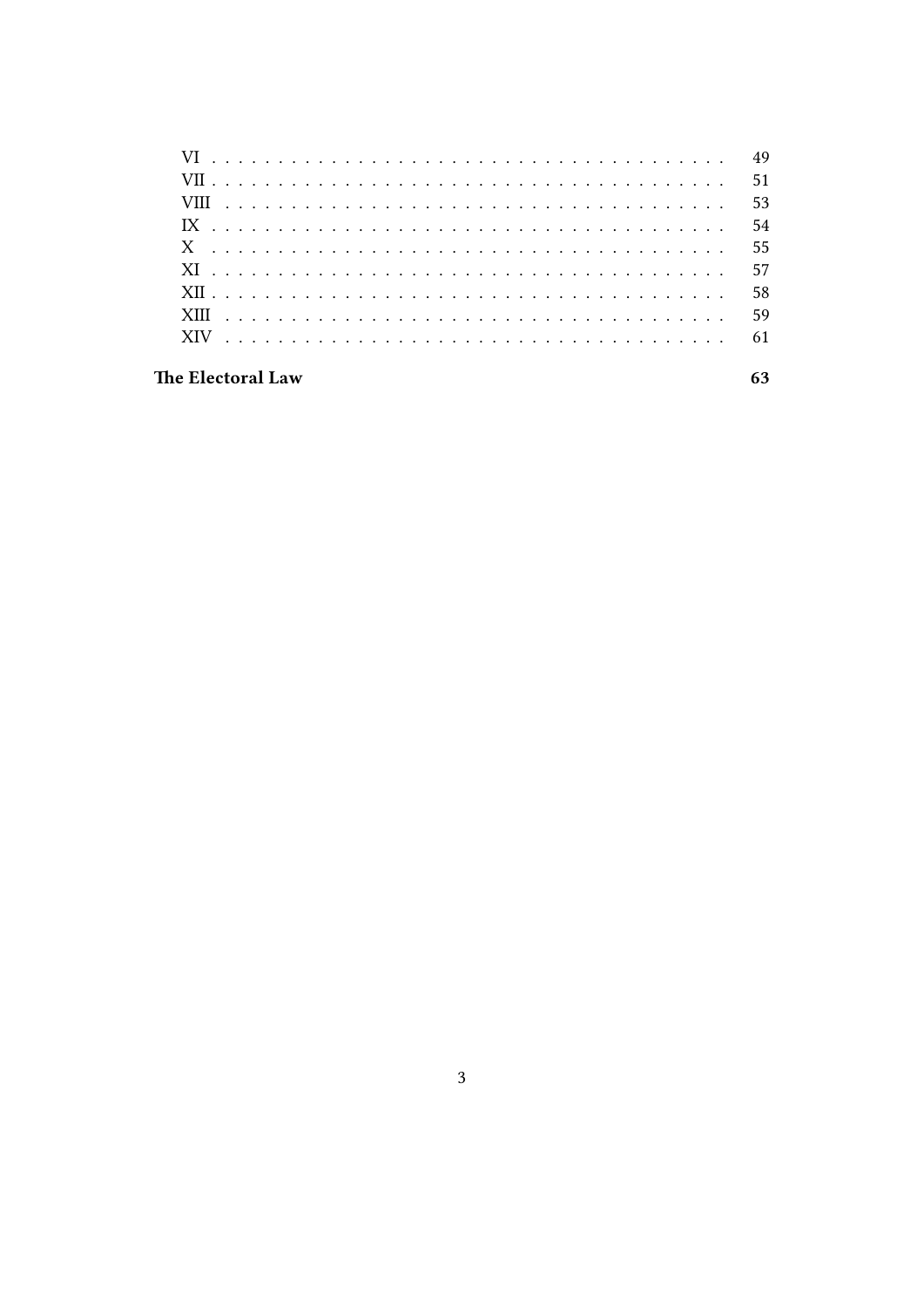# <span id="page-3-0"></span>**Issue One**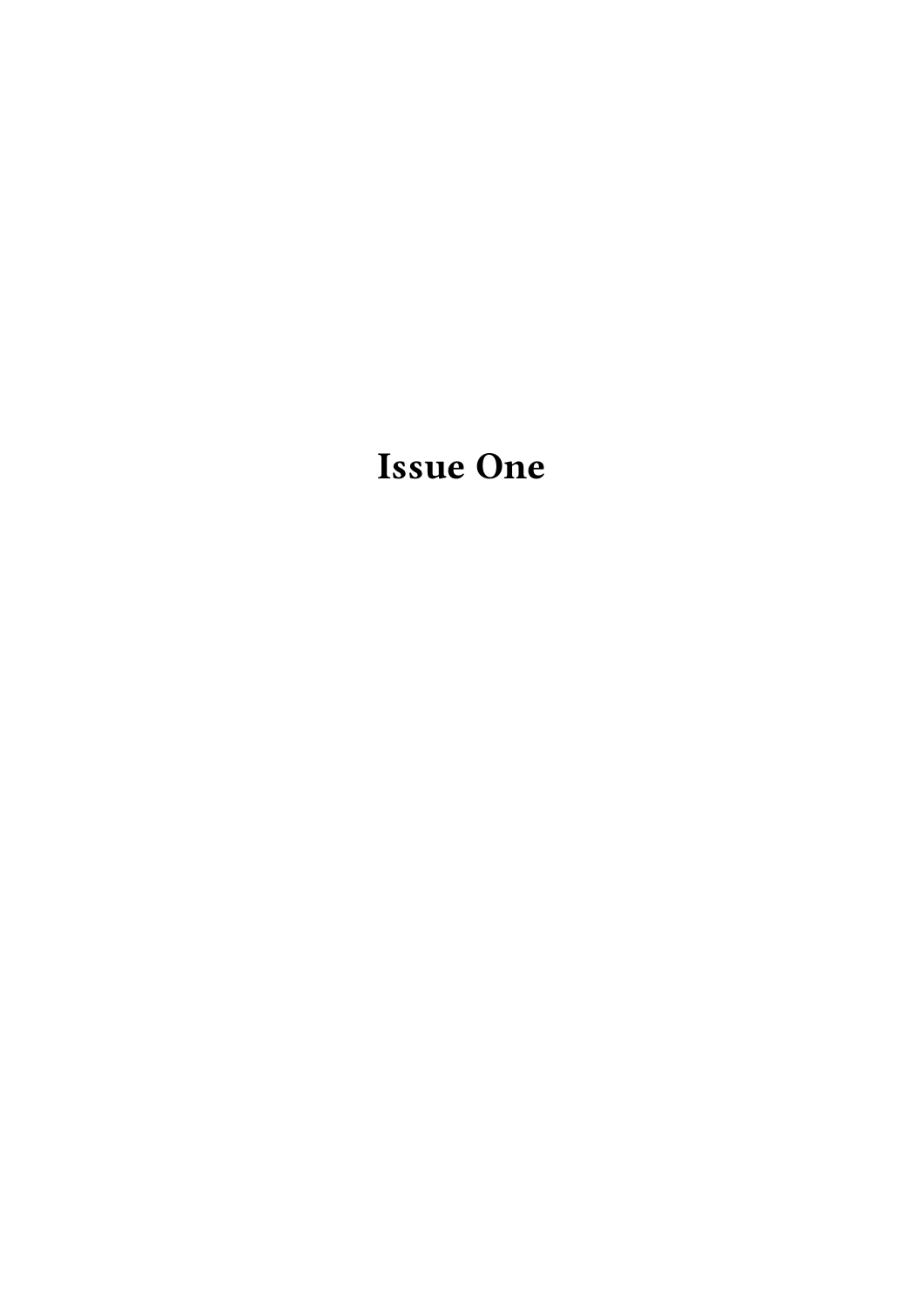# <span id="page-4-0"></span>**The World's First Anarchist Manifesto**

### <span id="page-4-1"></span>**Anarchy Is Order**

If I were to heed the meaning vulgarly attributed to certain words then, since vulgar error has taken "anarchy" to be synonymous with "civil war", I should be horrified by the title with which I have headed this publication, in that I have a horror of civil strife.

At the same time I account it a pleasure and an honour that I have never been party to a band of conspirators nor any revolutionary battalion; a pleasure and an honour because it furnishes the basis upon which I can establish, for one thing, that I have been enough of an honest man not to pull the wool over the people's eyes, and, for another, that I have been astute enough not to let the wool be pulled over my own eyes by the ambitious. I have watched  $-$  I cannot claim unmoved but at any rate with the utmost serenity  $-$  the passage of fanatics and charlatans, moved to pity for some and to utter contempt for the rest. And when, in the wake of these bloody struggles — having forced my enthusiasm not to overstep the narrow confines of syllogism  $-$  I have sought to draw up a balance-sheet of the benefits that each corpse has bought, the sum has added up to zero, and zero means nothing. That nothing horrifies me; civil war horrifies me also.

Consequently, if I have inscribed ANARCHY on the mast-head of this newspaper, it cannot have been because I take that word in the sense attributed to it much mistakenly, as I shall be explaining anon  $-$  by the governmentalist factions, but rather to ensure that it receives the etymological rights it deserves in a democracy. Anarchy is the negation of governments. Governments, whose pupils we are, have naturally found nothing better to devise than to school us in fear and horror of their destruction. But as governments in turn are the negations of individuals or of the people, it is reasonable that the latter, waking up to essential truths, should gradually come to feel a greater horror at its own annihilation than that of its masters.

Anarchy is an ancient word, but, for us that word articulates a modem notion, or rather, a modern interest, the idea being daughter to the interest. History has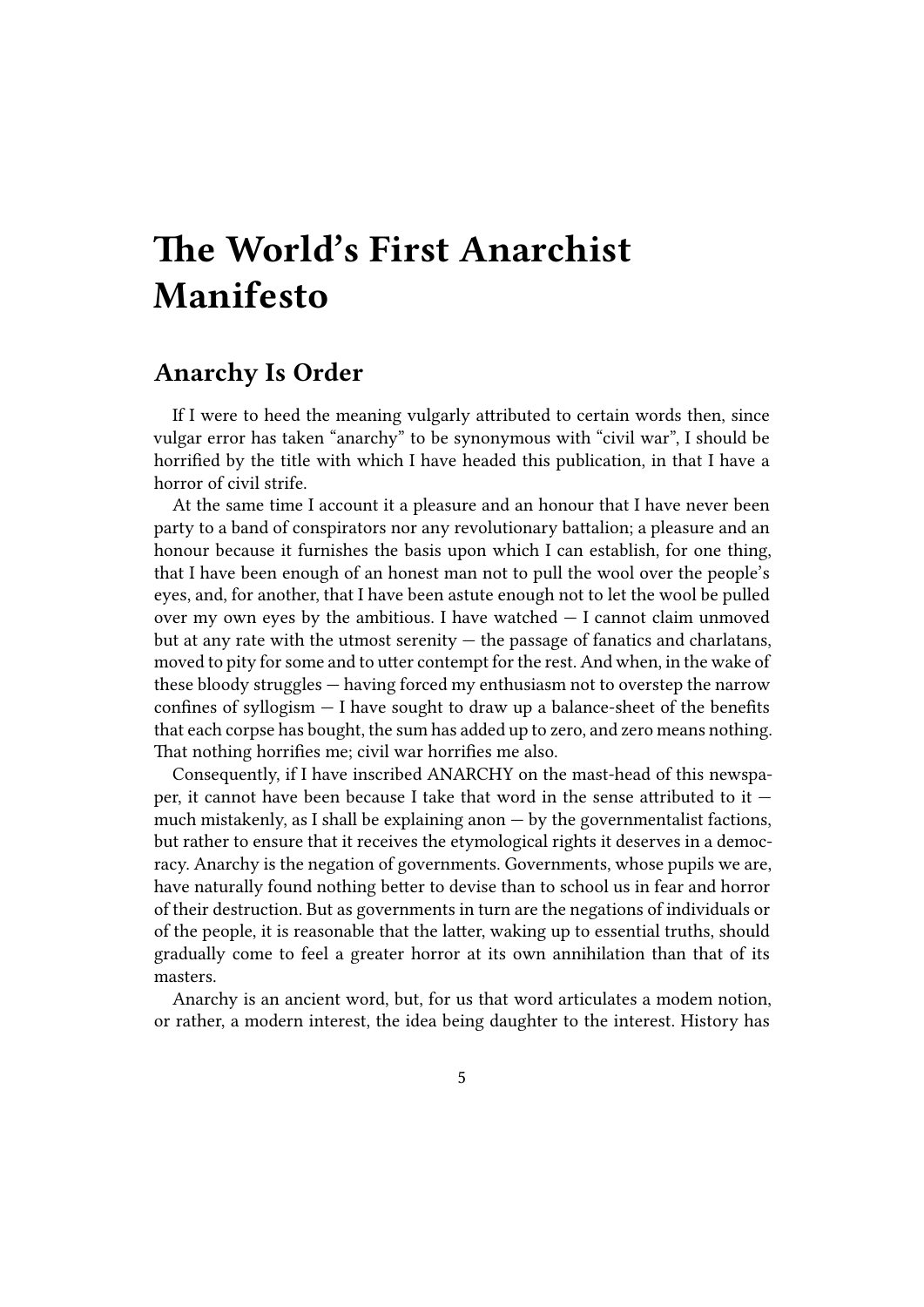described as "anarchic" the condition of a people wherein there are several governments in contention one with another, but the condition of a people desirous of being governed but bereft of government precisely because it has too many is one thing and the condition of a people desirous of governing itself and bereft of government precisely because it wishes none quite another. In ancient times, indeed, anarchy was civil war, not because it meant absence of governments but, rather, because it meant a multiplicity of them and competition and strife among the governing classes. The modern notion of absolute social truth or pure democracy has ushered in an entire series of discoveries or interests which have turned the terms of the traditional equation upside down. Thus anarchy, which, when contrasted with the term monarchy, means civil war, is, from the vantage point of absolute or democratic truth, nothing less than the true expression of social order.

Indeed:

Who says anarchy, says negation of government; Who says negation of government says affirmation of the people; Who says affirmation of the people, says individual liberty; Who says individual liberty, says sovereignty of each; Who says sovereignty of each, says equality; Who says equality, says solidarity or fraternity; Who says fraternity, says social order;

By contrast:

Who says government, says negation of the people;

- Who says negation of the people, says affirmation of political authority;
- Who says affirmation of political authority, says individual dependency;
- Who says individual dependency, says class supremacy;

Who says class supremacy, says inequality;

Who says inequality, says antagonism;

- Who says antagonism, says civil war,
- From which it follows that who says government, says civil war.

Whether what I have just stated is new, eccentric or frightful, I cannot tell. I do not know, nor do I care to know. What I do know is that I can boldly argue my case against all of the White and Red governmentalist prose of past, present and future. The truth is that, on this terrain  $-$  the terrain of the free man untainted by ambition, diligent in his work, contemptuous of command and refractory to submissiveness — I throw down the gauntlet to functionarism's every argument,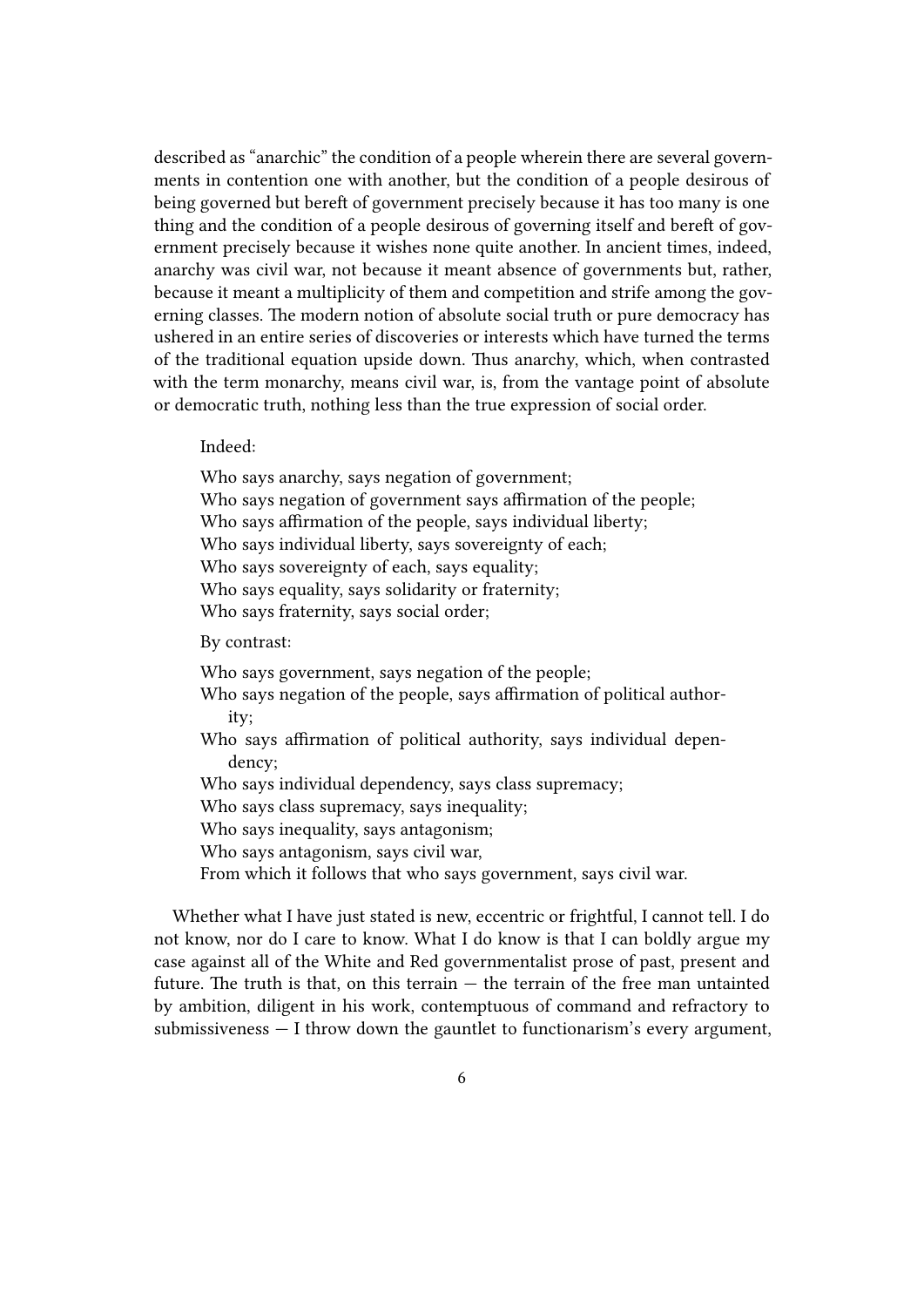all of the rationale of marginalisation and all the champions of taxation  $-$  be it monarchist or republican  $-$  and regardless of whether it go by the name of progressive, proportional, territorial, capitalist and whether it be on property or on consumption.

Yes, anarchy is order, whereas government is civil war.

When my intellect looks past the wretched details underpinning the day to day dialectic, I discover that the intestinal strifes which, throughout the ages, have decimated humankind, are bound up with a single cause, to wit: the destruction or preservation of government.

In the realm of politics, sacrifice of self for the purpose of the maintenance or installation of a government has always meant having one's throat cut and one's entrails torn out. Point me to a place where men openly slaughter one another and I will show you a government behind all the carnage. If you try to explain civil war away as other than the manner of a government's trying to ensconce itself or agovernment's refusal to quit the stage, you are wasting your time; you will not be able to come up with anything.

And the reason is simple.

A government is set up. In the very instant of its creation, it has its servants and, as a result, its supporters; and the moment that it has its supporters it has its adversaries too. That very fact alone quickens the seed of civil war, because the government, resplendent in its authority, cannot possibly act with regard to its adversaries the way it does with regard to its supporters. There is no possibility of the former's not feeling its favour, nor of the latter's not being persecuted. From which it follows that there is likewise no possibility of conflict between the favoured faction and the oppressed faction not arising from this disparity, sooner or later. In other words, once the government is in place, the favouritism that is the basis of privilege and which provokes division, spawns antagonism and civil strife becomes inevitable.

From which it follows that government is civil war.

There need only be a government supporter on the one hand and an adversary of the government on the other for strife to erupt among the citizenry: it is plain that, outside of the love or hatred borne towards the government, civil war has no *raison d'etre*, which means to say that for peace to be established, the citizenry need merely refrain from being, on the one hand, supporters and, on the other, adversaries of the government.

But refraining from attacking or defending the government so as to render civil war impossible is nothing short of paying it no heed, tossing it on to the dung heap and dispensing with it in order to lay the foundations of social order.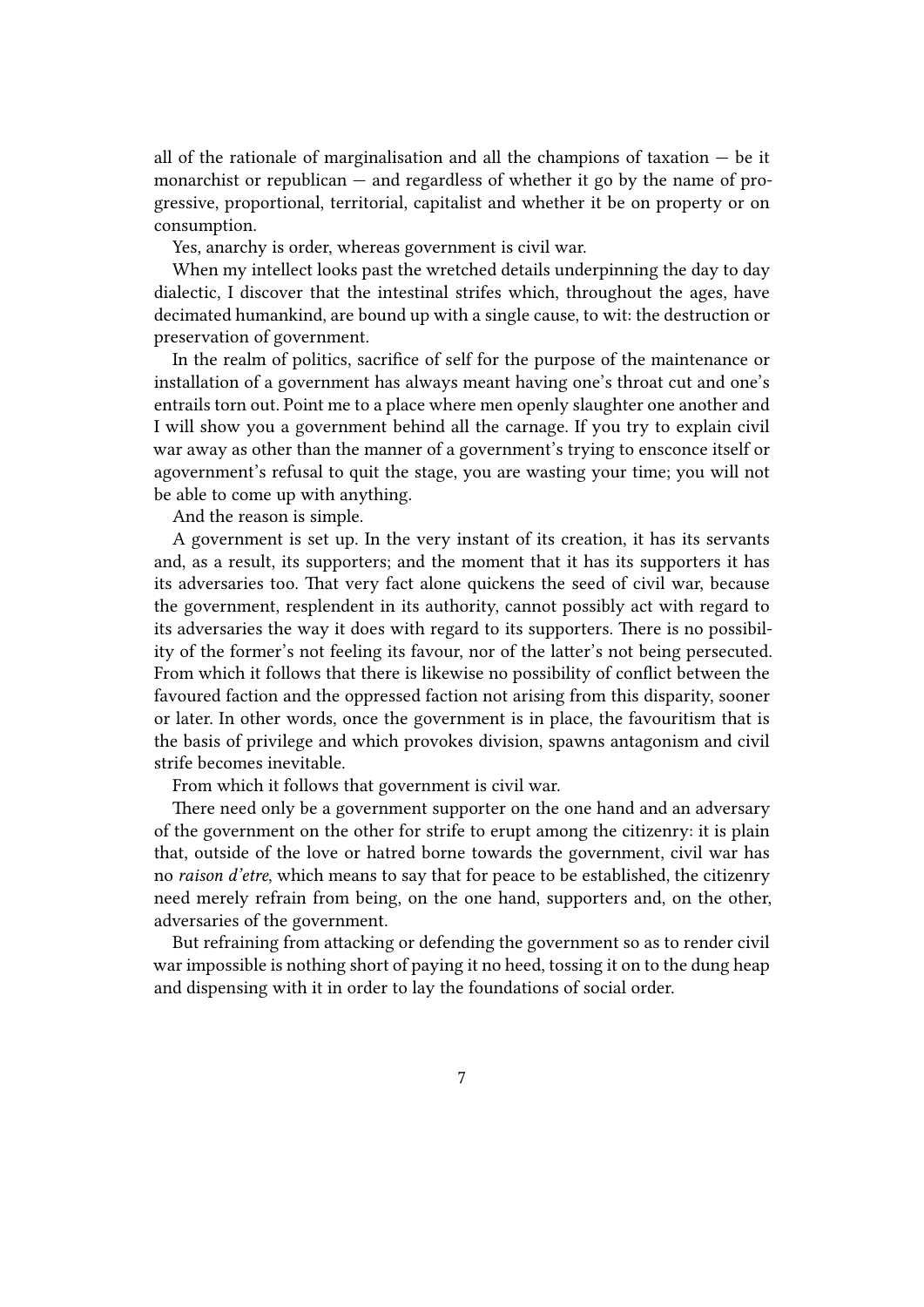Now, if dispensing with government is, on the one hand, the establishment of order, and, on the other, the enshrinement of anarchy, then order and anarchy go hand in hand

From which it follows that anarchy is order.

Before I proceed any further, I would ask the reader to beware of the bad impression that may be made by the personal format which I have adopted for the purpose of facilitating argument and refining thought. In this exposition, I represent, not so much the author, as the reader and listener: I stands for man.

### <span id="page-7-0"></span>**Traditional Collective Interest a Fiction**

Posed in these terms, the matter  $-$  rising above socialism and the unfathomable chaos into which it has been plunged by the petty chieftains of its several tendencies — enjoys the merit of clarity and precision. I am an anarchist, a political and social Huguenot; I deny everything and affirm naught but myself: because the sole truth of which I have material and moral proof and tangible, comprehensible and intelligible evidence, the only real, startling, non-arbitrary truth not susceptible to interpretation, is myself I am. There I have a positive fact. Everything else is abstraction and, in mathematics, would be designated as "x", an unknown quantity; and I need not trouble myself with it.

In essence, society consists of a vast combination of material and personal interests. The collective or State interest — by virtue of which dogma, philosophy and politics together have thus far demanded wholesale or partial forswearing of individuals and their assets  $-$  is a sheer figment which, in its priestly garb, has furnished the basis for the fortunes of all the clergy, from Aaron right up to Monsieur Bonaparte. This imagined interest has no existence outside of legislation.

It has assuredly never been the case, never will be the case and cannot be the case that upon this earth there exists an interest higher than mine, an interest to which I am obliged to make even a partial sacrifice of my interest. If there are men upon this earth and if I am a man, my interest is the equal of any other's. I cannot owe more than is owed to me; and cannot receive more than the measure which I give. But I owe no debt to him that gives me nothing; so I owe no debt to that collective rationale (or indeed government) because the government gives me nothing and never could give me the equal of what it takes from me (and which, by the way, it itself does not have). In every instance, the best judge of the appropriateness of a choice and the one who ought to determine if it ought to be repeated is myself; and in this regard I have no advice nor lessons nor, above all, orders to await from anyone else. It is the duty and not just the entitlement of every individual to apply this line of argument to himself and not to forget it. That is the true, intuitive, un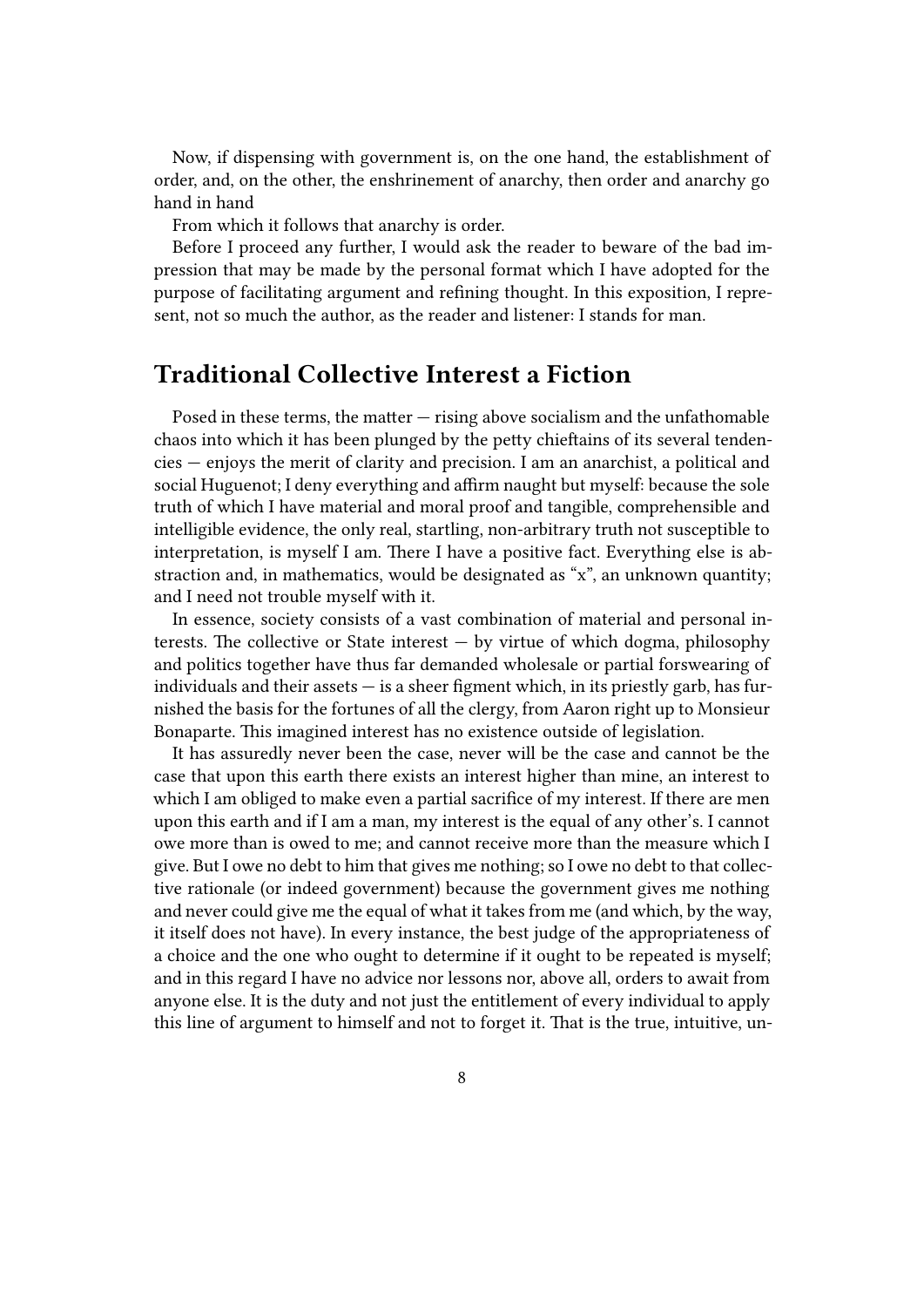challengeable and indestructible basis of the only human interest that should be taken into consideration: the personal interest and individual prerogative. Does this mean that I wish utterly to deny the collective interest? Certainly not. Except that, having no taste for talking to no purpose, I have nothing to say. Having laid down the basis for the personal interest, I operate with regard to the collective interest just as I ought to operate with regard to society when I introduced the individual.Society is the inescapable consequence of the aggregation of individuals; likewise the collective interest a providential and inevitable consequence of the aggregation of personal interests. The collective interest will only be fully realised to the extent that it leaves personal interest untouched; because, if the collective interest is understood to be the interest of all, in any society it requires only trespass against the interest of one single individual for the collective interest to cease immediately from being in everyone's interest and, as a result, for it to cease to exist

In the inevitable course of things, the collective interest is a natural consequence of the individual's interest. So true is this that the community will not seize my field so as to lay out a thoroughfare or will not ask me to retain my trees for the improvement of the air without offering me compensation. But, just as it is in its interest to compensate me, so it is in mine to defer to it. So much for the collective interest which grows out of the nature of things. There is another which is accidental and abnormal — war. It is not susceptible to this rule. It conjures up another rule and always does a good job of that. We need concern ourselves only with that which is constant. — But when the name of collective interest is bestowed upon the one in light of which they shut down my workshop, prevent me from pursuing such and such an activity, impound my newspaper or my book, trespass against my liberty, ban me from becoming a lawyer or doctor on the basis of my personal study and clientele, issue me with the order not to sell this or purchase that, when, in short, they dub collective interest that which they invoke in order to prevent me from earning my living openly, in the manner of my choosing and under everyone's gaze, I declare that I cannot understand it, or rather, that I understand only too well.

In order to keep the collective interest safe, a man who has cured his neighbour unlawfully it is an offence to do good unlawfully  $-$  is condemned on the pretext that he has no qualification; a man is prevented from championing the cause of a (free) citizen who has placed his trust in him; a writer is arrested; a publisher ruined; a propagandist thrown into prison; a man who cried out or behaved in a certain fashion is sent before the criminal assizes.

What do all these outrages profit me? What do they profit you? From the Pyrenees to the Channel and from the Ocean to the Alps I race, asking each and every one of the thirty six million Frenchmen what they have profited from these inane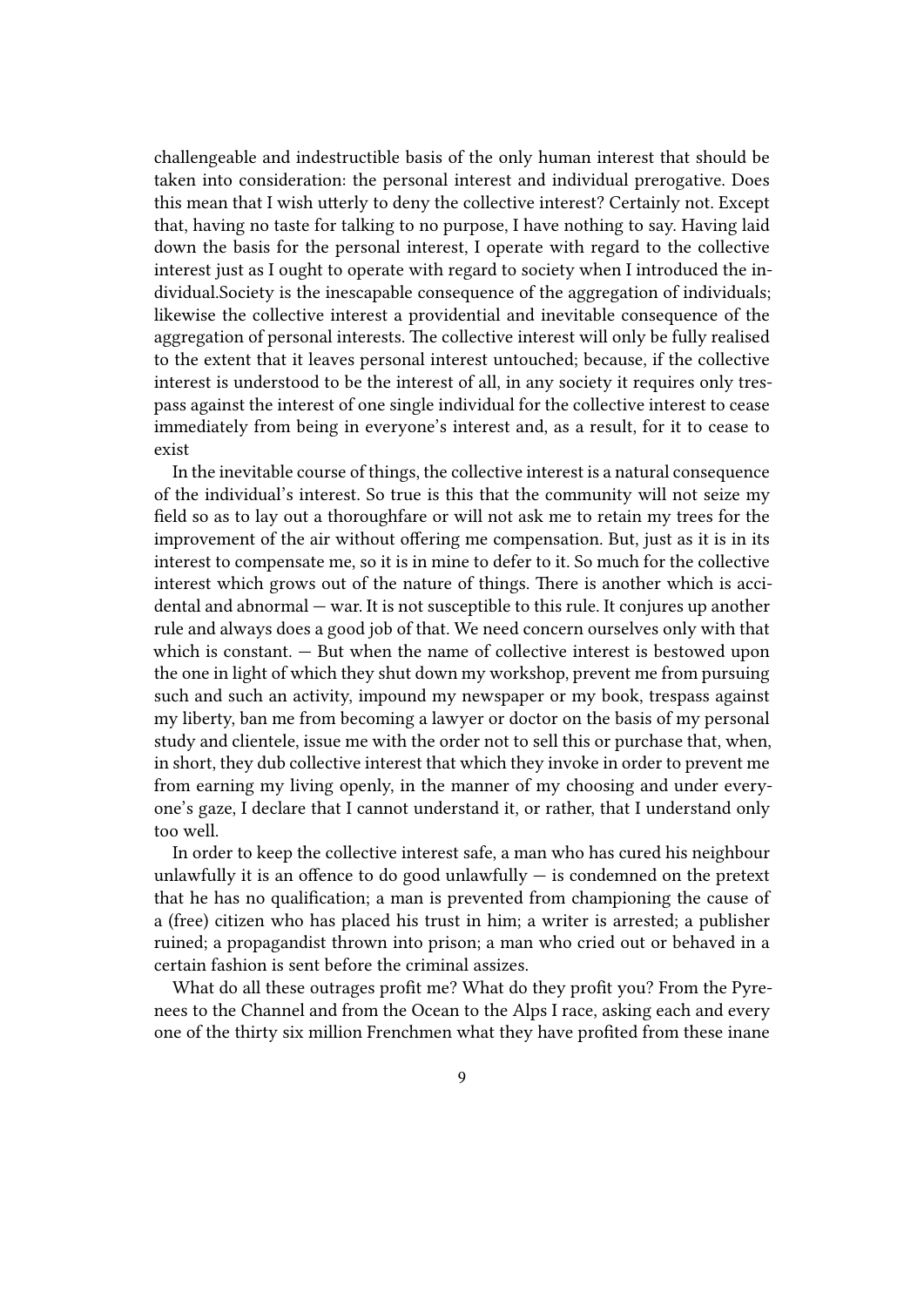acts of cruelty perpetrated in their name against wretches whose families moan, whose creditors fret, whose affairs are on the road to ruin and who, once they manage to struggle free of the rigours visited upon them, may well commit suicide out of disgust or turn to crime out of hatred. And, faced with that question, not one knows what I meant to say, every single one disclaims responsibility for what has occurred and the wretchedness has drawn no response from anybody. Tears have been shed and interests damaged in vain. Yet this is the savage monstrosity that goes by the name of the collective interest! As for myself, let me state that if this collective interest is not some dismal mistake, I would describe it as the vilest mischief!

But let us cease to be this irate and bloody figment and let us say that, since the only way of arriving at the collective interest is through safeguarding of personal interests, it is apparent and sufficiently demonstrated that, in terms of sociability and economics, the most important thing is to foster the personal interest above anything else. On which grounds I am correct in saying that the only social fact is the natural fact, the individual, the self.

### <span id="page-9-0"></span>**Individualist Dogma the Only Fraternal Dogma**

I do not wish to hear tell of revelation, tradition or Chinese, Phoenician, Egyptian, Hebrew, Greek, Roman, German or French philosophies; outside of my faith or my religion, for which I am answerable to none, I do not know what use to make of the ramblings of ancestors; I have no ancestors. As far as I am concerned, the creation of the world dates from the day I was born; as far as I ant concerned, the world must end on the day when my body and the breath which go together to make up my individual existence are returned to the earth. I am first roan and I will be last man. My history is a summary of the history of humankind; I know nothing else and wish to know nothing else. When I am suffering, what comfort can I derive from someone else's good fortune? When I am enjoying myself; what does my enjoyment profit those who are suffering? What do I care for what was done before me? How can what will be done after me affect me? I need be neither a burnt offering to dead generations nor an example to posterity. I am encapsulated within the span of my existence, and the only problem I must resolve is the problem of my well-being. I have but one doctrine and that doctrine has but a single formula, and that formula but a single word: ENJOYMENT.

Whoever recognises that is honest; whoever denies it an impostor.

It is the formula of a crude individualism, of an innate selfishness; I do not at all deny that; I confess it, place it on record and exult in it. If there is anyone who might feel himself harmed by it and would chastise me for it, bring him before me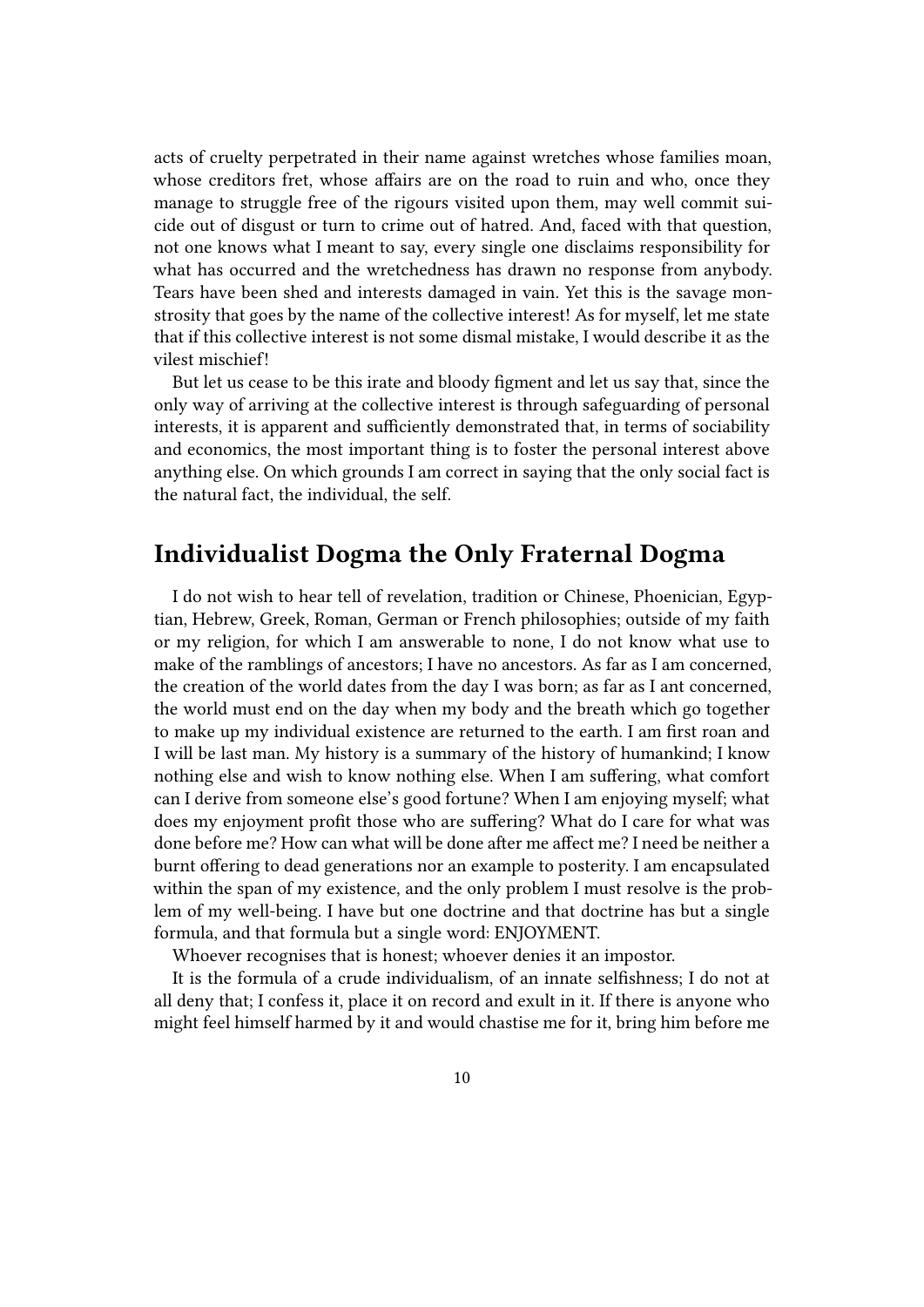so that I may question him. Does my selfishness do you some harm? If you say no, you have no grounds for objection, because I am at liberty in respect of anything not likely to do you harm. If you say yes, you are cheats, because my selfishness is nothing more than my assertion of self-ownership, an appeal to my identity, a protest against all overlordship. If you feel harmed by the carrying out of this act of self-possession, by my assertion of rights over my own person — which is to say, over the least questionable of my assets — you are acknowledging that I am your possession, or, at the very least, that you have designs upon me. You are exploiters (or are becoming such), monopolists, lusting after other men's goods, so many thieves.

There is no middle ground. Selfishness is either righteousness or robbery; I must either be my own property or be counted among someone else's assets. It is unthinkable that I should be asked to abjure myself for the benefit of others, because if everyone were to abjure themselves as I do, nobody would gain anything more than he had lost by this inane game and as a result would be left the same, which is to say, would derive no profit from it. Plainly, that would render the initial sacrifice a nonsense. And if the self-sacrifice of all cannot bring benefit to all, it must of necessity profit only some. In which case the latter will be masters of everything, as will, in all likelihood, those who will be hurt by my selfishness. So let them grit and bear it.

Every man is an egoist; anyone ceasing to be such becomes an object. Anyone claiming that he need not be so, is a thief.

Ah! but of course I understand! The word is jarring to the ear; thus far you have used it for those who are not content with their own assets, those who lay hands upon other men's goods; but such people belong to the human race whereas you do not. Do you know what you are doing when you bemoan their rapaciousness? Registering your own imbecile status. Up to now you have believed in the existence of tyrants. Well, you were mistaken.There are only slaves. Where none obeys, none commands.

Listen well to this: the dogma of resignation, of self-sacrifice, of selfrenunciation has always been preached at peoples.

And the upshot of it? Papacy and sovereignty by the grace of God. Oh, but the people has been resigned, has annihilated itself and has long denied itself

What do you think? Is this right?

True, the greatest pleasure in which those somewhat befuddled bishops, the assemblies which have replaced the kings, the ministers who have replaced the princes, the prefects who have replaced the dukes — those greater vassals — the prefects who have =placed the barons — those lesser vassals — and that entire retinue of subordinate officials who stand in for feudalism's knights and petty nobles, can indulge; the greatest pleasure, I say, in which this entire financial nobility, can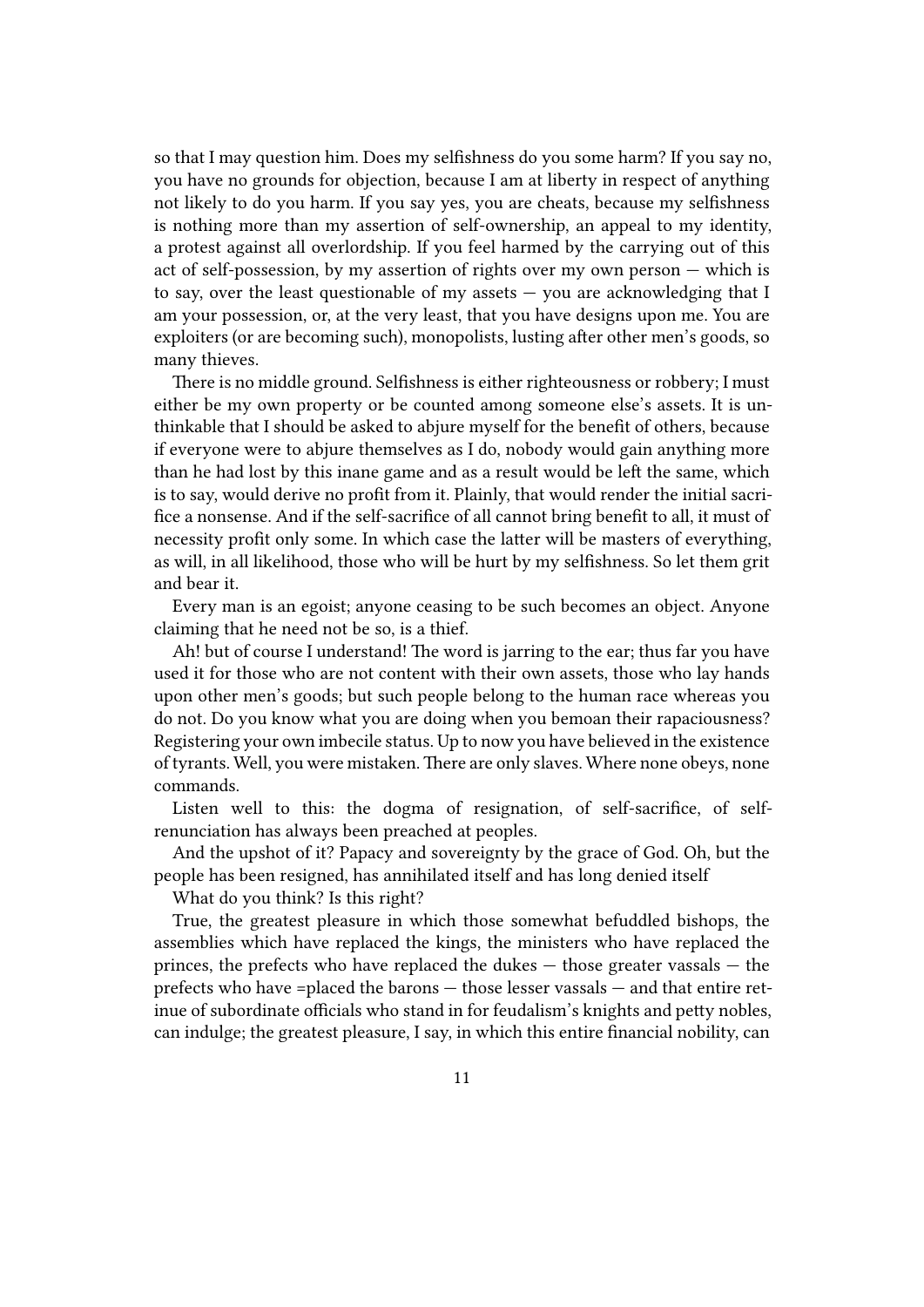indulge, is to retreat as quickly as they can into the traditional dogma of resignation, self-sacrifice and self-denial. Among their number you will still find protectors who will counsel you to scorn riches — and you will be in danger of their stripping them from you  $-$  and you will find among them fanatics who, in order to salvage your soul, will preach continence to you — reserving for themselves the right to offer consolation to your wives, your daughters or your sisters. Which is fine. Thanks be to God that we do not lack for devoted friends ready to stand condemned in our place whilst we abide by the old paths of righteousness from which they stand politely back, doubtless lest they impede our progress along them.

How come all these relayers of the old hypocrisy are no longer feeling so at home upon the seats established by their predecessors? How come? Because selflessness is on the wane and individualism on the rid, because man is finding himself a handsome enough figure to dare tear off the, ash and finally show himself in his true light.

Selflessness is slavery, shabbiness wail abjection; it is king, government, tyranny, mourning and civil war.

Individualism, on the other hand, is redemption, greatness, chivalry; it is man, people, liberty, fraternity and order.

### <span id="page-11-0"></span>**The Social Contract a Monstrosity**

Let everyone in society look to his own self and confirm himself alone and the sovereignty of the individual is established, government bereft of its *raison d'etre*, all supremacy undone and man the equal of his fellow-man.

That done, what remains? What remains is everything that governments have striven in vain to destroy: the essential and imperishable basis of nationality; the community that all authorities disrupt and disorganise so as to overthrow; the municipality, that fundamental, age-old organisation which weathers all disorganisation and destruction. The community has its administration, its jurymen, its judicial organs; and, if it does not, it will conjure them. Thus, France, being selforganised along municipal lines, she is also democratically self- organised. Insofar as her internal arrangements are concerned, there is nothing that needs doing; it has all been done; the individual is free and sovereign within the nation.

Now, ought the nation or the community to have some synthetic, central agency to handle certain shared concrete material interests and act as interlocutor between the community and the outside world? This is not a problem for anyone; and I cannot see that we need fret unduly about what everyone accepts is reasonable and necessary. What is at issue is the government; but a functional mechanism, a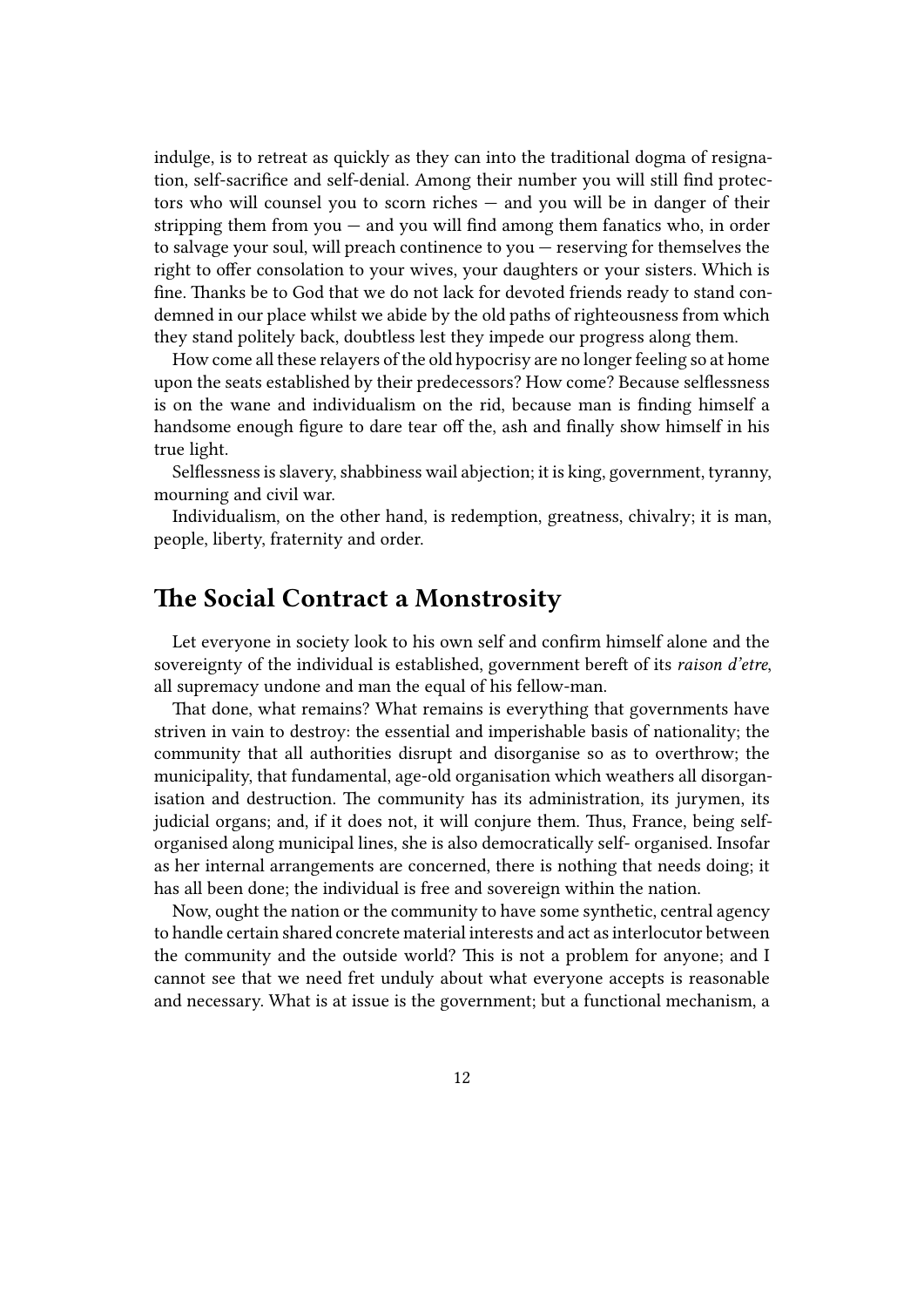chancellery formed at the instigation of self-regulating communities, may, if need be, constitute an administrative commission, but not a government.

Do you know what makes a mayor a bully in a community? The existence of the civil governor. Do but dispense with the latter, and the former must rely solely upon the persons who appointed him and the freedom of everyone is assured.

An institution answerable to the community is not a government; a government is an institution to which the community is obedient. That upon which the influence of the individual can be brought to bear cannot be described as a government; government is the name reserved for that which crushes individuals beneath the weight of its influence.

In short, what is at issue is not the *civil act* — the nature and character of which I shall set out anon — but rather the *social contract*.

There is not and cannot be a social contract, for one thing because society is not an artificial construct, nor a scientific fact, nor a mechanical combination; society is a providential and indestructible phenomenon. Like all animals with social habits, men are by nature social. Man's natural condition is of itself the state of society; thus it is absurd, if not outrageous, to try to establish by contract that which is already and inevitably constituted. Secondly, because my social disposition, my pursuits, faith, feelings, affections, tastes, interests and habits alter every year or every month or daily, or several times per day and I am not disposed to enter into a commitment to anyone, by word of mouth or writing, not to change my pursuit, conviction, sentiment, affection, interest, or habit. And, since I contend that, had I entered into any such undertaking, it would only have been for the purpose of breaking it, let me state that, had I been forced into giving it, it would have been at once the most barbarous and most odious of tyrannies.

In spite of this, the social lives of every one of us started with a contract. Rousseau' invented this question and for the last sixty years our legislation has been informed by the genius of Rousseau. It is by virtue of a contract drafted by our forebears and subsequently renewed by the leading citizens of the Constituent Assembly, that the government forbids us to see, hear, utter, write or do anything other than we are allowed to. So much for the people's prerogatives, the alienation of which gives rise to the establishment of the government Insofar as I am concerned, I dispute it and I leave it to others to serve it, pay for it, love it and, ultimately, perish for it. But even should the French people as a whole agree to be governed in matters of education, religion, finance, industry, art, labour, affections, tastes, habits, movements and even in matters of foodstuffs, I am fully entitled to declare that its voluntary servitude in no wise commits me, any more than its stupidity places my intelligence in question. And yet, in fact, its servitude envelops me and I cannot possibly escape it. No doubt about it; it is well known that the submission of six, seven or eight million individuals to one man or more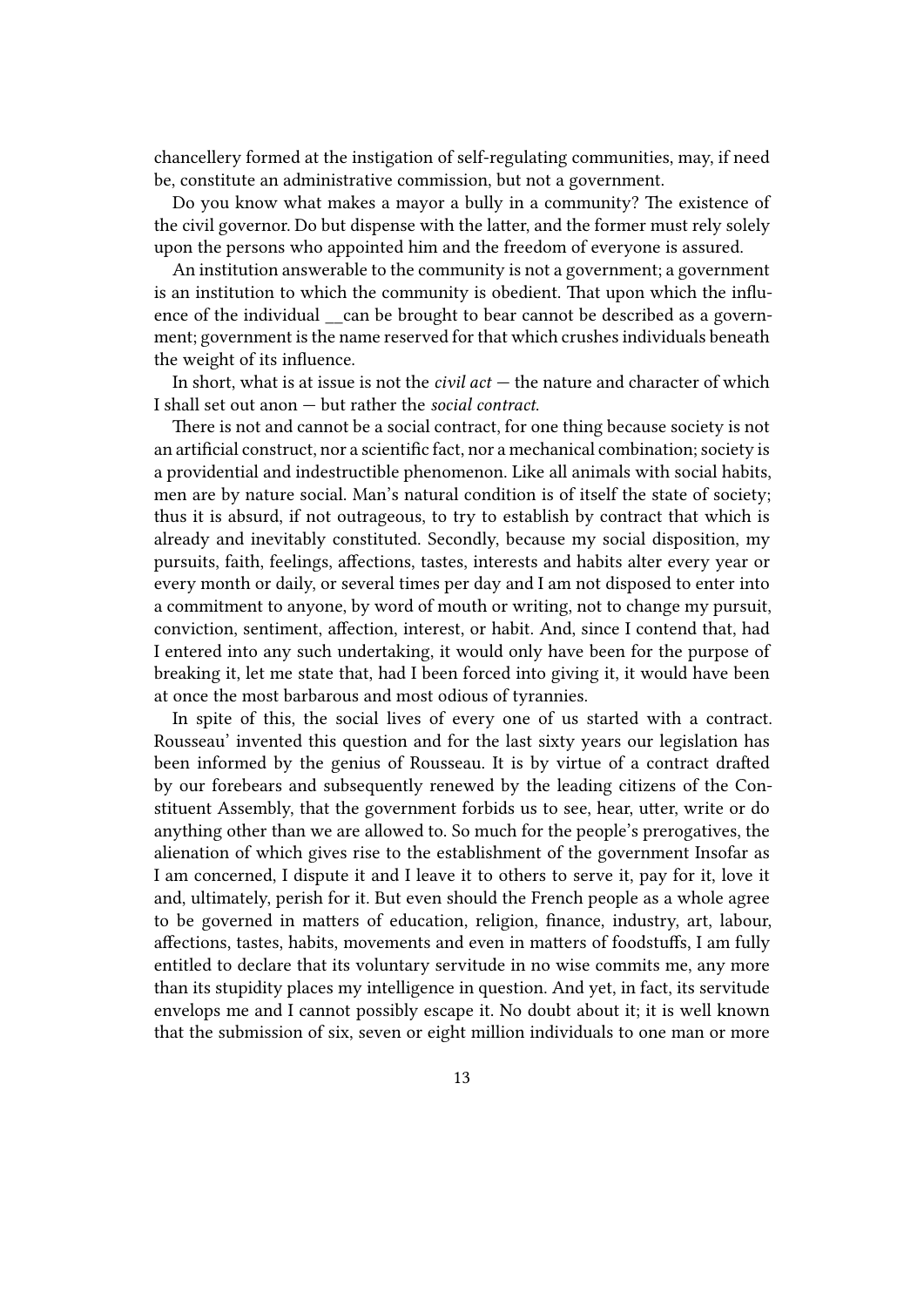than one involves my own submission to that very same man or men. I defy anyone to characterise this act as anything other than treachery and I assert that never on this earth has the barbarism of a people been translated as such outright banditry. Indeed, the sight of a moral coalition of eight million slaves ranged against one free man is a spectacle of wickedness against the barbarousness of which one could not invoke civilisation without making it appear ridiculous or odious in the sight of the world.

But I cannot believe that all my countrymen are premeditatedly sensible of the necessity to serve. What I feel they all should feel; what I think, they all ought to think; because I am no more and no less than a man; I am on the same plain and onerous terms as any working man. I am startled and shocked that with every step I take along the way, every thought that surfaces in my head, every venture that I would embark upon, every wage that I need earn, there is some law or regulation telling me: So far and no further; Perish that thought; Steer clear of that venture; Leave half your wage here. Confronted by the many obstacles looming on every side, my cowed spirit sinks into brutishness: I know not where to turn; I know not what to do, I know not what to become.

Who to the scourge of atmospheric disasters, air pollution, insalubrious climate, the lightning that science has mastered has added this occult and savage power, this evil genius laying in wait for humankind from birth, to see it devoured by humankind itself? Who? Men themselves. Not content with having to contend with the hostile elements, they have made enemies of men.

The masses, as yet all too docile, are innocent of all the brutality committed in their name and to their detriment. They are innocents, but not ignorant; I believe that, like myself, they are sensible of it and outraged; I believe that, like me, they would make haste to halt it; except that, unable to distinguish the cause properly, they do not know how to act. I am trying to enlighten them on both counts.

Let us start by pointing a finger at the guilty.

#### <span id="page-13-0"></span>**Of the Attitude of the Parties and their Newspapers**

The sovereignty of the people has no mouthpiece among the French press. Bourgeois or noble, clerical, republican or socialist, the newspapers are all servitude and sheer domesticity; they polish and buff and dust the trappings of some political war-horse in preparation for the tournament in which the prize is power  $-$  in which, consequently, the prize is my servitude and the servitude of the people.

With the exception of La Presse which occasionally (when its editors grow forgetful enough of their pride to remain aloof) displays some elevated sentiments and with the exception of La Voix du Peuple which, from time to time, breaks with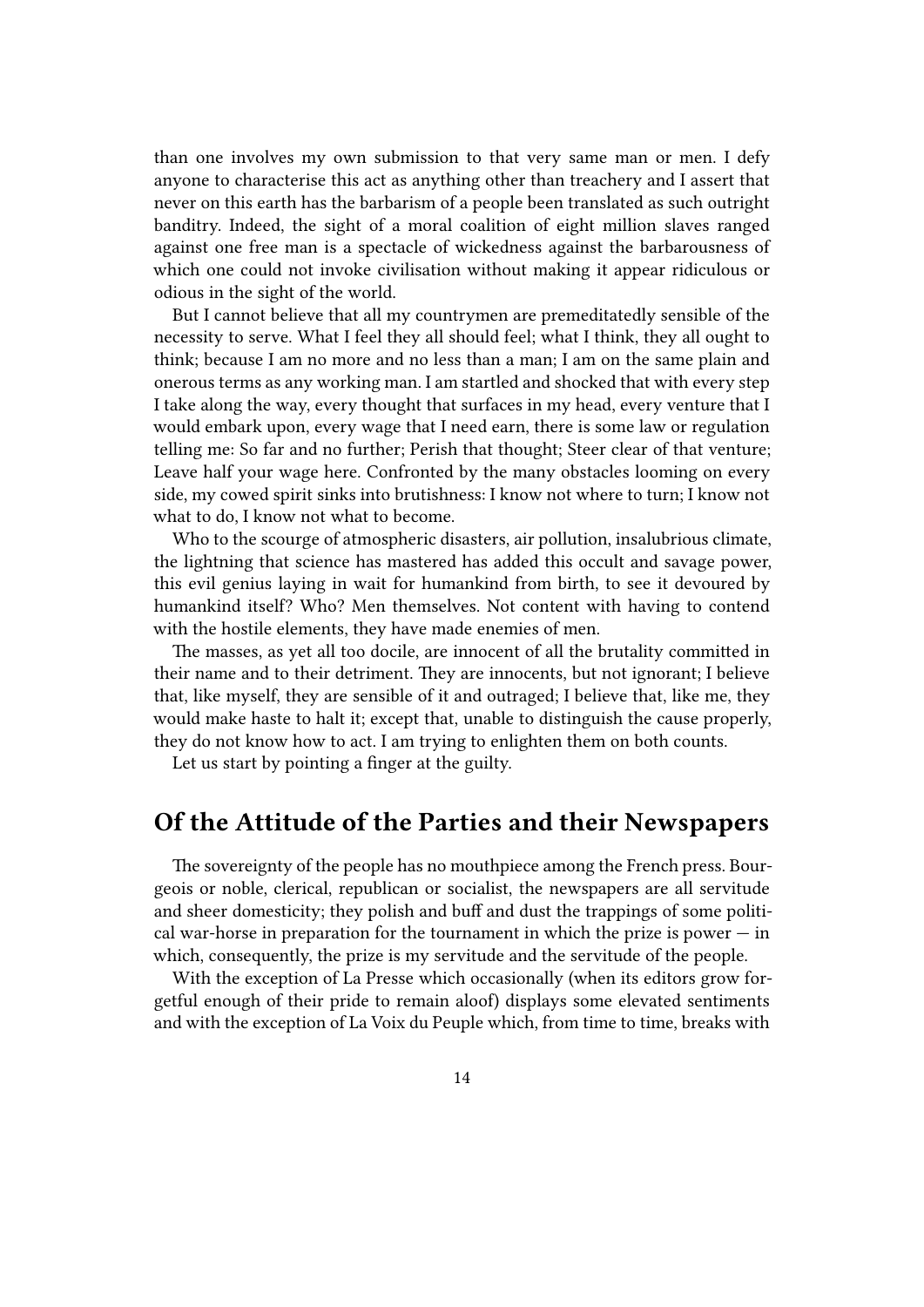the old routine in order to cast a little light on the general interest, there is not one French newspaper that I can read without being moved either to great pity or profound contempt for the writer.

On the one hand I watch the man whose head is swathed in the aura of supreme power and whose hands clutch the sceptre consecrated by that investiture, turning to governmental journalism, to a journalism that owes its might to the gold raised by taxation and to the army's steel. I watch him approach with fire in his eye and foam on his lips, his fists clenched like some king of the ring, some boxing hero, whimsically and with brutal perversity challenging an unarmed adversary utterly defenceless against him and from whom he need fear absolutely nothing, and labelling the latter thief, murderer and incendiary. He stalks him like a wild animal, denying him food and tossing him into prison without a word of explanation and revelling in the act, wallowing in the glory thus won, as if a fight with unarmed people implied some risk and as if he were braving some danger.

I find such cowardice instructive.

On the other hand, we have opposition journalism, that grotesque, ill-educated slave; which squanders its time on complaints, whining and begging for mercy; which says, with every gob of spit and blow it receives: you treat me ill, you are unjust, I have done nothing to offend you. And answers the charges levelled against it as if they had some legitimacy. I am no thief, no murderer and no incendiary; I have the utmost regard for religion, I love the family, I respect property; it is, rather, yourselves who hold these things in contempt. I am better than you and yet you oppress me. You are unjust.

Such baseness revolts me!

Faced with polemicists such as these among the opposition, I can understand the authorities' brutality; I can understand it because, after all, when the weakling is abject, it is easy to overlook his weakness and see only the abject condition. This is an irritant, something to be plucked up and trampled underfoot the way one would tread on an earthworm. And abjection is something that I cannot comprehend in a group of men who style themselves democrats and speak in the name of the people, the font of all greatness and all dignity.

Anyone who speaks in the people's name is speaking up for righteousness; now I fail to understand how righteousness should bristle, I cannot understand how it should deign to bandy words with injustice, much less that it should stoop to lamentation and supplication. Oppression may be endured, but when its demise is the object, one does not bandy words with it, because to bandy words is to compromise.

The authorities have been established; you have given yourselves a master, you have placed yourselves (and, thanks to your adorable counsel and initiatives, the entire country has placed itself) at the disposal of a few men. Those men use the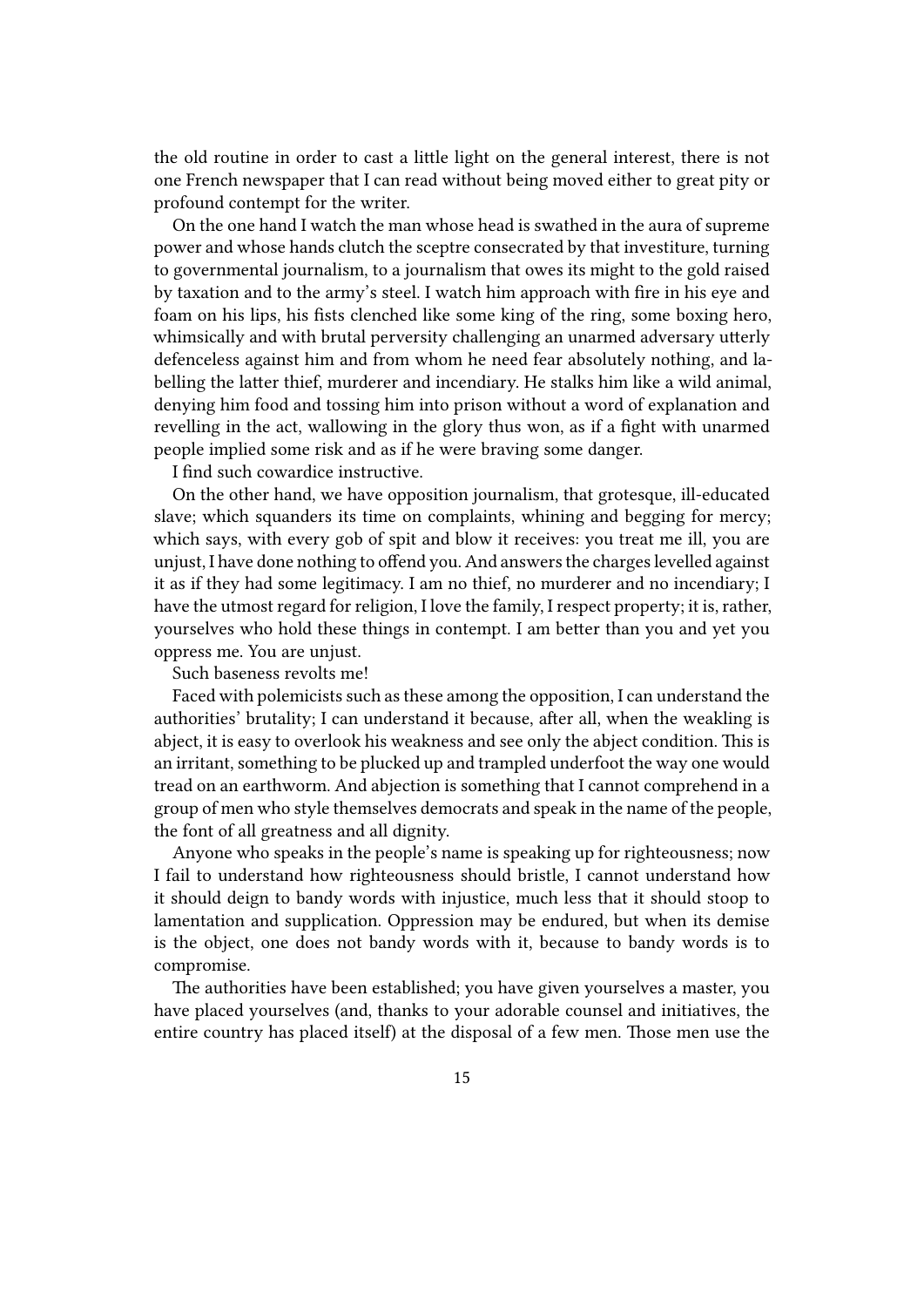force that you have bestowed upon them; and they use it against you. And you are reconciled with them? What were you thinking? That they would use it against themselves? You could not have thought that; so, what is the basis of your complaint? Power must, of necessity, be deployed for the advantage of those who possess it and to the detriment of those bereft of it, it cannot be deployed without detriment to one faction and advantage to the other.

What would you yourselves do if you were so invested? You would either not use it for anything (which would be purely and simply tantamount to forswearing your investiture) or you would employ it to your own advantage and to the detriment of those now in possession of it and who would no longer have it. Whereupon you would cease your lamentation, whining and pleading for mercy, in order to step into the shoes of those who insult you and to place them in yours. But what does the reversal matter to me? I, who never have any power and who yet make it; I who pay out money to the oppressor, whomsoever he may be and from wheresoever he may come; I, come what may, am always the oppressed. What matter to me this see-saw alternatively humbling and exalting cowardice and abjection? What have I to say about government and opposition, except that the latter is tyranny in the making and the former tyranny ready-made? Why should I hold this champion in deeper contempt than the other, when neither cares for anything except the building of his pleasures and his fortunes upon my pain and my ruination?

### <span id="page-15-0"></span>**Power the Enemy**

In France there is not a single newspaper that does not support a party, no party that does not aspire to power, no power that is not the enemy of the people.

There is no newspaper that does not support a party because there is no newspaper on a par with that level of popular dignity where blithe, supreme contempt for sovereignty prevails. The people is as impassive as righteousness, as overbearing as strength, as noble as liberty; parties are as turbulent as error, as irascible as impotence, as base as servility.

There is no party without aspiration to power, because a party is essentially political and, as a result, is composed of the very essence of power, the root of all politics. If a party were to cease to be political, it would cease being a party and would melt back into the people, which is to say, into the realm of interests, production, industrial pursuits and intercourse.

There is no power that is not the enemy of the people, because, no matter what the attendant conditions, no matter who the man invested with it, no matter how it may be described, power is always power, that is to say, the irrefutable badge of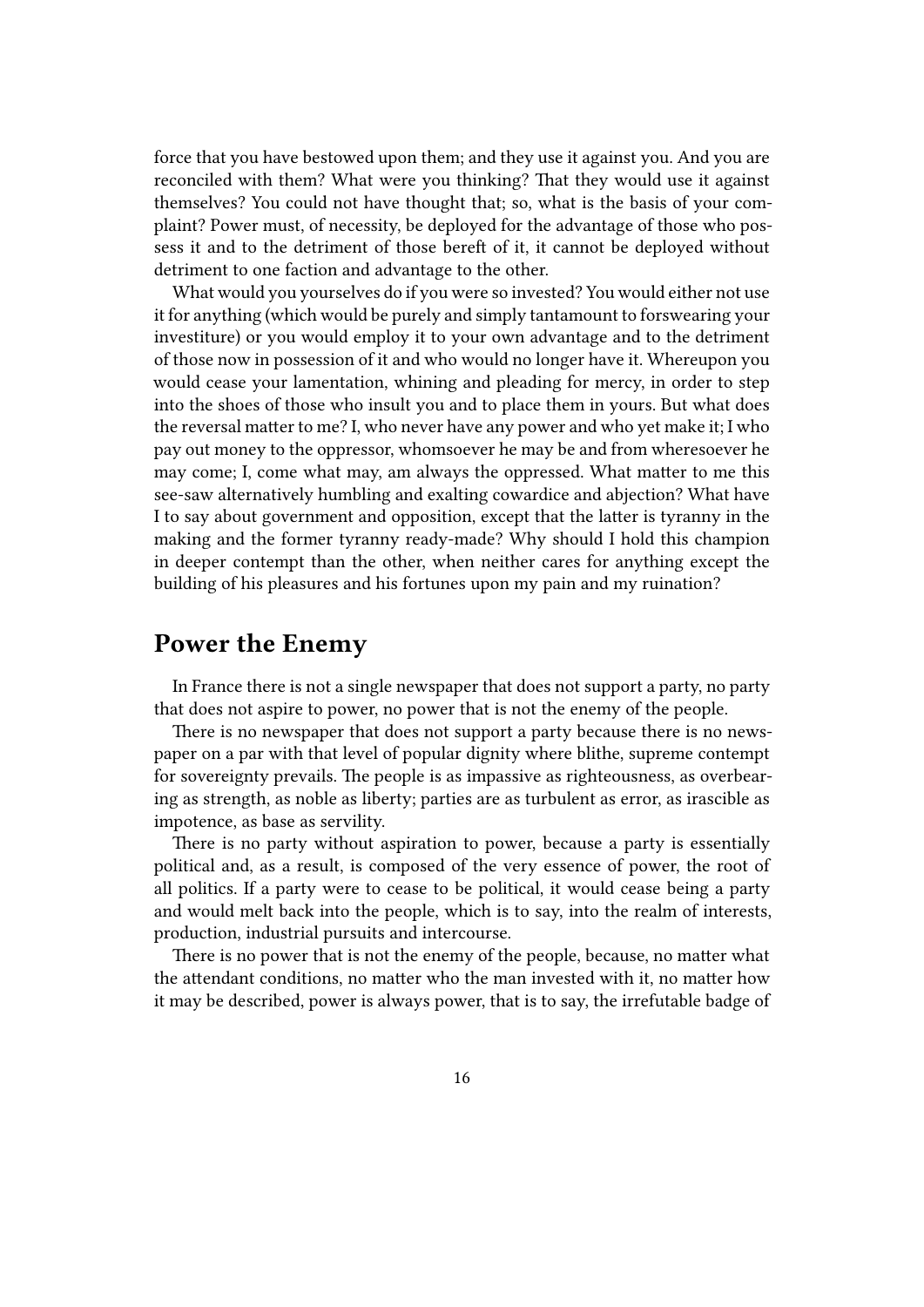abdication of the people's sovereignty and consecration of supreme overlordship. La Fontaine said it before me: the master is the enemy.

Power is the enemy in social terms and in political terms.

In the social realm:

Because agricultural industry, the lynchpin of all the nation's industries, is crushed by the taxes imposed upon it by the authorities and devoured by usury (the inescapable result of financial monopoly), the practice of which by its disciples or agents is guaranteed by the powers-that-be.

Because labour, which is to say, intelligence, is expropriated by power at bayonet point, for the benefit of capital (an element inherently coarse and dull-witted), which would logically be industry's lever were it not that the powers-that-be thwart direct partnership between capital and labour. And it turns from lever to coffin, all because of the powers-that-be, which keep them apart, the powersthat-be which pay out only half of what they owe and which, when they pay out nothing at all, have  $-$  through their manipulation of the laws and the courts  $$ some government institution standing by to postpone by many a long year the satisfaction of the appetite of the wronged working man.

Because commerce is stunted by the banks' monopoly  $-$  to which the powersthat- be hold the key  $-$  and tightly restricted by the slip knot of stultifying regulation — more of the handiwork of the powers-that-be. And commerce has to grow rich indirectly, fraudulently, over the heads of women and children, whilst it is forbidden to go bankrupt on pain of disgrace (this is a contradiction that would be proof indeed of idiocy, were it not that it is to be found among the most. spiritual people on this earth).

Because education is inscribed, truncated and reduced to the narrow dimensions of the model devised by the powers-that-be, in such a way that any intelligence not bearing its seal of approval might as well not exist

Because, although he attends neither chapel, church nor synagogue, the nonattender must, thanks to the meddling of the powers-that-be, bear the costs of chapel, church and synagogue.

Because  $-$  to make a long story short  $-$  anyone who does not hear, see, speak, write, think and act as the powers-that-be require him to hear, see, speak, write, feel, think and act, is criminalised.

In the political realm:

Because the parties only exist and bleed the country with and for power.

It is not Jacobinism that the Legitimists, Orleanists, Bonapartists and moderates fear: it is the power of the Jacobins.

It is not Legitimism that the Jacobins, Orleanists, Bonapartists and moderates fight against: it is the power of the Legitimists.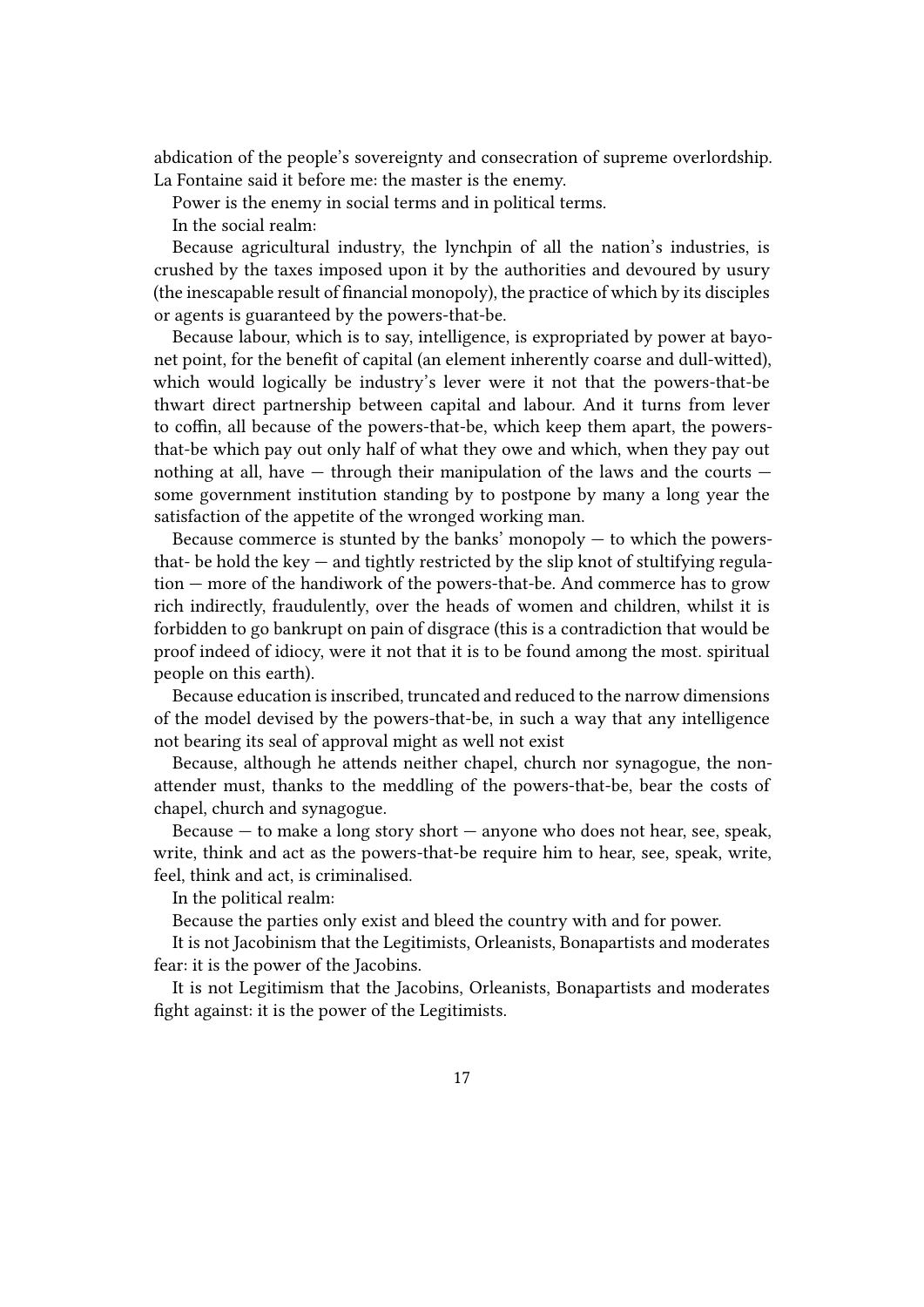Likewise, all of these parties which can be seen swarming over the surface of the country the way that foam floats upon a boiling liquid have not declared war on one another because of any doctrinal differences, but precisely because of their common aspiration to power. If each and every one of those parties could know for sure that it would not feel the weight of the power of some one of its enemies, their antagonism would be banished in an instant, the way it was on 24 February 18485, when the people, having overthrown the powers-that-be, swept the parties aside.

From which it follows that a party, any party, exists and is feared only because of its aspiration to power. And if somebody bereft of power represents no danger, it must consequently be true that anybody possessing power is automatically a danger; from which it must be abundantly proven that there is no other public enemy but power.

Consequently, in social and political terms, power is the enemy. And, as I shall be demonstrating anon that all parties crave power, it follows that each and every party is, premeditatedly, an enemy of the people.

### <span id="page-17-0"></span>**The People Merely Wasting its Time and Prolonging its Suffering by Espousing the Struggles of Governments and Parties**

This accounts for the absence of every popular virtue from the ranks of governments and parties; which explains how, in these swollen bands of petty hatreds, wretched resentments and squalid ambitions, attack has deteriorated into low cunning and defence into abjection.

Corrupt journalism must be eradicated. These ignoble masters who are afraid of becoming slaves must be deposed and these faint-hearted slaves who would fain be masters must be driven out.

If it is to grasp the urgent necessity of ridding itself of journalism, the people must have clear sight of two things:

In the first place, that in taking a hand in the strife between governments and parties and directing its energies into politics instead of devoting them to its material interests, all it is doing is neglecting its affairs and prolonging its suffering.

Secondly, that it can expect nothing from any government, from any party.

Indeed  $-$  as I shall demonstrate later in greater detail  $-$  it can be argued that a party, divested of the patriotic veneer and cachet in which it dresses itself up in order to entrap the stupid, is merely a motley crew of the vulgarly ambitious in hot pursuit of places.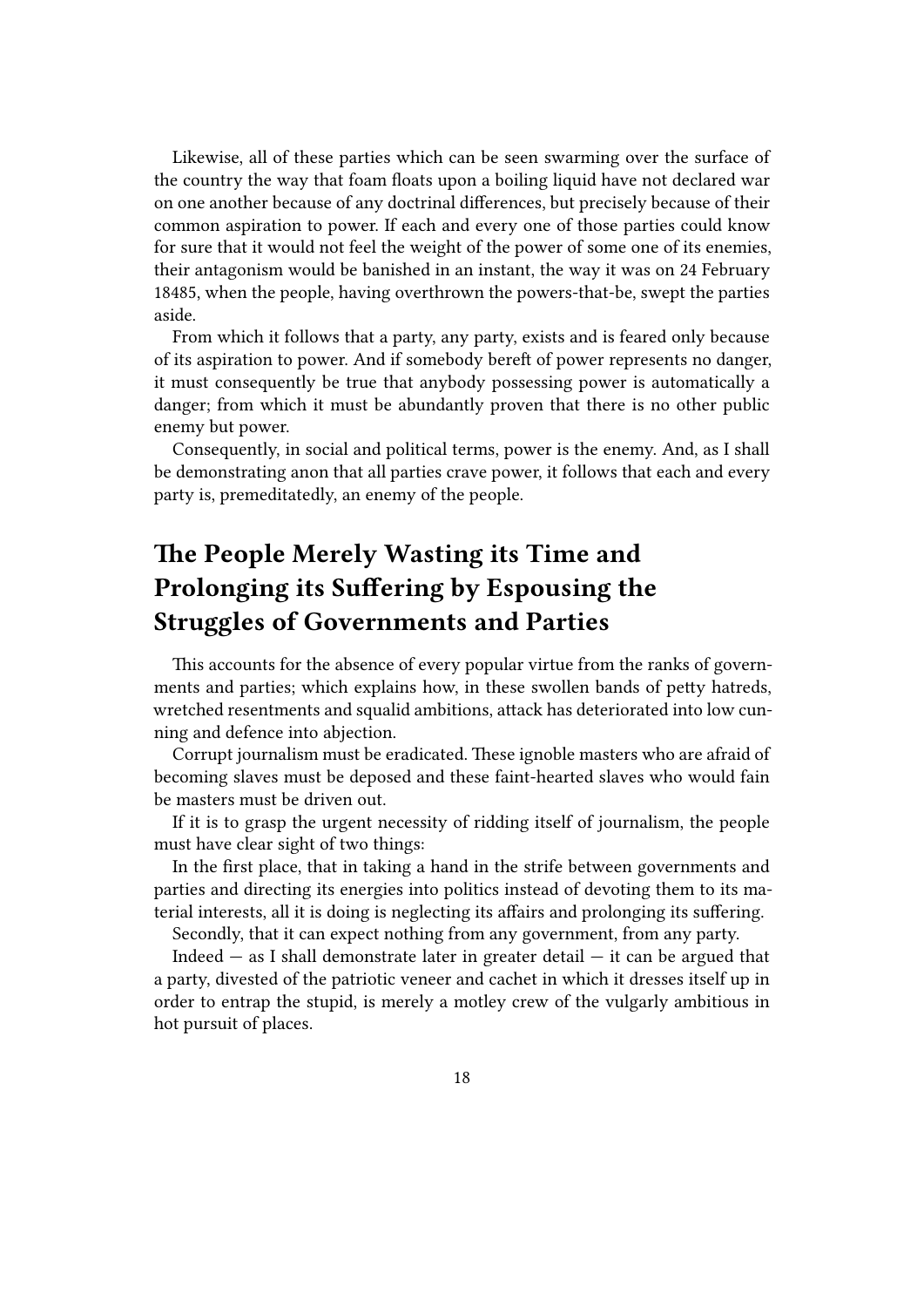So true is this that the Republic only looked tolerable to monarchists once they could be assured of public offices and I am certain that they will never press for restoration of the Monarchy if they are left in peace to hold all the offices in the Republic. So true is this that the republicans only found the monarchy bearable once they could operate and administer it under the designation of Republic. Finally, so true is it that the bourgeois party made war on the nobles from 1815 to 1830 because the bourgeois were being kept at arm's length from important posts; that the nobles and republicans waged war on the bourgeois from 1830 to 1848 because both of them were being kept out of those same posts and, once the monarchists came to power, the greatest reproach that republicans could articulate against them was that they had dismissed officials of their persuasion, thereby recognising, in a telling fashion, that as far as they are concerned the matter of the Republic is a marginal concern.

Just as a party is geared to capturing posts or power, so the government, which controls these, is geared to holding on to them. But a government is surrounded by a panoply of forces that allow it to harass, persecute and oppress those who would wrest them from its control. And the people, which, as an indirect consequence, suffers the oppressive measures inspired by the agitation of the ambitious  $-$  and whose unselfish soul soaks up the tribulations of the oppressed  $-$  sets aside its affairs, pauses in its progress, takes an interest in what is being said and done, gets heated and annoyed and finally throws its weight behind bringing about the downfall of the oppressor.

But, not having been fighting for its own interests, the people win to no advantage — especially since, as I shall explain anon, righteousness need not fight in order to emerge triumphant. Placed in the service of the ambitious, its might has catapulted a fresh clique into power in place of the preceding one. Within a short while, as the erstwhile oppressed in turn become oppressors, the people who, as ever, suffer the aftermath of the measures provoked by the agitation of the defeated faction, and whose warm heart, as ever, soaks up the tribulations of the victims — again turns away from its own interests and winds up throwing its weight behind the ambitious yet again.

In short, in this brutal and cruel game, the people is merely wasting its time and exacerbating its condition; it is impoverished and it suffers. And advances by not so much as a single step.

I will readily admit that the popular elements (all sentiment and passion) find it hard to restrain themselves when the goad of tyranny wounds them too intensely; but it has been shown that allowing themselves to be swept along by the covetous impatience of the parties simply makes things worse. It has been demonstrated also that the scourge of which the people must complain comes from groups which, merely because they do not operate as it does, work against it. The parties ought to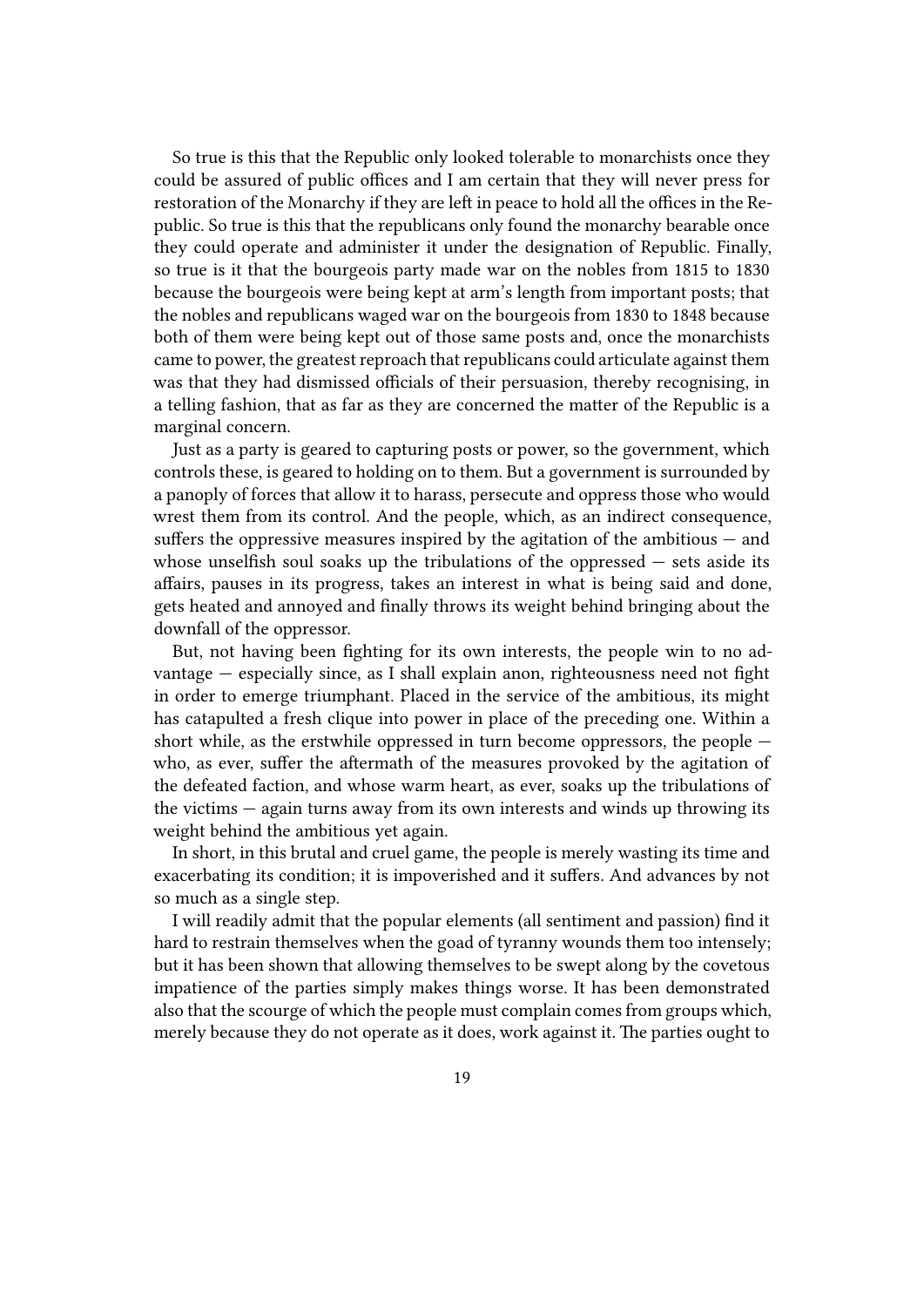cease their iniquity in the name of the very people that they oppress, impoverish, brutalise and accustom to a life made up of nothing but lamentations. No store should be placed by the parties. The people ought to rely on none but itself

Without harking too far back into our history, and looking only to the pages covering the past two years, it can readily be seen that the turbulence of the parties has been the number one cause of all the repressive laws which have been passed. It would be a protracted and irksome thing to list them here, but, out of respect for the integrity of the historical record, I ought to say that since 1848 there has been only one tyrannical measure that did not spring from partisan provocations, but was spawned by the lust for power alone; I mean the one that M. Ledru-Rollin has required his prefects to enforce.

Ever since then, the people's prerogatives have been disappearing one after another, due to the way in which they have been abused by the impatience of the ambitious as expressed in agitational manoeuvres. Power being incapable of discriminating, the law inflicts upon everyone blows that only the provocateurs should be feeling; the people is oppressed and the blame lies solely with the parties.

If, at the least, the parties did not feel that they had the people's backing; if only the latter, occupied solely with its material interests, industrial pursuits, commerce and business were to blunt the squalid stratagem called politics with its indifference and indeed its scorn; if only it would adopt towards this psychological excitation the same attitude as it adopted on 13 June' vis a via material agitation, then the parties, suddenly isolated, would cease their agitation; a feeling of powerlessness would put a damper on their daring; and they would promptly peter out and gradually melt back into the ranks of the people and eventually disappear. And the government — which only exists because it is opposed, whose sole nourishment is drawn from the problems that the parties create for it and which has no *raison d'etre* beyond those parties and which, in short, has, for the past fifty years been doing nothing except defending itself and which, if it were to relent in its defence, would cease to exist  $-$  the government, I say, would putrefy like a dead body; it would moulder unaided and freedom would be assured.

### <span id="page-19-0"></span>**The People Need Expect Nothing from Any Party**

But the disappearance of government, the annihilation of the governmental institution, the triumph of freedom about which all the parties talk would really not serve their interests. I have given abundant proof that every party, by its very nature, is essentially governmental (this being a feature kept from the people with the utmost care). In fact, in their day to day polemics, we are given to understand that the government is doing a bad job, that its policy is wrong but that things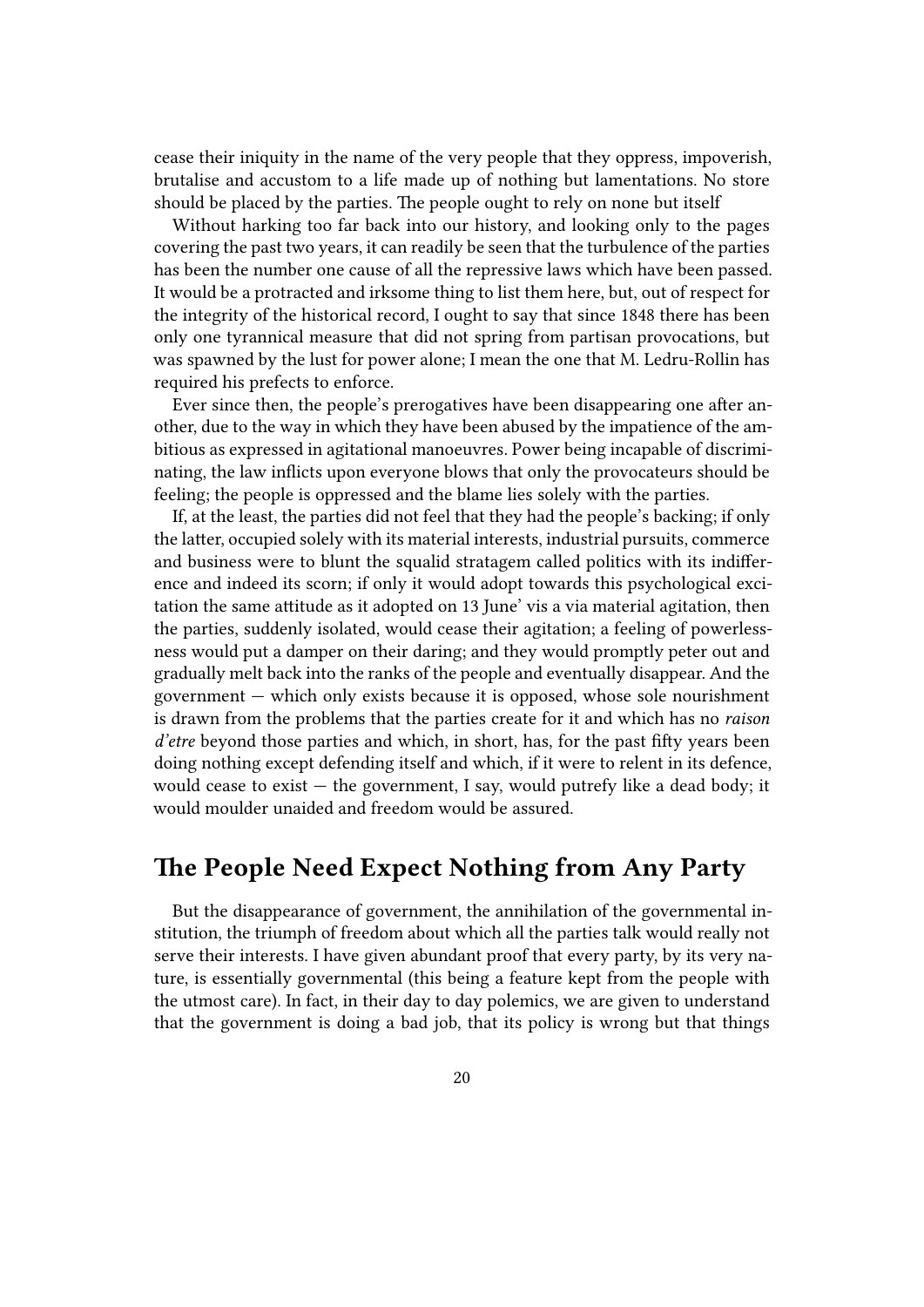might be done better and that its policy could be better. When all is said and done, through the articles of every single journalist, this thought shines through: If only I were there, then you would see some REAL government!

Very well! Let us see if there really is an even-handed way of governing; let us see if it really is possible to set up a government offering leadership and with a will of its own, a power and authority founded upon the democratic foundations of respect for the individual.

I am concerned to make a thorough examination of this matter, because I stated a short while ago that the people need expect nothing from any government nor from any party and so I am keen to demonstrate this.- Let us say that the year is 1852; the power that you Montagnard, socialist and moderate gentlemen  $-$  it makes no difference to me — hope to win, you have. I am pleased to find that the majority has tilted towards the left. You are a welcome sight! Please, would you explain to me your thinking on what must be done?

I want to ignore your internal differences; I refuse to see you as a Girardine, Proudhon, Louis Blanc or a Pierre Leroux, Considérant, Cabet, Raspail or their disciples; I am going to pretend that perfect unity prevails in your ranks (and if I am taking the impossible as read in this instance it is because my primary concern is to facilitate argument).

Anyway, here we have you, all in accord. What are you going to do?

Release all the political prisoners; a general amnesty. Fine. No doubt you will be making an exception for the princes. Thereby demonstrating that you are afraid of the power of their supporters — and such fear will highlight a weakness of yours, the weakness of acknowledging that they might very well be preferred over you, an acknowledgment that would imply that there is some uncertainty on your part as to whether you are carrying out the general will.

Even after injustices in the political order have been set right, the economy and the life of society carry on deteriorating.

Naturally, you are not going to confess your bankruptcy, since you are the very ones who took M. Fould to task. The nation's honour, which you mean, Gamierstyle, to sell for 45 centimes, will require that you respect the Bourse, to the cost of 35 million tax-payers, since the debt run up by the monarchies is of too noble a character for the entire French people not to have to be bled of 450 millions a year for the benefit of a handful of speculators. So you would begin by settling the public debt: poor, but honest. Those two adjectives do not particularly suit the times we live in; but, ultimately, you are still operating in the same way as in the old days and the people, as deep in debt as ever, can think what they like about it.

But now that I think of it, you must above all make the poor, the workers, the proletarians your overarching concern; here you come with a bill on taxation of the rich. About time tool Let us analyse who precisely will be paying for it.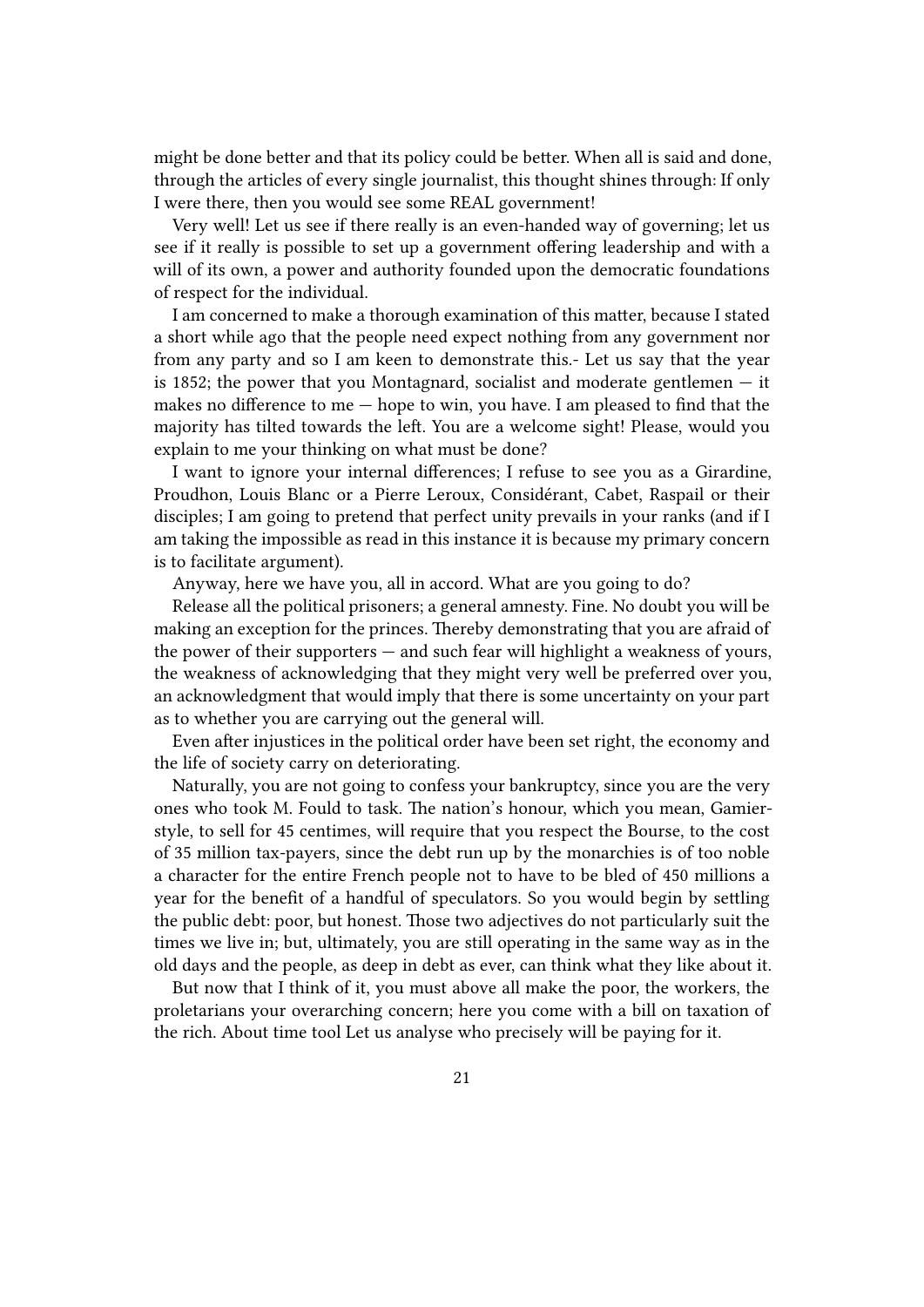Let's say that I am a capitalist and you ask me to hand over a percentage. Damn! How am I to recover it? Now that I think about it, I am not the one who uses my capital; I lend it to industry. The industrialist is in sore need of it and will not balk at an increase in the lending rate; so I will be passing the levy on to him. Taxation on capital plainly falls upon labour's shoulders.

I live off my income and you add to the public debt. That is a worrying thing and no mistake. However, there is a way of wriggling out of it. To whom am I in debt? The State. That being the case, there is no great shame involved. The levy imposed on bonds subtracts something from their value right away, and since the loss of value is to the disadvantage of the debtor, to wit, the State, and to the advantage of the Treasury, to wit, the State, the latter dips into its pockets in order to fill its coffers and is no worse off than before (as am I). This is very adroit sleight of hand and I have to admit that it does have class.

Say I own houses in town and you tax my apartments; I have nothing, absolutely nothing to say about this. You will be settling accounts with my tenants; because you will surely not think me so stupid as not to tack the costs of the tax on to their rents.

The most meaningless words uttered since the February revolution are these: 'Tax the rich!" These are words which are, if not perverse, then at least profoundly witless. I do not know who the rich are in a country like this one where we are all in debt and where the practice is for most landlords, owners and capitalists to spend more per year than they earn. In any event, even accepting that the rich man exists, I defy you to snare him; your efforts to do so are indicative only of a tremendous ignorance of the elementary laws of social economics and fellowship of interests. The blow that you wish to deal the rich will be deflected on to the manufacturer, the proletarian, the pauper. You have no wish to do the poor any harm? Then impose taxes on no one. Run France on 180 or 200 million, the way the United States are run. And in a country such as France, 200 million can easily be found. Are we not perhaps squandering a hundred by smoking bad cigars?

But in order to accomplish this all that would be required would be administration; you, however, wish to govern; which is a quite different kettle of fish. Lash out at the rich, therefore, after which you can settle your scores with the poor.

Already financial reforms are producing a goodly number of malcontents (these matters of money are very delicate, you see). Anyway, let us move on.

You proclaim unfettered freedom of the press? This you cannot do. If you tinker with the basis of taxation and tinker with the public purse, you will be setting yourself up for a debate from which you will not come off the best. Personally, I feel disposed to set out your lack of expertise on this count in great detail, even if your need for self-preservation will compel you to have me silenced (in which you will be very well advised).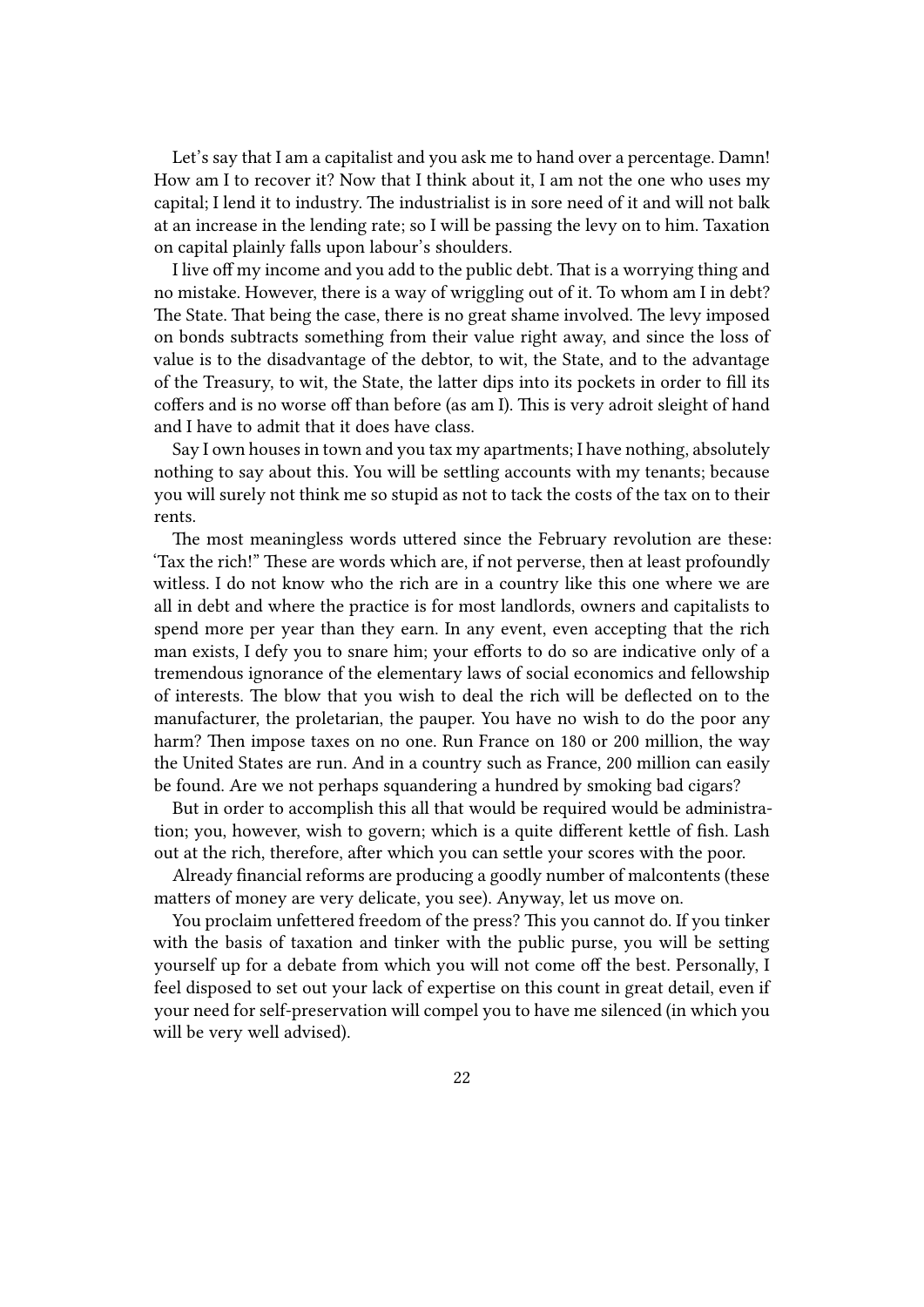Consequently, on account of finances, the press will not be free. No government that tampers with great interests can proclaim freedom of the press; this it is expressly forbidden from doing. You will not be short on promises; but promising is not the same as delivering. Ask Monsieur Bonaparte.

Obviously, you will be holding on to the education ministry and the University monopoly; except that you will be steering education in a philosophical direction only, declaring outright war on the clergy and the Jesuits — which will turn me into a Jesuit in opposition to you, just as I became a philosopher in opposition to M. Montalembertts, for the sake of my liberty, which consists of my being whatsoever I please, without either you or the Jesuits having any say in the matter.

And what of religion? Are you going to do away with the ministry of religion? I doubt it I imagine that, in the interest of govern--maniacs, you will be setting up ministries rather than doing away with them. There will be a ministry of religion just as there is today and I will wind up paying for priest, parson and rabbi, even though I attend neither Mass, nor service nor feast.

You will be holding on to the ministry of commerce, the agriculture ministry and the ministry of public works. And especially the ministry of the interior, because you are going to have your prefects, sub-prefects, State police, etc. And whilst you are holding on to and heading all these ministries — which are the very component parts of today's tyranny — you will carry on saying that the press, education, religion, commerce, public works and agriculture are free. But that is precisely what you are saying at present. So what will you be doing that you are not already doing today? Let me tell you: instead of attacking, you will be defending.

I cannot see that you have any option but to change the entire personnel of your administrations and offices and treat the reactionaries the way the reactionaries treat you. But is the name for that not government? And is not this system of reprisals the very essence of government? If I am to judge by what has been going on over the past sixty years, I have a clear picture of the only thing you will be doing by becoming the government… Allow me to affirm that governing is the very same as fighting, wreaking revenge and inflicting punishment. Now, if you cannot see that it is across our backs that you are scourged and that you in turn lash out at your adversaries, we for our part cannot disguise the fact and we believe that the spectacle must be brought to an end.

To sum up the entire powerlessness of a government, any government, to encompass the public good, let me state that no good can come about in the absence of reforms. But every reform of necessity represents a liberty and every liberty a morsel of strength acquired by the people and, at the same time, a trespass against the integrity of the powers-that-be. From which it follows that the road of reforms  $-$  which is the road to freedom as far as the people is concerned  $-$  is inevitably the road to ruin as far as the powers-that-be are concerned. So if you say that you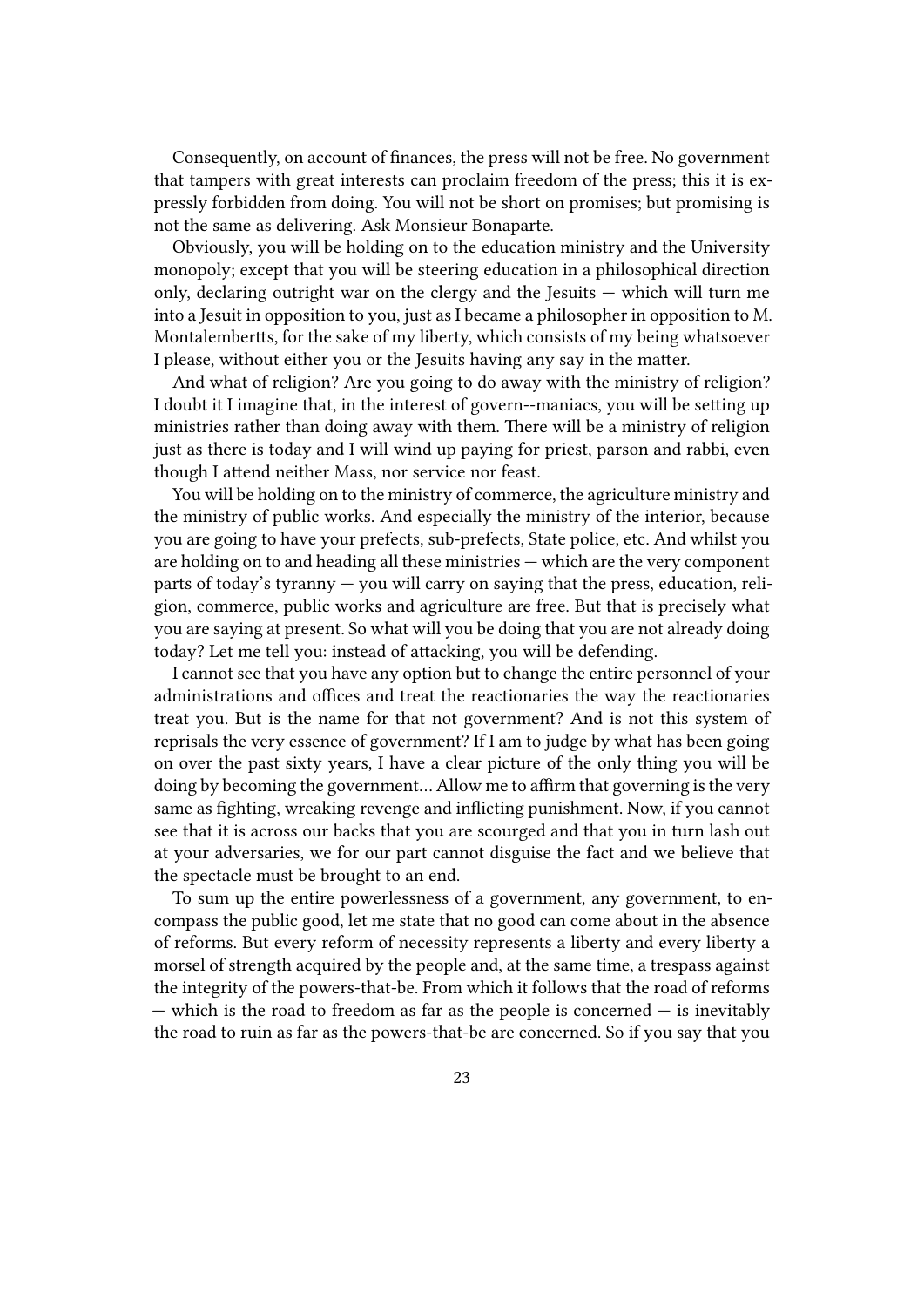crave power in order to introduce reforms, confess at the same time that you want to achieve it with the premeditated intention of abjuring it. And since I am not so stupid as to believe that you can be so naive, I can see that it would run counter to every law of nature and society — and mainly the law of self- preservation, which none of us can sidestep — for men invested with public authority to voluntarily forswear that investiture and the princely rights that allow them to live in the midst of plenty without their having to weary themselves in its production. So go tell your fairy-tales somewhere else!

Your government can have but one purpose; to wreak revenge upon its predecessor; just as the one coming after yours can have but one purpose; to be revenged on you. Industry, production, commerce, the people's affairs and the interests of the multitude cannot flourish in the midst of this contention. Allow me to propose that you be left to your own devices to punch one another's faces in, whilst we look to our own interests.

If the French press wishes to be worthy of the people to which it addresses itself, it must cease with its sophistry in respect of the dismal affairs of politics. Leave to the rhetoricians the sport of concocting laws that interests and usages will overrun. Please, do not allow your pointless braying to interrupt the unfettered development of interests and the manifestation of practice.

Politics has never, ever, taught anyone how to go about earning his bread honestly; its precepts have served only as a spur to cowardice and an encouragement to vice. So, no more talk of politics. Fill your columns with features on economics and commerce; tell us about useful inventions; about discoveries made somewhere that may be materially or morally of service to the boosting of production and wellbeing, keep us abreast of the progress of industry so that, through such reports, we may find a way of earning a living and of living our lives in comfortable surroundings. All of which means a lot to us than your inane dissertations on balance of powers and infringements of a Constitution which  $-$  to be candid  $-$  even in its virgin state, did not strike me as very deserving of respect.

### <span id="page-23-0"></span>**On Electorate or Universal Suffrage**

What I have just been saying brings me on naturally to scrutiny of the root causes of all such vices. As far as I am concerned, those causes must be sought in elections.

For the past two years and for sordid reasons of which  $-$  I should like to believe — the parties are unaware, the people has been nurtured in the belief that it will not achieve sovereignty and well-being other than through the assistance and intervention of regularly elected representatives.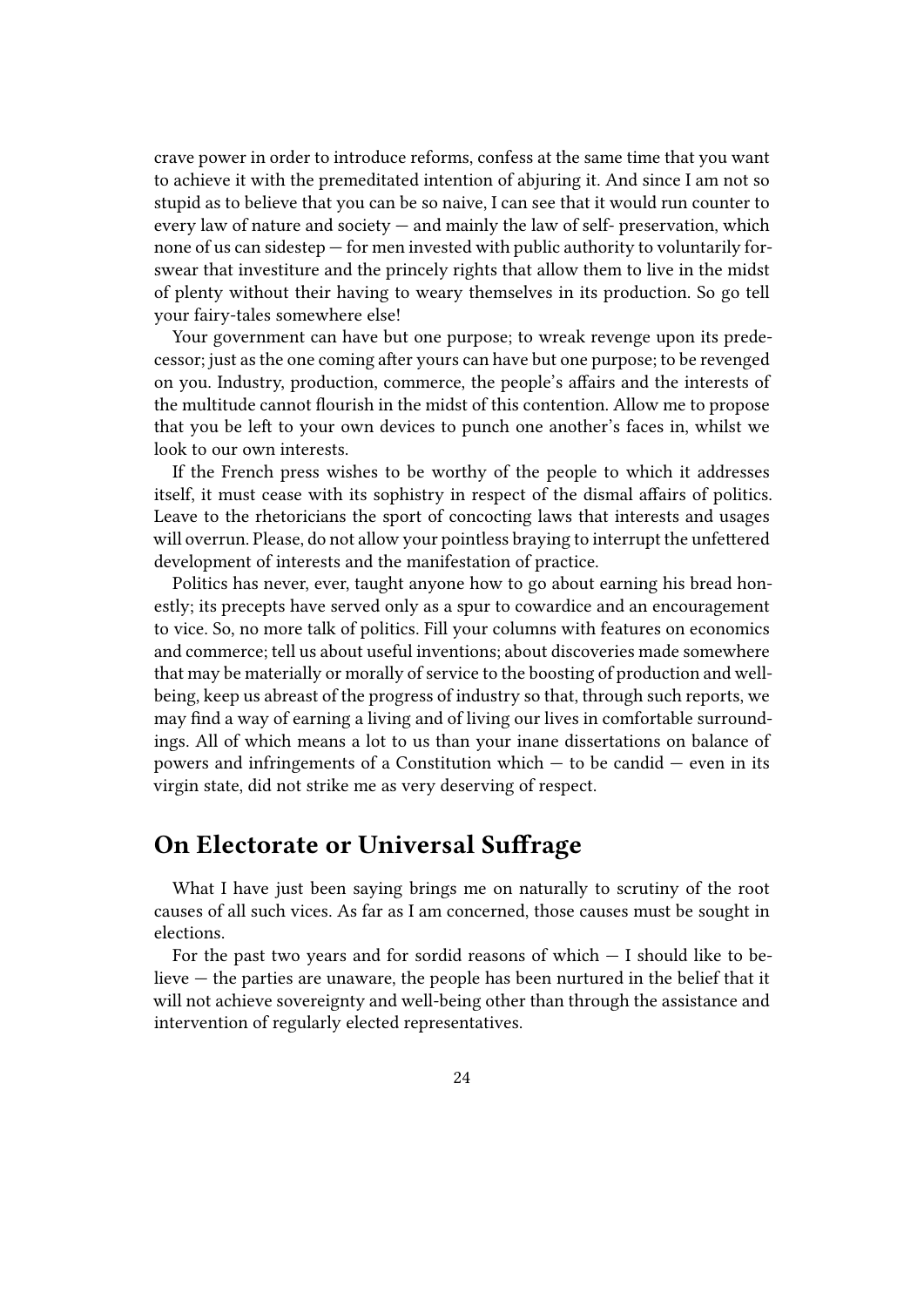The vote — excepting in a municipal context — can lead the people on to freedom, sovereignty and well-being about as much as wholesale surrender of all one owns can lead a man on to a fortune. By which I mean to say that the exercise of universal suffrage, far from copper-fastening it, amounts to pure and simple surrender of sovereignty.

Elections, concerning which the sophists of the last revolution could prate so much and with such gravity; elections, if afforded priority over freedom, are like the fruit before the flower, like the consequence before the principle, the right before the act; the most po-faced stupidity that could ever have been devised in any age or place. Those who have ventured, those who have dared to summon the people to the ballot box before allowing them to consolidate their freedom have not only grossly abused the people's inexperience and the frightful docility inculcated into its character through protracted dependency; they have also, by issuing orders and by that very act declaring themselves its betters, ignored the fundamental rules of  $logic$  — which ignorance must lead them on to falling victim to their hellish claptrap, leading to their sad meanderings in exile under the lash of the outcome of universal suffrage.

It is a curious fact  $-$  one to which I must call the reader's attention, especially with an eye to the proof which is to follow — that universal suffrage has worked to the benefit of its declared enemies, which is to say, to the advantage of the servants of monarchy. The people has thanked those responsible for its enslavement; by means of its votes, it has awarded them the right to hunt it down with snare and bait, to stalk and harry, snipe and trap, with the law for a weapon and its neighbours for hunting hounds.

I believe that it is licit for me not to embrace uncritically this supposed "panacea" of democracy that goes by the names of electorate or universal suffrage, when I observe that it destroys those to whom it owes its birth and affords omnipotence to those who have tortured it right from its birth. Likewise, let me declare that I fight it the way one would an evil demon, an overweening monstrosity.

The reader will have grasped by now that the point here is not to challenge an entitlement of the people but rather to correct a fatal mistake. The people has all rights imaginable. For myself, I claim all rights, including the right to blow out my brains or throw myself in the river. However — apart from the fact that the right to suicide, being a breach of natural law, can scarcely be termed a right and becomes instead an anomalous prerogative, into a form of desperation — even that overheated departure from the norm (which I too shall treat as a right for the purposes of argument) could in no wise entitle me to inflict upon my neighbours the fate appointed for myself Can the same be said of the right to vote? No. In this instance, the voter's commitment has implications for the abstainer as well.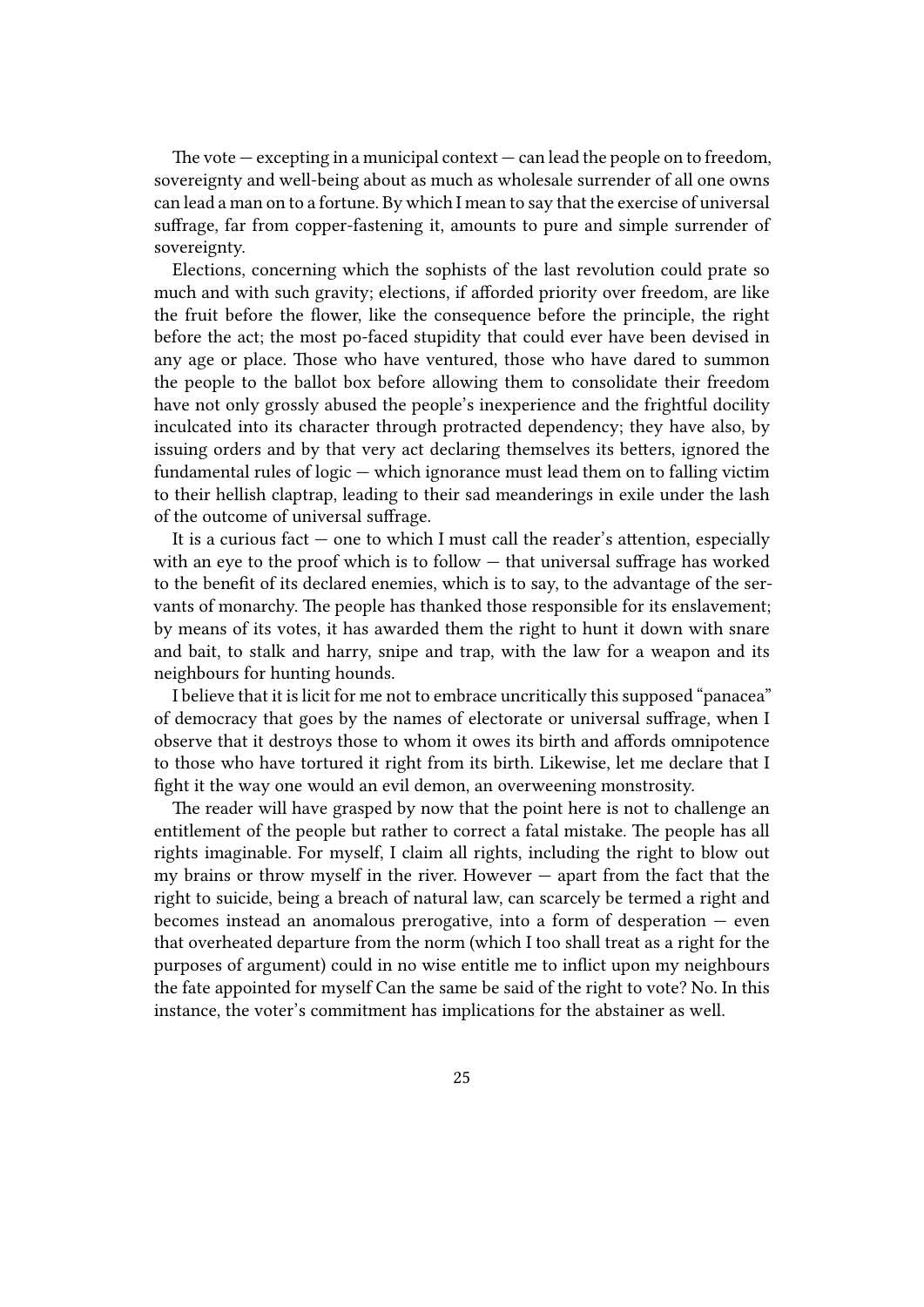I persist in the belief that electors are unaware that in going to the ballot box they are committing civil and social suicide; an old prejudice alienates them from themselves and their habit of accepting government blinds them to the fact that it would suit them better to look out for themselves. But even supposing, to take the argument to extreme lengths, that the electors who set aside their own affairs and neglect their most pressing interests in order to go out and cast their votes, are indeed cognizant of this fact — namely, that in voting they divest themselves of their liberty, sovereignty and fortune, for the benefit of their elected representatives who will henceforth dispose of them  $-$  even supposing that they accept this and agree freely but crazily to place themselves at the disposal of their mandatories  $-1$ fail to see why their alienation ought to commit their neighbours. I cannot see, for instance, how or why the three million French who never vote are targeted for the lawful or arbitrary oppression visited upon the country by a government returned by the seven million electors who do vote. In short, I fail to see why it should be that a government that I had no hand in making, nor had any desire to make, nor would ever agree to make, should come along and demand my obedience and my money, on the grounds that it has the authority from its makers. Obviously there is trickery at work here and on this count we must explain ourselves, which is what I am about to do. But first allow me to set out the following consideration, prompted by the elections on the 28<sup>th</sup> of this month.

When the notion occurred to me to bring out this newspaper I did not choose the right day, nor did I even think about the elections in preparation; moreover my ideas are too lofty for them ever to be tailored to circumstances and eventuality. Also, even supposing that the impact of this present exposition were to prove damaging to any party  $-$  which is certainly a gratuitous assumption  $-$  one voice more or less on right or left is not going to alter the make-up of parliament And after all, there is no need for alarm even should the parliamentary system in its entirety fall under the blows from my arguments. Given that it is that very system that I am fighting against, that will at least prevent me from going any further.

Moreover, it is a lot more important than knowing if I am discomfiting the enthusiasts of universal suffrage or those who exploit it, that I make sure that my teachings are founded upon reason; and, on this latter score, my mind is perfectly at ease. I venture to say that, but for the absolute assurances that the obscurity of my name offers against attack from those who feed off electioneering, I might yet discover in the sturdiness of my case a haven where prudence would counsel them against seeking me out.

The parties will greet this newspaper with contempt; to my mind, that is the wisest course they can adopt. They would be compelled to show it too much respect were they not to disdain it. This newspaper is not one man's newspaper; it is the newspaper of MAN or it is nothing.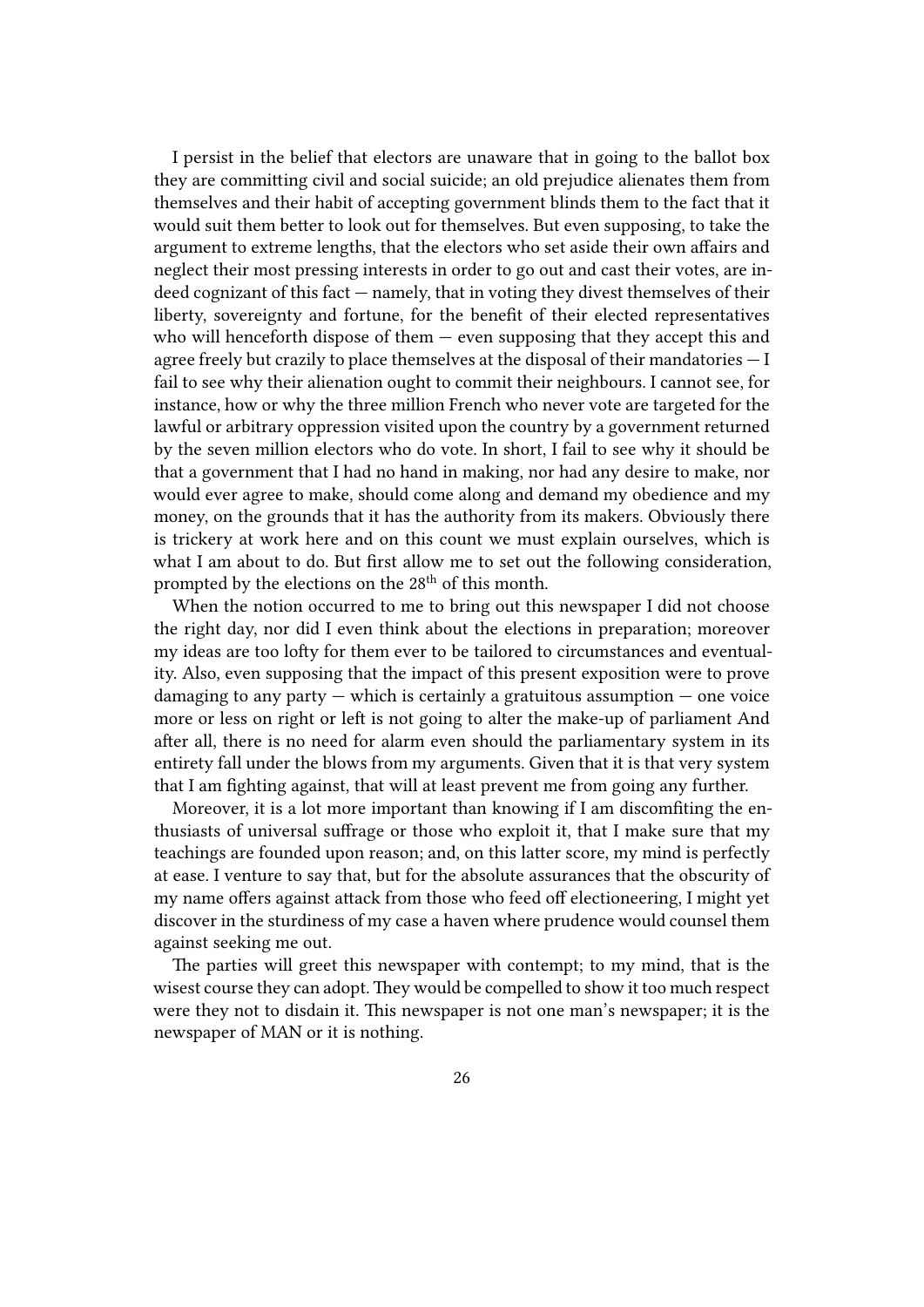### <span id="page-26-0"></span>**In These Times Elections Are Not and Cannot Be Anything But a Fraud and a Robbery**

That said, I will tackle the situation without heeding the feelings of fear or dreams of hope that are evoked, from time to time, in those who look to the monarchy and in the prophets of dictatorship. Availing of the inalienable right afforded me by my status as a citizen and my interest as a man, and reasoning dispassionately as well as without weakness; as austere as my rights and a serene as my thinking, I will say:

Every individual who, in the current state of affairs, drops a paper into the ballot box to choose a legislative authority or an executive authority is — perhaps not wittingly but at least out of ignorance, maybe not directly, but at least indirectly — a bad citizen. I repeat what I have been saying and recant not a single syllable of it.- In presenting the matter in this way, I shrug off the monarchists once and for all who chase after their goal of electoral monopoly, and the republican governmentalists who turn the formation of political authorities into a common law product; in reality I plump, not for isolation -, which would in any event matter little to me — but for the vast democratic body — upwards of a third of registered electors — whose ongoing abstention registers a protest against the unworthy and wretched fate which, for the past two years and more has left them to endure the foul ambition and no less foul plunder of parties and parasites.

Out of the 353,000 electors registered in the Seine department, only 260,000 participated in the voting on 10 March last, even though the number of abstentions this time around was smaller than in preceding elections. And, what with Paris being a more active seat of politics that the rest and therefore host to fewer indifferent persons than the provinces, it is true to say that the political authorities are returned without upwards of one third of the country's citizens playing any part in the process. It is to that third that I address myself Because among them, it will be agreed, there is none of the fear that casts its vote with an eye to maintaining the status quo, none of the ambition that casts its vote in order to gain ground, none of the slavish ignorance that votes for the sake of voting; there one finds the philosophical serenity that implants useful toil, uninterrupted productivity, hidden merit and modest courage in a peaceable conscience.

The parties have hung the label of bad citizens on these wise and serious philosophers of material interests who have no truck with the Saturnalia of intrigue. The parties are horrified by political indifference, that non-porous metal that withstands corruption by any rule. It is high time that we paid attention to these legionaries of abstention, because it is among them that democracy is to be found; it is among them that liberty resides so exclusive and so absolute that such liberty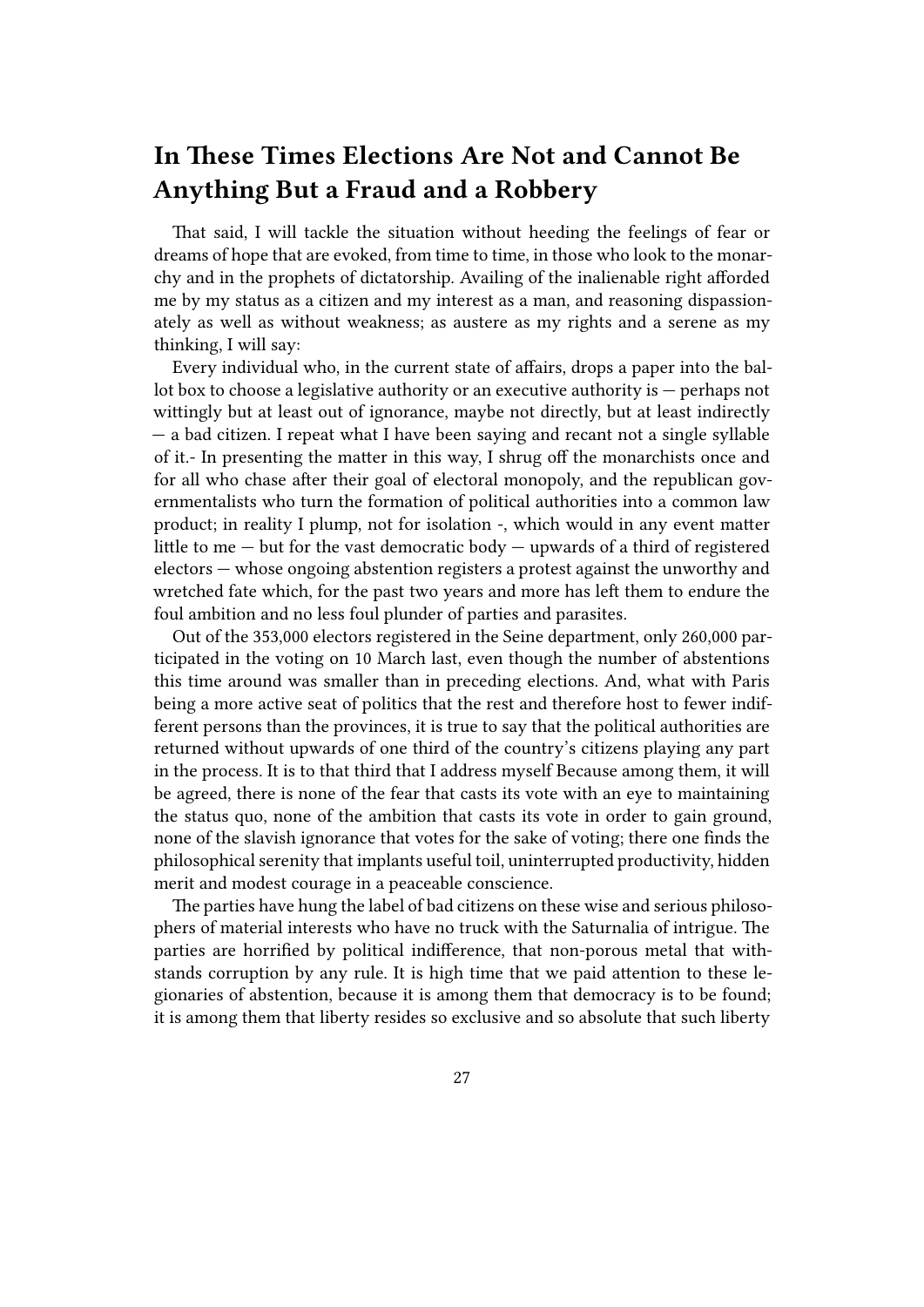will not be achieved by the nation except on the day when the entire populace apes their example.

In order to clarify the proof I am offering, I must examine two things: first, what is the object of the political vote? and second, What must be its inevitable outcome?

The political vote has a dual purpose, the direct and the indirect. The first is to establish an authority; the second — once that authority has been established — to set the citizens free and reduce the burdens by which they are heavily laden; and also to render them justice.

This, if I am not mistaken, is the acknowledged purpose of political voting, as far as the domestic scene is concerned. External affairs are not the issue here.

So, by going along to vote and by the very act of voting, the voter acknowledges that he is not free and awards the person for whom he is voting the power to set him free; he is admitting that he is oppressed and agreeing that the authorities have power to raise him up again; he makes a declaration of his desire to see justice instituted and surrenders to his delegates all authority to judge in the matter.

Very well. But is not the granting of such powers to one or more men tantamount to my forswearing my liberty, my fortune and my rights? Is it not a formal admission that that man or those men  $-$  who may set me free, raise me up again, sit in judgement of me  $-$  also have the capacity to oppress, ruin and judge me ill? Indeed, it is impossible for them do anything else, given that, having transferred all my rights to them, I now possess none and in clinging to those rights they are merely looking to their own protection.

If I ask something of someone, I am admitting that he possesses what I ask for, it would be an absurdity for me to request that which is already mine. Had I the use of my liberty, fortune and rights, I should not be asking the authorities for them. If I do ask them of the authorities, it is probably because they possess these things and, if that is the case, I fail to see what lessons they need to take from me regarding the use they see fit to make of them.

But, how come the authorities find themselves in possession of what belongs to me? How did they pull it off? The powers-that-be, to take our example from the present, comprise of Monsieur Bonaparte who, only yesterday, was a poor outlaw with not too much liberty, and no more money than he had liberty; the seven hundred and fifty thundering Jupiters who — dressed like everybody else and certainly no more handsome  $-$  it is only months since they were chatting with us  $-$  and who are in no wise our betters, I venture to say, seven or eight ministers and their acolytes, most of whom, before they held the purse strings, held the devil by the tail with as much obstinacy as any secretary.

How comes it that these poor wretches of yesterday are my masters today? How is it that these gentlemen hold power and have transferred all liberty, all wealth and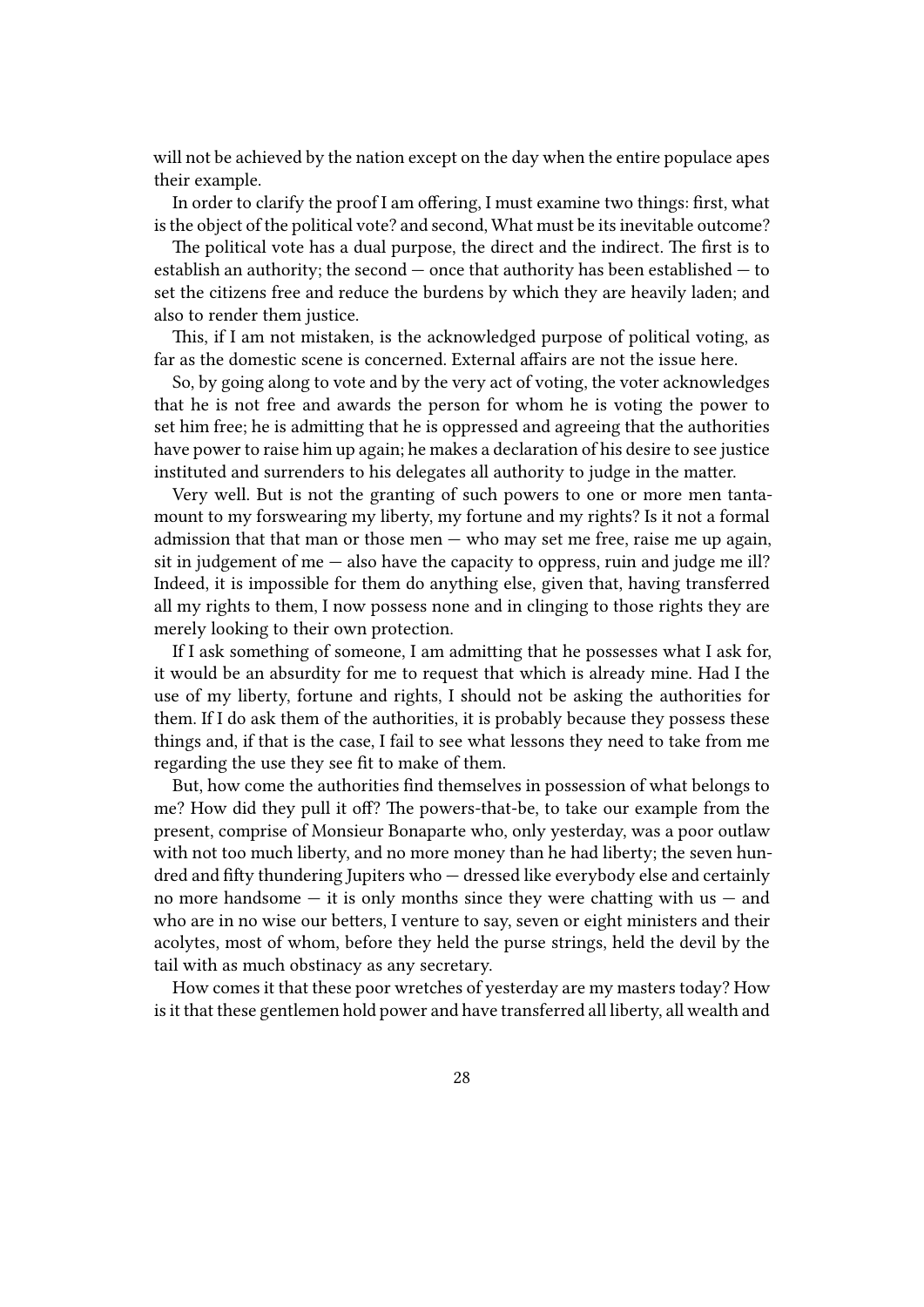all justice to it? Whom are we to hold responsible for the harassment, impositions and iniquities that we are all suffering today? Why, the voters of course.

The Constituent Assembly, which started to draw us into the dance; Monsieur Louis Bonaparte who carried on with the manipulation; and the Legislative Assembly, which added its voice to the chorus. None of this was achieved unaided. No, it is all the product of voting. The responsibility for what has happened and for what is to follow lies with all who voted. We democrats who labour and abstain accept none of this responsibility. Do not look to us for solidarity with oppressive laws, inquisitorial regulations, murders, military executions, imprisonments, transfers and deportations — the immediate crisis by which the country is being ground down. Beat your own breast and prepare yourselves for the judgment of history, you maniacs for government! Our consciences are clear. It is enough that, through a phenomenon that defies all reason, we must endure a yoke that you manufactured alone; it is enough that you have placed in pawn, along with your own possessions, that which was not your own  $-$  what ought to have been inviolable and sacred — the liberty and fortunes of the rest of us.

### <span id="page-28-0"></span>**Birthright and the French People's Mess of Pottage**

Do not think, ye deluded bourgeois, ruined gentlemen and sacrificed proletarians; do not think that what happened might not have happened had you appointed Peter instead of Paul, had your votes been cast for John and not for Francis. No matter how your vote is cast you yield yourselves up and no matter who emerges as the winner, his victory damages you. No matter who it may be, you will have to ask everything of them; which means that you will never recover possession of anything.

Moreover, understand this — and it is not absolute science, merely pure and simple fact — that had the ill emanated solely from the reactionaries, or had the revolutionaries been in a position to look after your fortunes, you would not be rolling in wealth. Because all governments, from Robespierre to Marat — God rest their souls — were revolutionary; this Assembly that stands before you, before your very eyes, is also made up entirely of revolutionaries. No one was more revolutionary than Monsieur Thiers", the administrator of Our Lady of Loreto. Monsieur de Montalembert has uttered such speeches on liberty that no one could improve upon. Monsieur Berryer19 was a conspirator from 1830 to 1848. Monsieur Bonaparte has made revolutions in writing, by word of mouth and through his actions; and I am not even going to speak of the Mountain's Convention2°, a gathering which for months on end held in its possession all of the trappings of government with which it could have wrapped you in opulence. All men have been revolution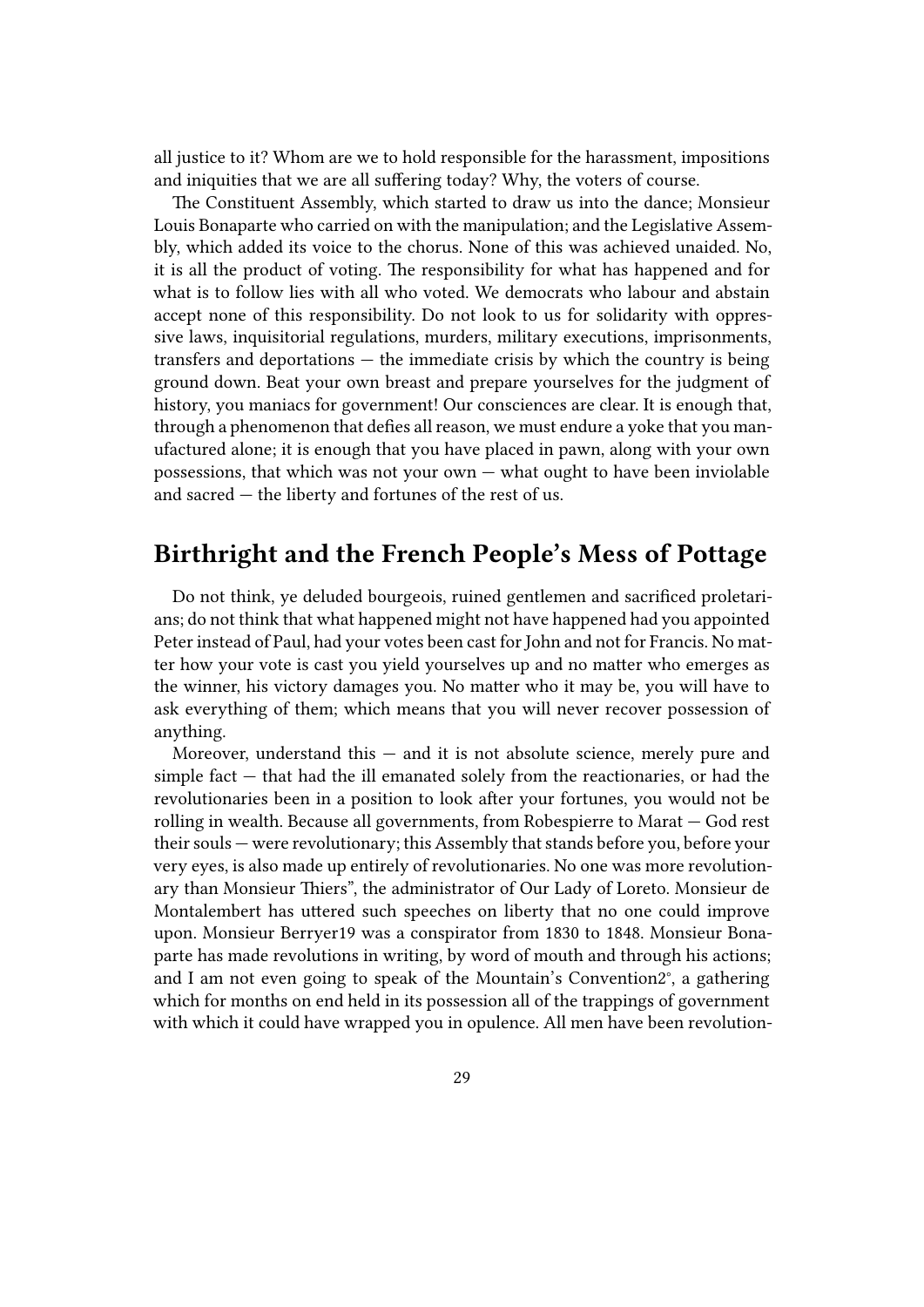aries until they joined the government; but all men too, once they have become part of it, have suffocated the revolution. Should I myself someday find that you have handed the government over to me, and if in a moment of forgetfulness and dizziness, instead of feeling pity and contempt for your stupidity, I were to accept the title of sponsor of the theft you perpetrate against yourselves, then, by God, I swear that I would make the outlook bleak for you! Haven't your past experiences been enough for you? You really are slow on the uptake.

It is only a short while since you enthroned a White government the sole object of which — and you can scarcely take it to task for this — was to get rid of the Reds. If, tomorrow, you were to set up a Red government, its sole object — and you would do well to find fault in this! — will be to dispose of the Whites. But the Whites take no revenge on the Reds and the Reds take none on the Whites except through the agency of prohibitive and oppressive laws. And upon whom do these laws weigh heavily? Upon those who are neither Reds nor Whites, or who are, to their cost, as Red as they are White; upon the blameless multitude; and so the people is utterly pulverised by the cudgel blows that the parties mete out to one another.

Not that I am criticising the government It was set up in order to govern and govern it does. It avails of its rights and, no matter what it does, in my view it is doing its duty. In affording it power, the vote has implicitly told it; the people is perverse, yours is the righteous path; it is headstrong, where you are moderation; it is stupidity where you are intelligence. The vote which said this to the current majority, to the incumbent president, will say as much again — because it can say no other — to any majority, any incumbent.

So, thanks to the vote and everything that goes with it, the people places itself bodily and in its possessions at the mercy of its elected representatives so that the latter may use and abuse the liberty and fortunes entrusted to their care; entrusted without reservation, for authority has no limits.

You may say: But what about probity? What about discretion? What about honour! Piffle. You indulge in sentiment when you ought to be indulging in calculation. If you stake your interests on conscience, you are investing in a bottomless pit; conscience is a safety valve.

Reflect for a moment upon what you are doing. You cluster around a man as if around a relic;' you kiss the hem of his garment; your acclamation of him is deafening, you shower him with gifts; you fill his pockets with gold; for his benefit, you strip yourselves of all your wealth; you tell him  $-$  Be free beyond the free, rich beyond the rich, strong beyond the strong, just beyond the just. And you imagine you can then oversee the use he makes of your gifts? That you can criticise this, disapprove of that, calculate his expenditure and call him to account? What account would you have him give? Have you handed him a bill for what you gave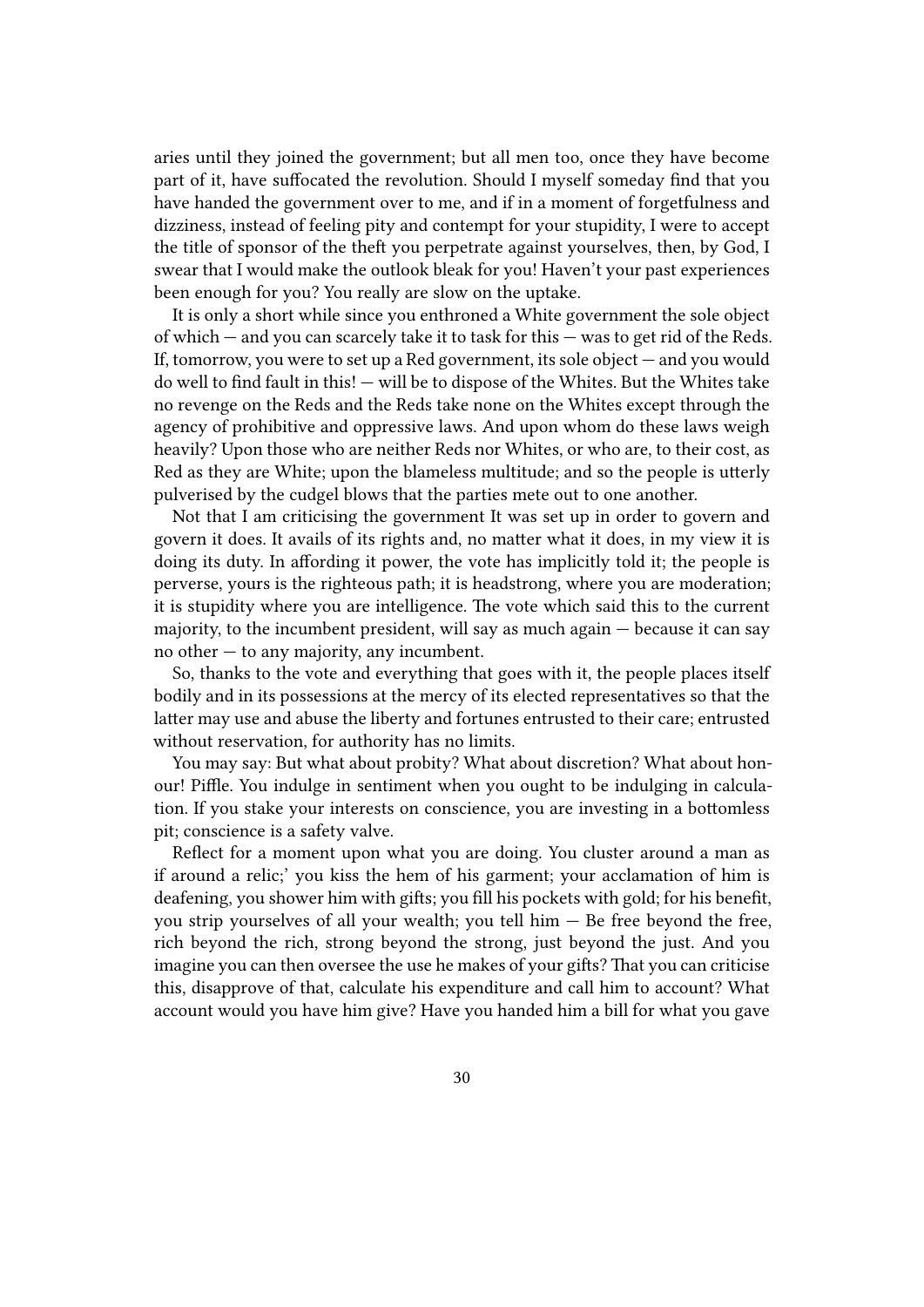him? Are your accounts in deficit? Well: you have no claim against him. The bill that you would submit is worthless. He owes you nothing.

Now you shout and kick up a fuss and threaten! The brouhaha is pointless. Your debtor is your master: bow your heads and move along.

The Bible states that Esau sold his birthright for a mess of pottage. The French go one better; they make a gift of their birthright and of their mess of pottage along with it.

### <span id="page-30-0"></span>**What Conjures Governments into Existence is Not What Keeps Them Alive**

Let me say again that I am not discussing rights; what I am discussing, rather inopportunely, is how rights are presently used. Before making use of my right to appoint delegates, it is important that I start by carrying out an act of sovereignty, then flesh this out in deeds, so that I may understand what I, personally, must do and what should be the parameters of the powers of my delegates. In short, I must consolidate myself before initiating anything else. Institutions ought not to be created by means of the law. Instead, they ought to be the promulgators of laws. First I establish myself and then I will make laws.- We ought not to lose sight of the fact that the theory of divine right, to which we can be directly connected, is founded upon a supposed primacy that the government would have over the people. Our whole history, our whole legislation are founded upon this monumental nonsense: that government is a thing that antedates the people, that the people is a derivation from government; that there was, or may well have been, a government around before ever any people existed. This is the established view, and the annals of the world are engraved upon this aberration of the human intellect. Thus, for as long as government lasts, the principle of its authority will remain intact, divine right will persist among us and the people — whose suffrage is the equivalent of the old consecration — will never, ever (and no matter how it may be called) be anything other than a subject.

The move from theocracy to democracy cannot ever come to pass through the exercise of electoral rights, because such exercise is specifically designed to prevent government from dying out, which is to say, to uphold and revive the principle of government primacy. To move from one regime to another, there has to be a break with the mechanism of delegation that inevitably inculcates respect for the theocratic tradition. Its use must be discontinued and not resumed until such time as the stable exercise of self-governance  $-$  of self-government  $-$  has been enshrined in social practice. Rationally, I can trust to my neighbour to manage some aspects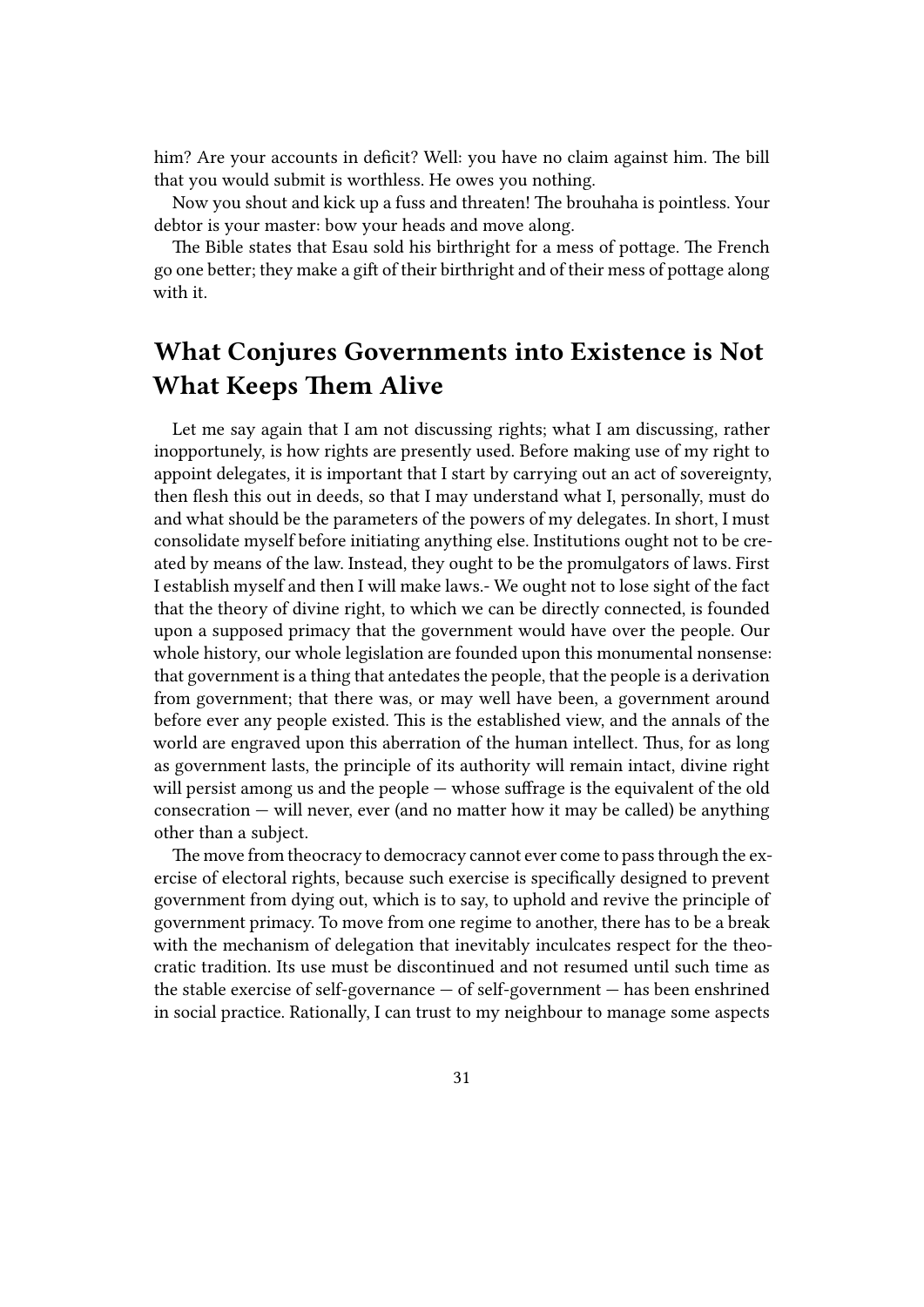of my future only after I have asserted my ownership of these; if I appoint him prior to my demonstrating my entitlements, he will later refuse to acknowledge me, and he will be right.

But this is what I want to state: unanimity on any issue is not achievable in any country. However, given the manner in which every government is a product of the ballot-box, prevention of the emergence of a government would require nothing less than unanimous abstention. Because, supposing that nine out of ten million voters were to abstain, that would still leave one million voters to install a government which the nation as a whole would be required to obey. And in France there will always be at least a million individuals who will have an interest in setting up a government; which makes a nonsense of the proposition.

And furthermore: it need not be a million men that set up the government; a hundred thousand, ten thousand, five hundred, a hundred or even five individuals can do it and one single citizen can do it. In 1830, Lafayette, acting alone, made a king of Louis Philippe;' and over the eighteen years that followed that accession, the parliamentary authority has been formed with the involvement of a mere 200 thousand tax-payers, out of a country of 35 million souls. It does not matter how narrow the numbers of citizens involved in the making of a government, for there is no diminution of its authority. But what I am concerned to demonstrate here is that no government could live without the acquiescence of the bulk of the nation.

Philosophy, and, following that, a much more dependable teacher — experience and the facts — have demonstrated irrefutably that the real reason for the permanence of governments resides, not in material or electoral support from the citizenry of a country, but rather in public belief or interest, because belief and interest are one and the same.

For the government we have right now, we are indebted to the electoral contests of seven or eight million, highly obedient citizens, every one which has, with every good grace, surrendered two or three days' work in order to avail of the opportunity to surrender themselves bodily and in their possessions to persons unknown to them but to whom they have pledged five five-franc coins in order to buy their friendship. Do the Legislative Assembly and Monsieur Bonaparte seem to you more solidly ensconced than the Chamber of Deputies (created by a mere two hundred thousand tax-payers) was in 1847, or than Louis Philippe, the creation of just one man? Tell me: Do you think that a government established by a million individuals could have been pettier, more unpopular or more confused than one into which eight million individuals have breathed life? Of course you do not think so. There is not a man here — and when I say 'man', I mean the opposite of functionary — who has not seen his interests or beliefs deeply wounded by the regimes that have been installed, one after another, since 1848; as a result, there is not a man who should congratulate himself upon the product of his vote and take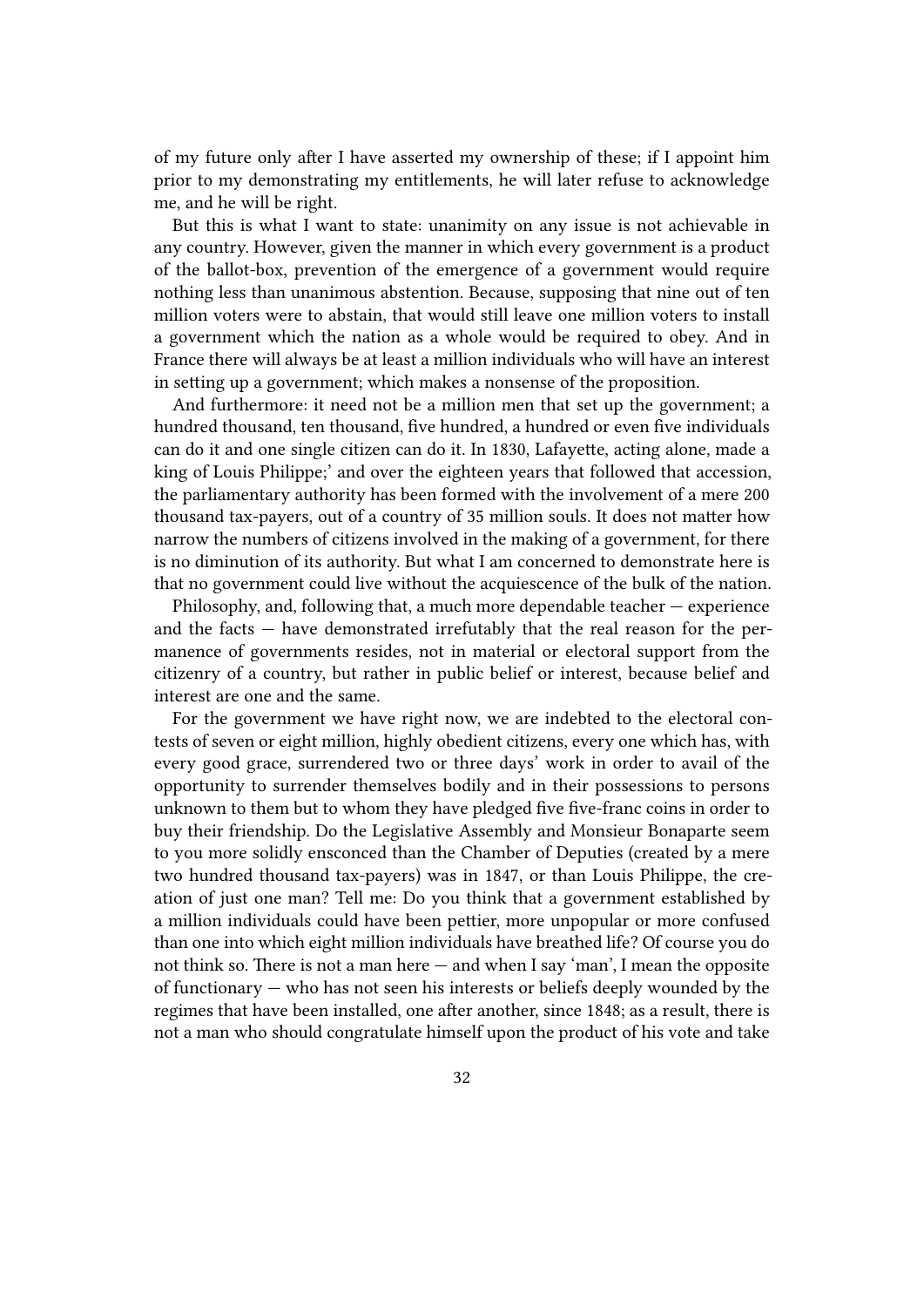the line that his abstention would have given rise to anything worse than what exists. So you are forced to acknowledge that you have squandered your time for the most wretched of outcomes. And unless you mean to carry on wasting your time — which I doubt — it seems to me you must be very close to sacrificing your vote to rather more substantial realities. For the powers-that-be, your unhappiness is a very bad bet; but if they are going to need your ballot paper to give them courage, they would be very weak and I doubt if they could hold onto the reins.

Therefore, the important thing to achieve is not unanimity in abstention, any more than unanimity of voting is required for formation of a government. Unanimity in inertia could not be an essential prerequisite for the advent of the anarchic order which it is in the interest and to the credit of the French to achieve. There will always be enough functionaries, parvenus, aspirants, State rentiers and Treasury pensioners to make up the electorate. But the number of Chinese willing to maintain these mandarins of power at any cost is dwindling day by day, and if there are still nineteen of them left around two years hence, let me say that it will not be through any fault of mine.

Then again  $-$  since we must tell the whole story  $-$  what is this that you call universal suffrage?

One newspaper says: We must elect Citizen Gouvernard.

Another objects: No, we should elect Citizen Guidane.

"Don't listen to my adversary" — the former responds – "Citizen Gouvernard is the man we need. And these are the reasons why." And so on.

"Pay no heed to what my rival tells you" — the second newspaper returns – "Without Citizen Guidane, nothing can be achieved. And here are the reasons why." Etc.- At which point, after having previously remained walled up in Olympian reserve, a third newspaper (the most heavyweight of them all) enters the lists and agisterially delivers its verdict: "We must elect Monsieur Gouvernard."

And Monsieur Gouvernard is returned.

And you would have it that it is the people which make the choice?

That decision had as little to do with the will of the people as if power were conferred by means of a roll of the dice or drawing lots. Let this be stated by way of my settling accounts over form, without compromise to my reservations with regard to substance.

But I know republicans, or people who pass for such, who are greatly afraid that the people, by abstaining, may encourage the renaissance of royal sovereignty. In vulgar language  $-$  which is my own language  $-$  we may say that the fear felt by these republicans mirrors the affliction they would feel at their personal unelectability, since if, as the talk has it, republicans have rendered significant service, I can affirm that neither you nor I have glimpsed as much as a shadow of those services in terms of cash, liberty, dignity or honour. Perhaps I am de-mystifying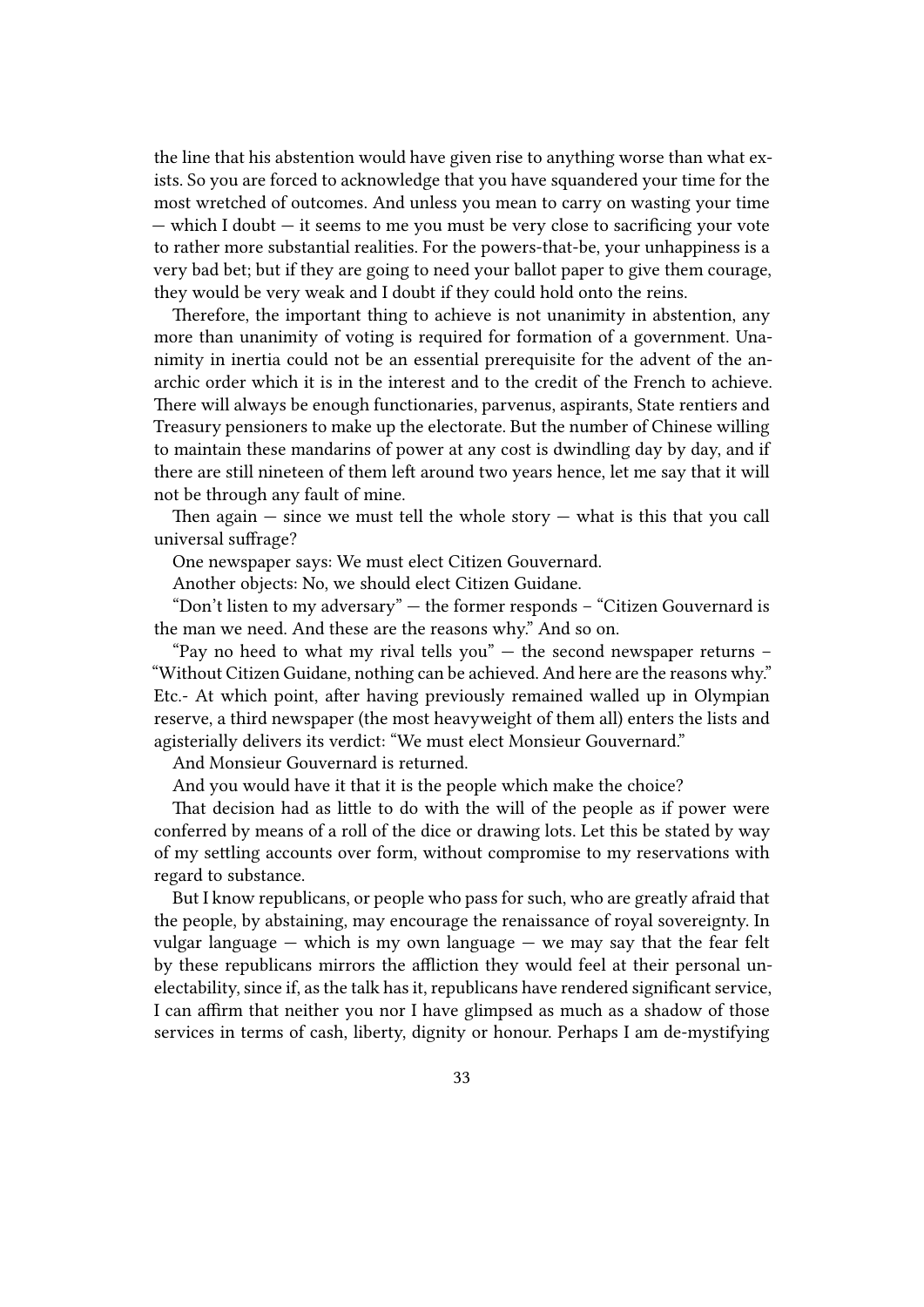patriotism a tad, but what do you expect? I was not born a poet and in the mathematics of history I have discovered that, but for such republicans, the monarchy would have been dead and buried sixty years ago; that but for those republicans who have done monarchy the aforementioned service of re-establishing authority every time that the people has been disposed to shove it aside, we French — myself included — would long since have become free. Believe me, monarchists will not make much headway on the day that these republicans have the extreme courtesy of indulging in no more monarchism. I can assure you that monarchists will be stopped dead in their tracks when we abandon the electoral field to them instead of leaving them simply as a majority.

What I have been saying will seem odd, right? As indeed it is; but the situation too is an odd one, and I am not one of those people who bring old solutions to new situations, like those who, over the last half century, have been papering the walls of the shanties of revolutionary journalism.

### <span id="page-33-0"></span>**To Unmask Politics is to Destroy It**

At the risk of repeating myself let me now pose this question: What is the voter expressing when he drops his ballot paper into the box?

By such an act, elector is telling candidate: I give you my freedom, unrestrictedly and unreservedly; I place at your disposal and abandon to your discretion my intellect, means of action, possessions, revenues, activity and entire fortune; I surrender to you my rights of sovereignty. Similarly and by extension, I also surrender to you the rights and sovereignty of my offspring, relatives and fellow- citizens active and passive alike. All of this I surrender to you so that you may use them as you see fit. My only assurance is your whim.

Such is electoral control. Argue, oppose, dispute, wax poetical and sentimentalise, but you will not change a thing. Such is the deal. And it is all the same if this one is the candidate or someone else; republican or monarchist, the man who has himself elected is my master and I one of his chattels; we French are all his chattels.

The evidence, then, is that together with its own alienation, the electorate sets the seal upon that of its neighbours. From which it follows that the vote is, on the one hand, a swindle, and, on the other, an evil, or, to put it more plainly, theft.

If all citizens were electors and all electors were to vote, the vote would be only a universal swindle, since in that case, all would have lost out equally through the actions of each. But let just one elector abstain or be prevented from so doing and theft comes into the picture. When more than three out of the nine or ten millions abstain  $-$  as has been happening  $-$  the numbers robbed represent too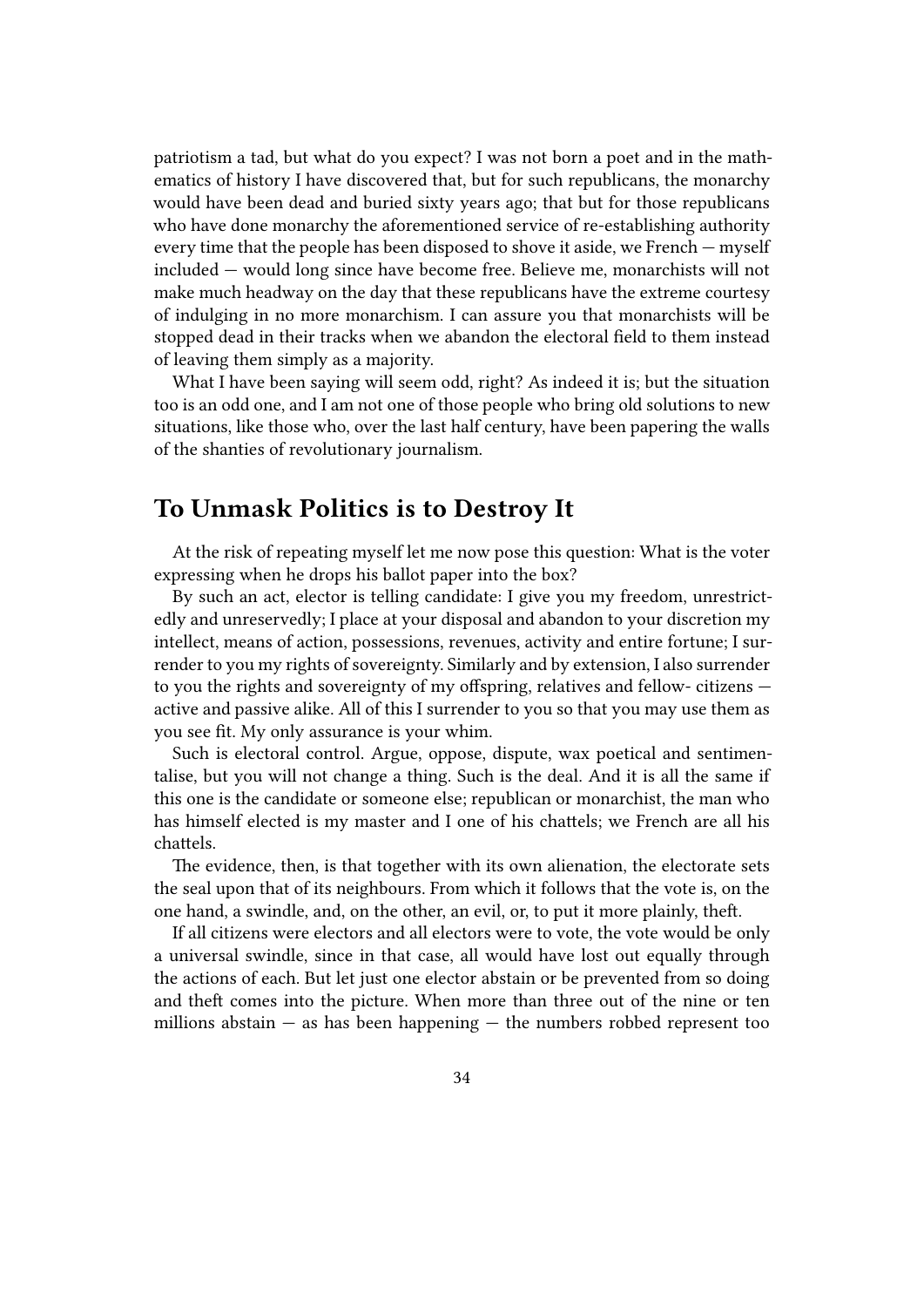large a minority for this to be set aside. The old principle of integrity in the powersthat-be is eroded and the decadence of the powers-that-be is in direct proportion to the erosion of that principle.

Suppose that half of the registered electorate abstains. Things take a serious turn for the voters and for the government established by them. Without question, the political skepticism of fully one half of the body of society will cause a crisis in the unchallenged convictions of the other half And if we consider that such skepticism will be the product of a calculated, well-founded, considered indifference, and that it will be the fruit of intellect or liberty .. which amount to the same thing — whereas among voters all that will be found is the herd instinct and a clinging to tradition, ignorance or self-denial — which likewise amount to the same thing — you can readily appreciate the defeat that such a state of affairs will inflict upon govemmentalism. These days we may take that supposition as valid, since, if there are not yet four million abstaining electors, it is not precisely because voting is anything to feel smug about. And implicit in all repentance is the acknowledgment of error.

Let us labour this point: let us suppose that all of the opponents of monarchy, converted to the modern precept that power cannot be honest, refrain from voting and take as the basis for their stance this unchallengeable truth: that voting is at once a swindle and a theft. Automatically, the abolition of universal suffrage, by now deemed a crime in the public's enlightened outlook, will bring about the direct and massive downfall of the monarchists, in that these will no longer have any accomplices. Given that, outside of their own ranks, you will find only men who have suffered prejudice — and whose non-intervention will have a rational basis to it — the thieves will be left unmasked. Or rather, for the sake of common sense, let us say that there will be no thieves any more. Because if the issue is boiled down to these hard  $-$  but simple and above all authentic  $-$  terms; if politics, stepping down from its former sham exaltation, is reduced to the level of common crime of which it has always been the hidden but real inspiration  $-$  the governmental fiction is dispelled and humankind freed of all the misunderstandings which have thus far lain behind all strife and the dismal occurrences it has brought in its wake.

This is revolution. This is the calm, wise, rational transformation of the traditional principle! Here we have the democratic supremacy of individual over State, of interest over idea. No upset, no commotion can occur in this majestic clearing of history's cloud cover; the sun of liberty shines, with no storms in sight and, enjoying his share of the generous rays, everyone operates in the clear light of day and busies himself in discovering the place in society for which his aptitudes or intelligence equip him.

See: In order to be free, one need only wish it, Liberty, which we have stupidly learned to expect as a gift from men, lies within and we are in liberty. For it to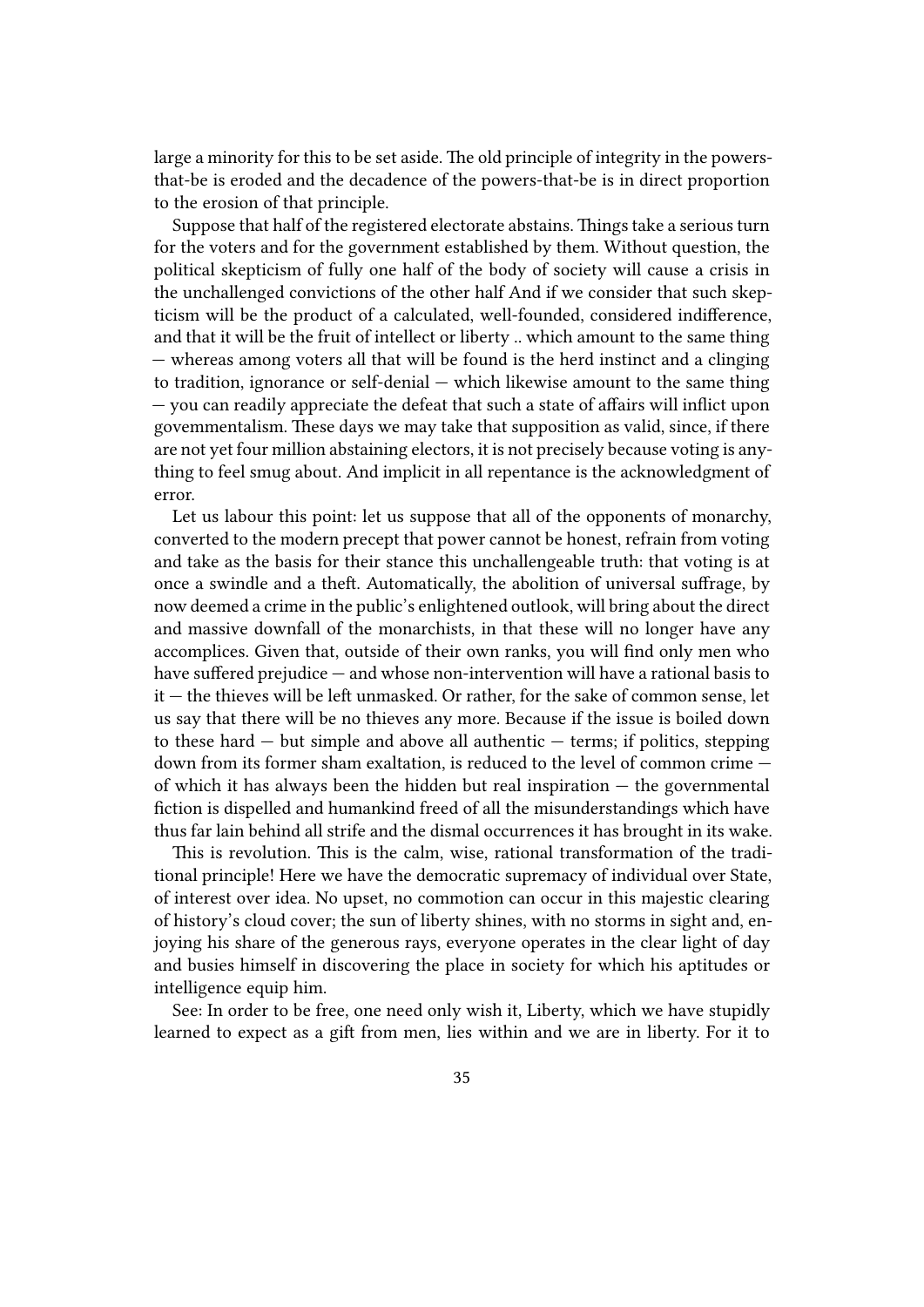be attained neither rifle nor barricade nor riot, nor zealotry, nor factionalism nor voting is required, since none of these is anything but licence. And as liberty is honest, it can be attained only with reserve, serenity and decency.

When you ask the government for freedom, the stupidity of your petition is instant proof to the latter that you have no grasp of your rights. Your petitioning is the act of a subaltern and you declare yourselves inferiors. Registering its supremacy, the government capitalises upon your ignorance and conducts itself with you the way it might with blind men, for blind you are.

Those who plead daily with the government through their newspapers for immunities and try to peddle the view that they are undermining it and weakening it, are in reality underpinning its might and fortunes — might and fortunes which it is in their interest to maintain because they hope someday to attain them with the support of the people, of a befuddled, deceived, tricked, robbed, ridiculed, swindled, subjugated, oppressed people, lashed by schemers and cretins who make it stoop with their adulation, sapping its potential, bedecking it with pompous titles like some comic opera king and presenting it, to the world's amusement, as prince of hovel and dungeon, monarch of fatigue and sovereign of wretchedness.

For my own part, I need not idolise it; because I seek nothing from it, not even that portion of its wretchedness and disgrace that is reserved for me. But I have to ask you — you, mark you, and not the government, which I do not know, nor have T any wish to know — I have to ask you for my liberty, for you have wrapped it up along with your own in order to bestow it as a gift. I ask it not as an undertaking that you must give me; in reality, if I am to be free, you too must be free. Know how to be free. All that it requires is that you raise no one above you. Shun the politics that consumes peoples and devote your efforts to the wherewithal of their sustenance and enrichment. Remember that wealth and liberty go together as slavery and idleness do. Turn your backs on government and on the parties which are merely its lackeys. Contempt kills governments, because only, strife can sustain them. Depose at last the sovereign who fails to consult with his people and laugh at the guiles of White monarchism and Red governmentaiisnt No obstacle will be able to withstand tranquil manifestation of your needs and interests.

There is a Gascon legend according to which the king of Tillac forgot who he was; his steward mistreated him harshly, but when the Lady Jeanne, his wet-nurse, told them of his titles and his estate, the folk from the castle, with the steward at their head, came to prostrate themselves before him.

Let the people demonstrate to its stewards that it will no longer deny itself; that it will have no more truck with disputes in the ante-room, and its stewards will be silenced and will adopt a respectful attitude towards it. Liberty is a debt that we owe ourselves, owe to the world still waiting for it and owe to children yet unborn.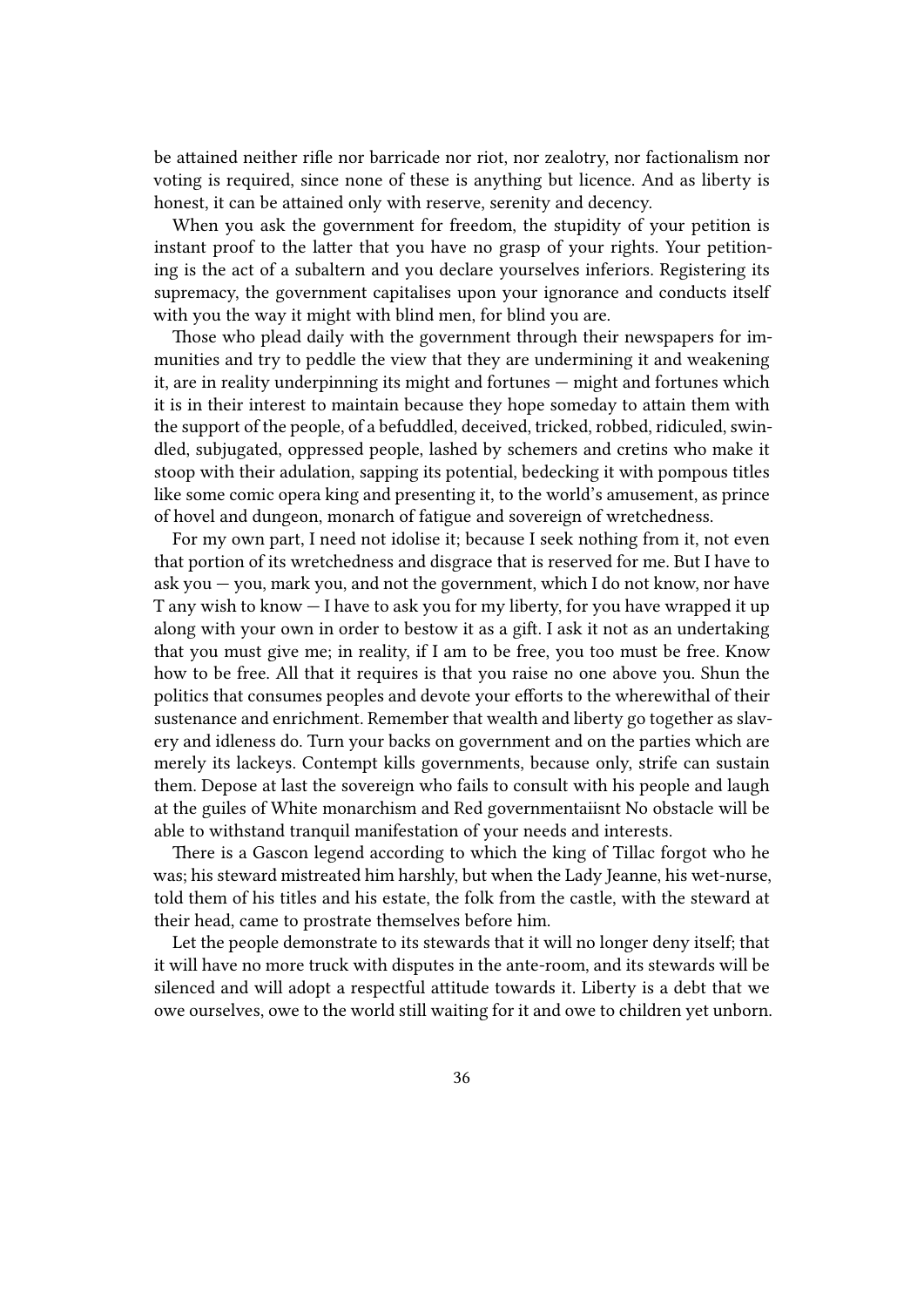The new politics lies partly in the negative, in abstention and civic noncooperation, and on the other hand, in industrial activity. In other words, it is the very negation of politics. I shall expand further upon this argument. For now, suffice to say that had republicans not voted in the last general elections, there would have been no opposition in the assembly. To tell the truth, there would not even have been an assembly. There would have been only chaos between the Legitimists, Orleanists and Bonapartists, who would have brought about one another's downfall with a great scandal and by now, they would all have been felled to the amused whistling of liberty.

### <span id="page-36-0"></span>**Conclusion**

From everything that I have said — and to which I shall be returning on another occasion, both to whatever I have forgotten and to expand upon what I have not been able to explore fully in this exposition  $-$  it follows that the political vote is the framing of a government. I have shown how the framing of a government and of the opposition which serves the former as an essential guarantee  $-$  implies consecration of an inevitable tyranny, the order of which must be sought in the spontaneous surrender which the voters make of their persons and their assets as well as of the persons and assets of the non-voters — for the benefit of those whom they elect. It follows from all of this that alienation of one's own sovereignty might not be an act of stupidity but a fully-fledged entitlement when the maker of the gift through the vote is disposing of his own morsel. However, that act ceases to be an act of stupidity or an entitlement and becomes an act of theft when, having recourse to the brutal numbers game, the voter foists his sovereignty upon the sovereignty of the minorities.

And let me add that as every government is of necessity a source of antagonism, discord, murder and ruination, anyone helping by means of his vote to form a government is a provoker of civil strife, a promoter of crisis and, thus, a bad citizen.

I can hear the republicans of the functionary school screeching: Treachery! They leave me cold, because I know them better than they know themselves. I have a sixty year old score to settle with them and their bankruptcy, of which I am the receiver, will be no laughing matter.

I can also hear the monarchists and imperialists wondering if there is nothing in my harvest that might not serve as grist to their mills; they do not bother me because I have the precise measure of their old tricks.

The future belongs neither to the former nor to the latter. Thanks be to God! And monarchy is only waiting for dictatorship to lose its last remaining claw before it sinks its own last fang.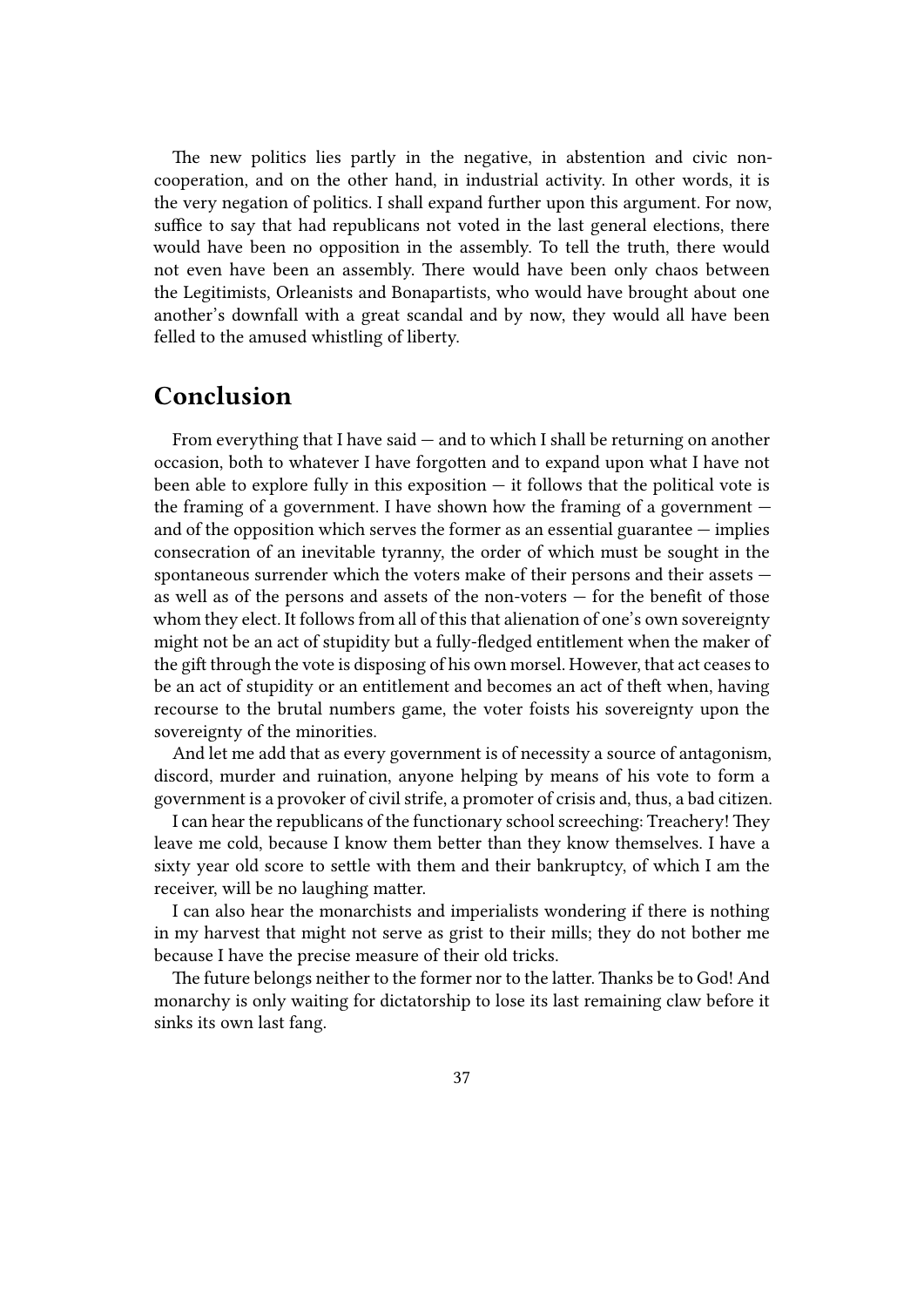I mean to pluck them out, claw and root! Watch out! April 1850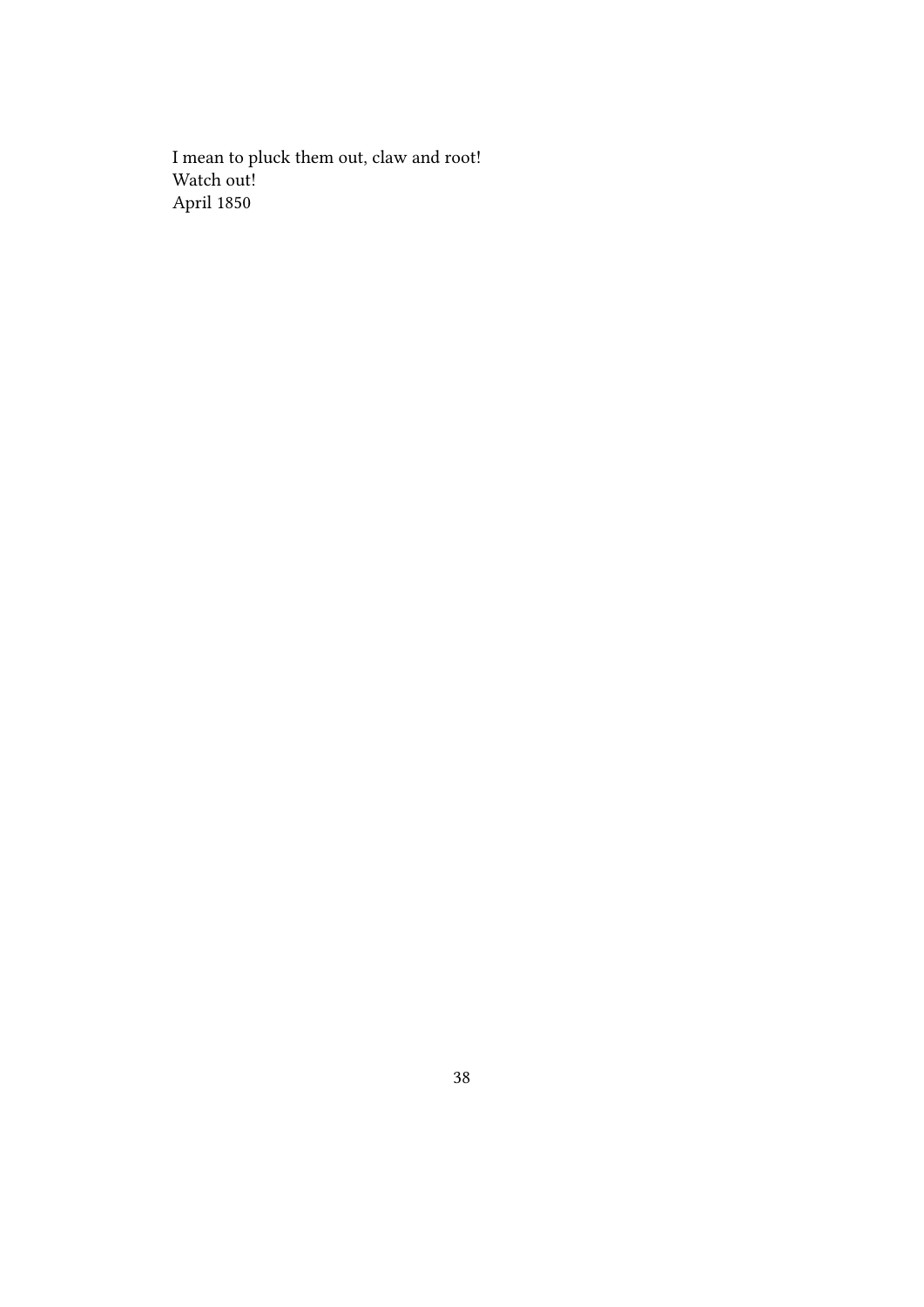## <span id="page-38-0"></span>**Issue Two**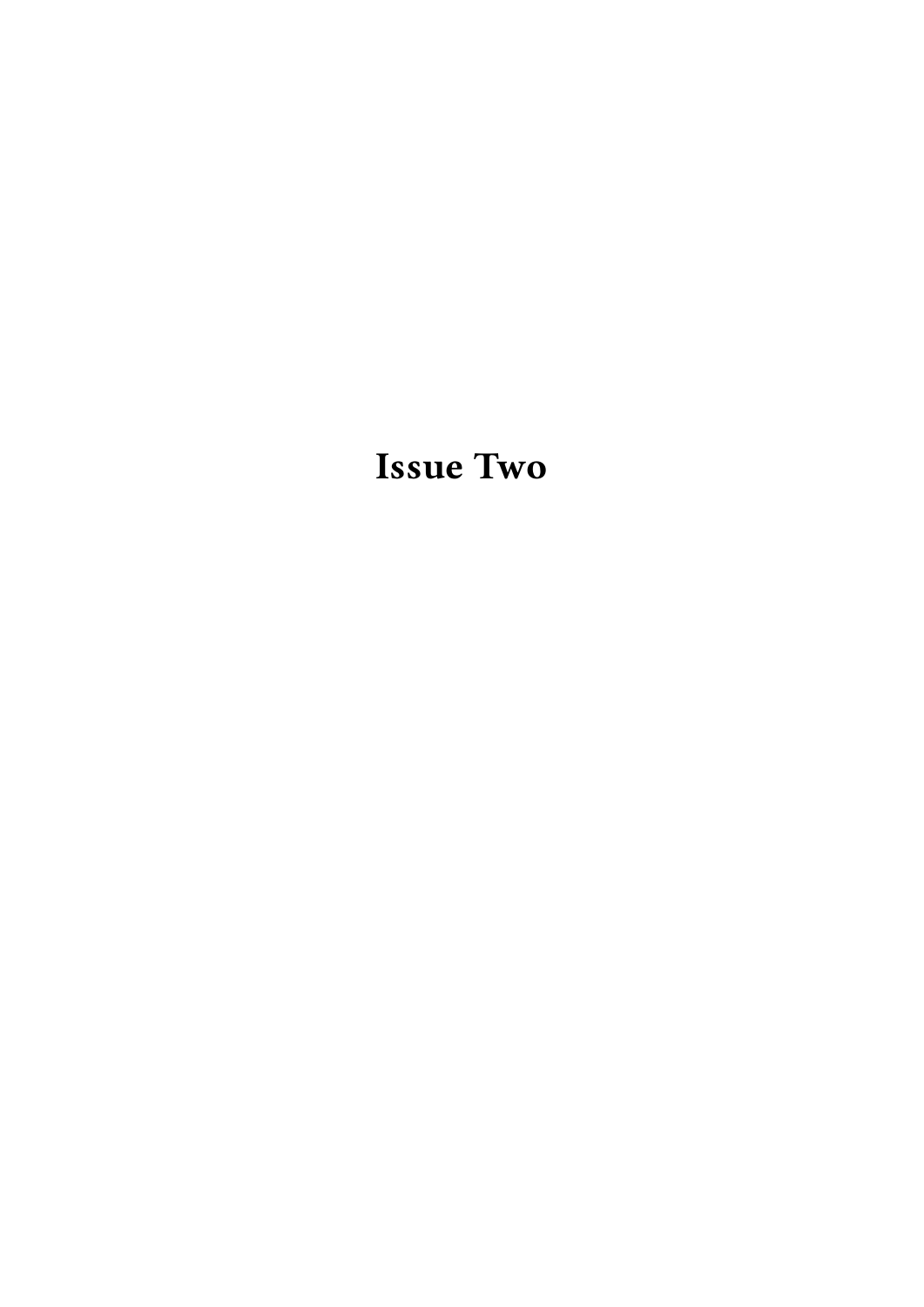### <span id="page-39-0"></span>**Foreward**

The editor of *Anarchy*, tackling head-on a word which the politicians have used to intimidate the population and hold it for ransom, has proposed two things:

First, to prove that order is a popular and anti-governmental element. The best argument that can be furnished in support of this thesis is that the monarchist papers openly greet the civil war as a Providence. Second, to establish that the Revolution is purely and simply a matter of business. The indifference and political skepticism to which the people abandon themselves more and more, the disgust that they show for the quibbles and the contempt they profess for the men who want to command them, come to corroborate that opinion and show that the editor of Anarchy is in agreement with public sentiment.

The royalist parties being historically and materially ruined, it is not necessary to combat them. What it is important to destroy is the pretension of the new parties who, under the pretext of burying royalty, wish to inherit its power. Anarchy has then to unmask the revolutionaries, for the benefit of the Revolution.

The old journalism is on its way out, hated by the interests that it has compromised, loaded with curses by the people, about whom it has understood nothing, damned by the civilization that it has fouled.

The old journalism understands nothing of finance, nor of industry, nor of commerce, nor practical philosophy; as the positive sciences are established, its dull ignorance is revealed and, in a few months, it will disappear in its own shame.

When the fictions are overwhelmed by the facts, the controversialists no longer have anything to say.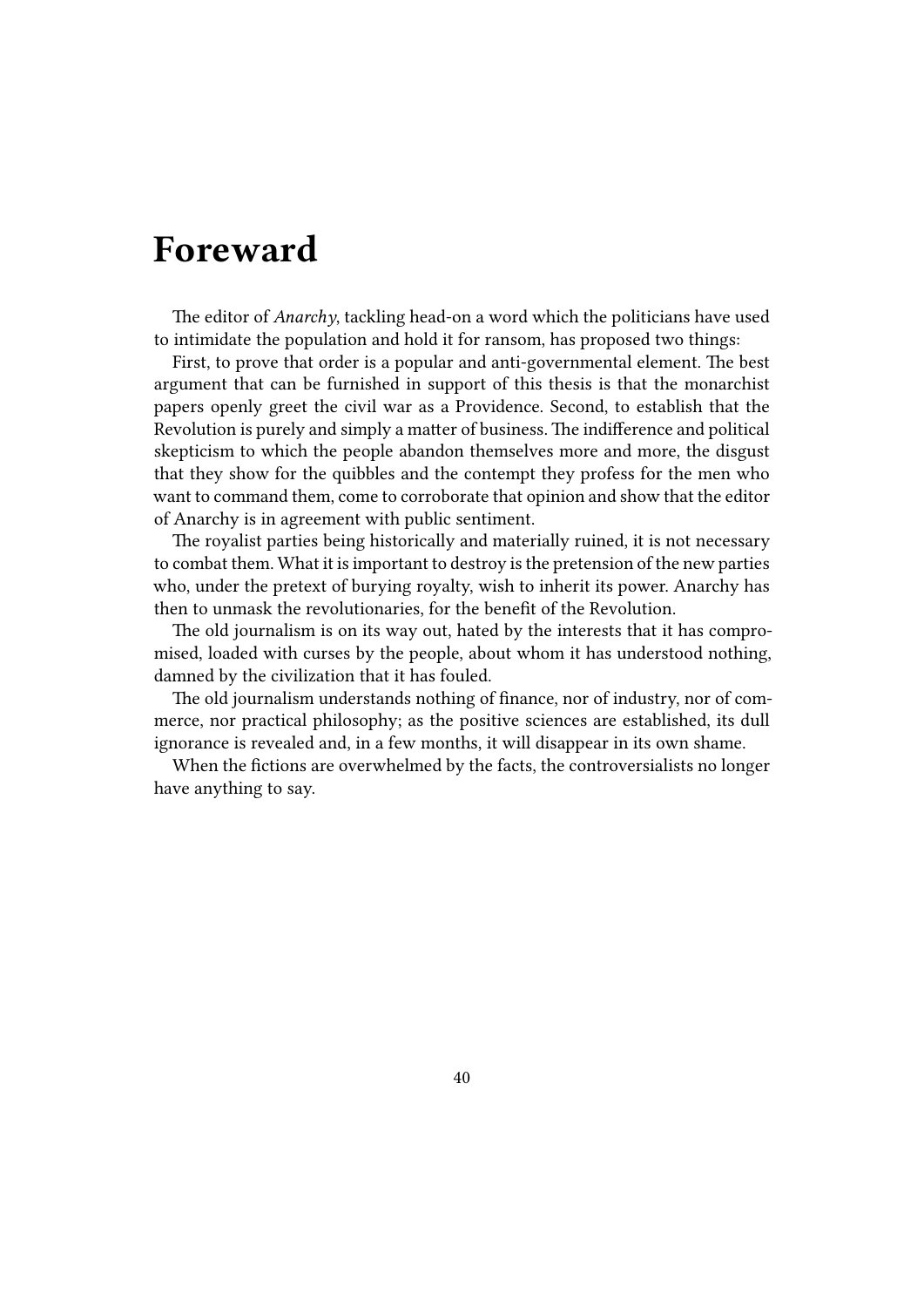## <span id="page-40-0"></span>**The Revolution**

<span id="page-40-1"></span>

|    | ۰. |
|----|----|
|    |    |
|    |    |
| __ |    |

In theory, the Revolution is the development of well-being.

In practice, it has only been the extension of malaise.

The Revolution is supposed to enrich everyone: that is the idea.

The Revolution has ruined everyone: that is the fact.

Do you know why the revolutionary fact finds itself so strongly in dissonance with the idea?

Nothing is more simple: in theory, the revolution should make itself, and each social interest should furnish to it its part of the action; in practice, the Revolution has been made by a handful of individuals and submitted to the authority of a group of rhetoricians.

The essential genius of the Revolution is the acquisition of wealth; the dominant instinct of the revolutionaries is the hatred of riches, and this is precisely why, by becoming wealthy, the revolutionaries cease to be revolutionary. While each seeks to enrich himself by labor and industry, while everyone loudly demands the calm which multiplies transactions and constantly displaces wealth by mobilizing and developing it; while, in that way, the true Revolution, that of individual needs and interests, struggles with vigor against the nuisances and barriers of the tyrannical regulations of the governments, the revolutionaries arrive, a fateful tribe who, to satisfy their sole, sordid desire—to offer themselves as replacements in power for men already pushed aside by the force of things—halt the general advance, suspend the solemn manifestation of the public interests, paralyze the Revolution, complicate the legislative details which the social facts seek to suppress, and consolidate the governmental mastery that business was in the process of subjugating.

There are, in truth, no worse counter-revolutionaries than the revolutionaries; for there are no worse citizens than the envious.

This is not the place to examine in detail the period of ambition between 1789 and 1848. I have neither enough time nor space to give myself over to that review, from which it would follow, as it results from faits accomplis, that the European Revolution has been halted and the European governments consolidated by the revolutionary doctrinaires, men of the most sinister sort that ever existed. I will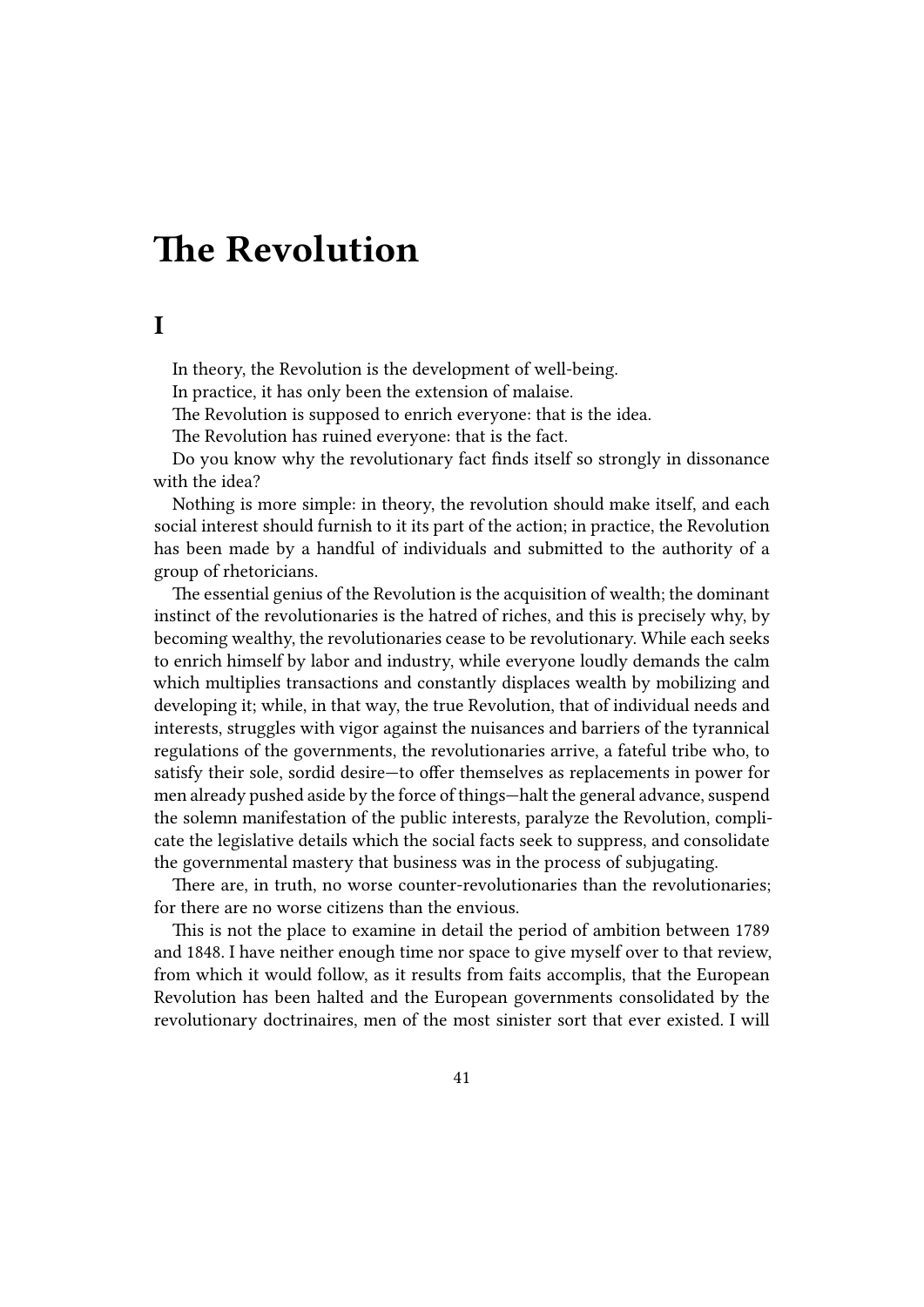recount someday the history of those sixty years, and you will be surprised to see to what dark joke the western world has owed more than a half-century of ruinous troubles and bloody mystifications.

For the moment, limited by contemporary history, I will examine the event of 1848, which I would much less than a Revolution, since, from my point of view, the Revolution must be the ruin not just of a government, but of government as such, and since the evolution of 1848 has only been the consolidation of what it was a question of destroying, and which would indeed be destroyed today, if the movement of February 24 had not taken place. I would not, however, go so far as to say that that movement, accepted by all the citizens, would not have been able to turn to the profit of the Revolution; far from arguing that, I will strive on the contrary to demonstrate that it would have obliged the leaders of that movement to convert its governmental character into a character that was revolutionary, industrial or anarchic, which is all one.

### <span id="page-41-0"></span>**II**

In the last years of the reign of Louis-Philippe, the Revolution, — and by this word I mean the development of interests, — had so undermined the government that it split on all sides, and through its numerous fissures, badly repaired with the aid of the emergency laws, was introduced in continuous jets the free flood that should have carried it away.

Education felt itself restricted by academic regulation.

Worship balked under the yoke of the state.

Justice was ashamed of its contacts with politics.

Commerce and industry, tired of governmental supervision, already sought the means of freeing themselves from the routine of regulations and from the financial monopoly.

The arts and letters protested against a tyrannical protection which granted subsidies to favor and incapacity, while preventing true merit from producing itself.

And, in conjunction with all these other elements of public life, agriculture, their common mother, demanded a relief which could only be obtained by the suppression of various sections of the protectorate, and of the budgets allocated to that protectorate.

The manifestation of public needs has rendered the abuses of the tutelage so prominent; the social eddies caused by the administrative dikes were made so strong; the floating existences that the regulatory restrictions had created formed so formidable a logjam, that M. Guizot, to avoid an overflow, had been forced to buy, not only the parliamentary riverbed, but also and especially the source of that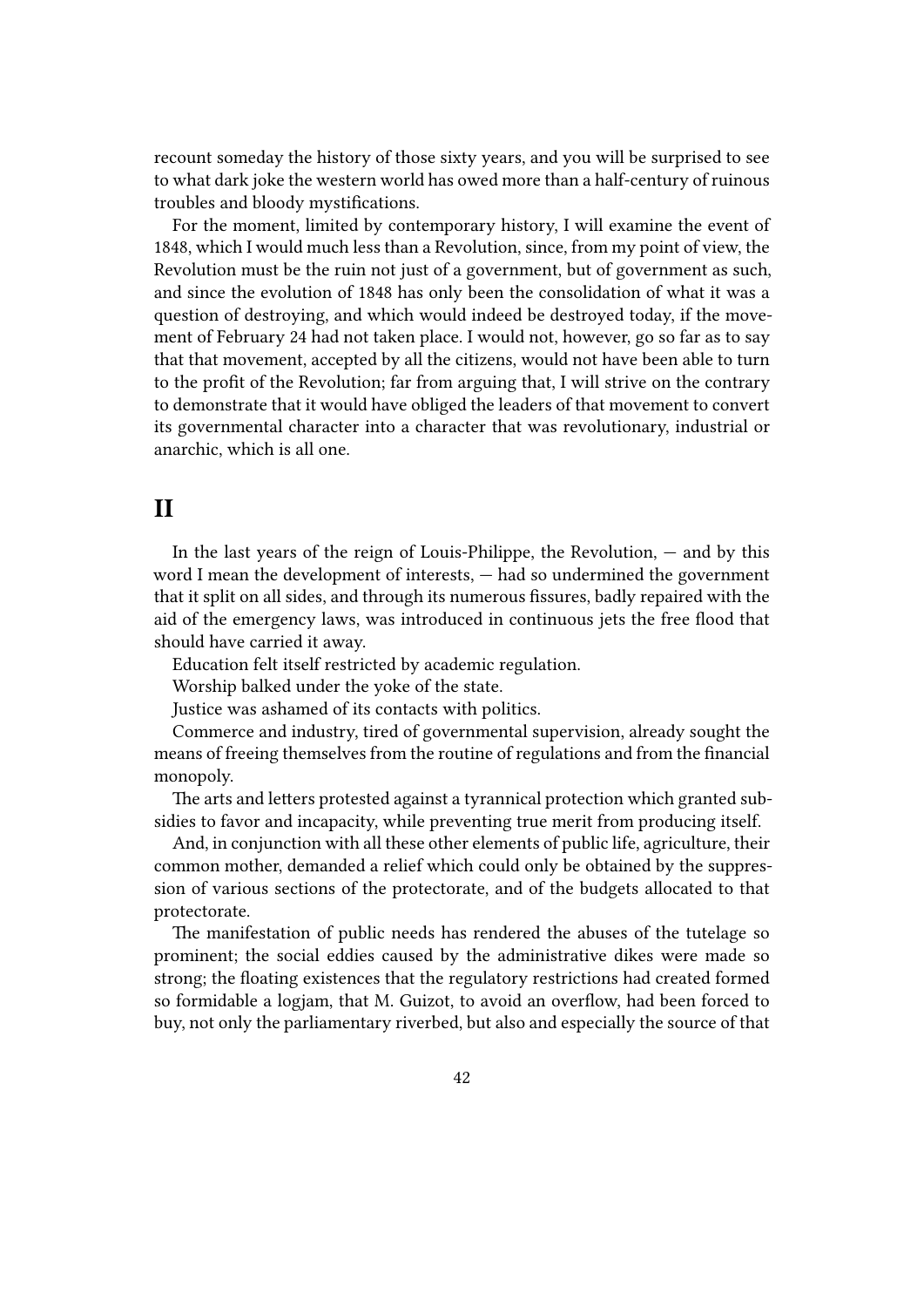political river which carried the governmental ship. The minister of Louis-Philippe purchased the voter himself: official France was his, from the censitaire to the legislator, from the base to the summit.

Having reached this ultimate point of political appropriation, the government found itself cornered; the Revolution should necessarily have made it spit it all back up; I mean that the flood of interests should have submerged and overwhelmed it; there was no escape for it in new encroachments: everything was taken, everything except the social nation, the real France, the industrial ascendancy, the appetite for comfort—in a word, the Revolution. Now that unassailable and unconquerable adversary, which the government finally found itself facing, that natural enemy which pressed it from all sides, the Revolution, has never had,—this must be well understood,—and can never have the name of a man.

It was called Mirabeau, it protested.

It was called Danton, it was indignant.

It was called Marat, it trembled.

It was called Robespierre, it roared.

In our time, it has been given the names of Ledru-Rollin, of Louis Blanc, and of Raspail. You see what it has done about that.

Bad luck to the man who presumes to make Revolution; for the Revolution is the people, and whoever has the audacity to try to personify the people commits the greatest assault that history has ever witnessed!

The Revolution is the flux of interests: no one can represent the interests; they are represented by themselves; the strength and intensity of their persistent and calm expression is the only revolutionary force that is possible, or even thinkable. Nothing is more pathetic, nothing is more ruinous than to see in the assemblies, in journalism, or in the street a few individuals boast of representing the interests of the people, and thus confining the Revolution within a radius of a few square feet. Interest is a notion that springs from the needs, the taste and the aptitudes of each. Thus it is a purely personal act that rejects all delegation. No one is capable of realizing any interest but their own. When a man appears who says to another man, "I am going to do your business," it is clear that from the political or unguaranteed perspective, this businessman will make the affairs of the constituent his own business.

Interest being a purely personal and individually realizable fact, its revolutionary object is to lead to liberty of action. Now, can the liberty necessary to the realization of interest be personified in a public capacity in one or more delegates? No! One is no more the representative of the liberty of others than of their interests. Liberty is not a political principle; it is an individual fact. Man is free in the dependency of what he loves; he sacrifices his liberty to his interests daily, and he is truly free only as long as he has the option not to be so.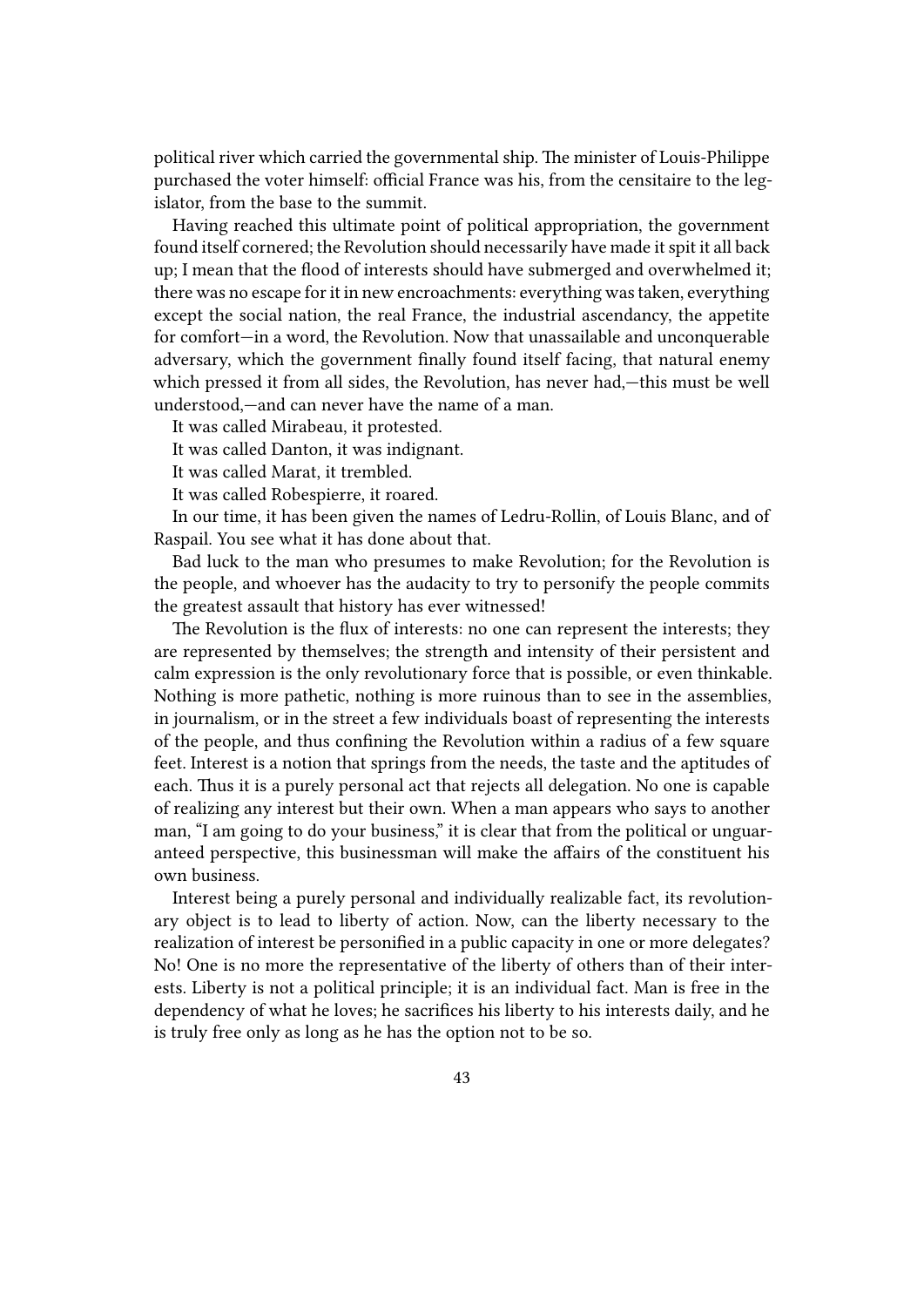In this way, no one can pose as the representative of the liberty or the interests of others without becoming in the same instant an authority, and without being, consequently, caught red-handed in the act of government.

Thus, by confining—in an assembly, or in a club, or in a journal, or on the public square, or behind a barricade—the interest and the liberty that belong essentially to the public domain, one has confined the Revolution which, as I have already said, is nothing other than the flux of interests and of liberty, and by confining the Revolution, one has gelded it, neutralized it.

Thus, I have reason to say that there are no worse counter-revolutionaries than the revolutionaries.

#### **III**

The governmentalists of the monarchy and the Republic make an admirable attempt to persuade the people that their fortune is in the hands of authority; it is exactly the opposite that is true. Power possesses only what it takes from the people, and in order for the citizens to believe that they should pursue well-being by giving up what they possess, their good sense would have to be subjected to a profound upheaval.

It is true that the combination presented inevitably blinds populations by awakening the coarser instincts and agitating the base passions.

Something must be done, say the monarchists, the people are uneasy: we will think for them. Already the monarchists are posing as the Providence for the destitute masses, and naturally provoking in those masses a ferment of envy. "The wealthy do not take care of you!" cry the republicans, addressing themselves to the subjugated population, "we will force them to give you a part of what they have!" Now the revolutionaries agree with the monarchists, and who proclaim the latter as the Providence of the masses.

Thus, the republicans and monarchists claim with a common accord that wealth must remain immobilized in a certain class of citizens and that all the rest of the population should live on charity: a disgraceful and degrading error which has engendered the right to work and to assistance, the counterpart of which is inevitably the monopoly of capital; for it is impossible that I should have to ask anyone for the right to work, if I have not previously recognized in someone the right to possess, by an immutable title, that with which and on which I would labor. It is not necessary to have much insight in order to understand that fact. Simple good sense will suffice.

It is from this error, which has divided the French nation into privileged and mendicant parties, that we get the idea of localizing the Revolution and making it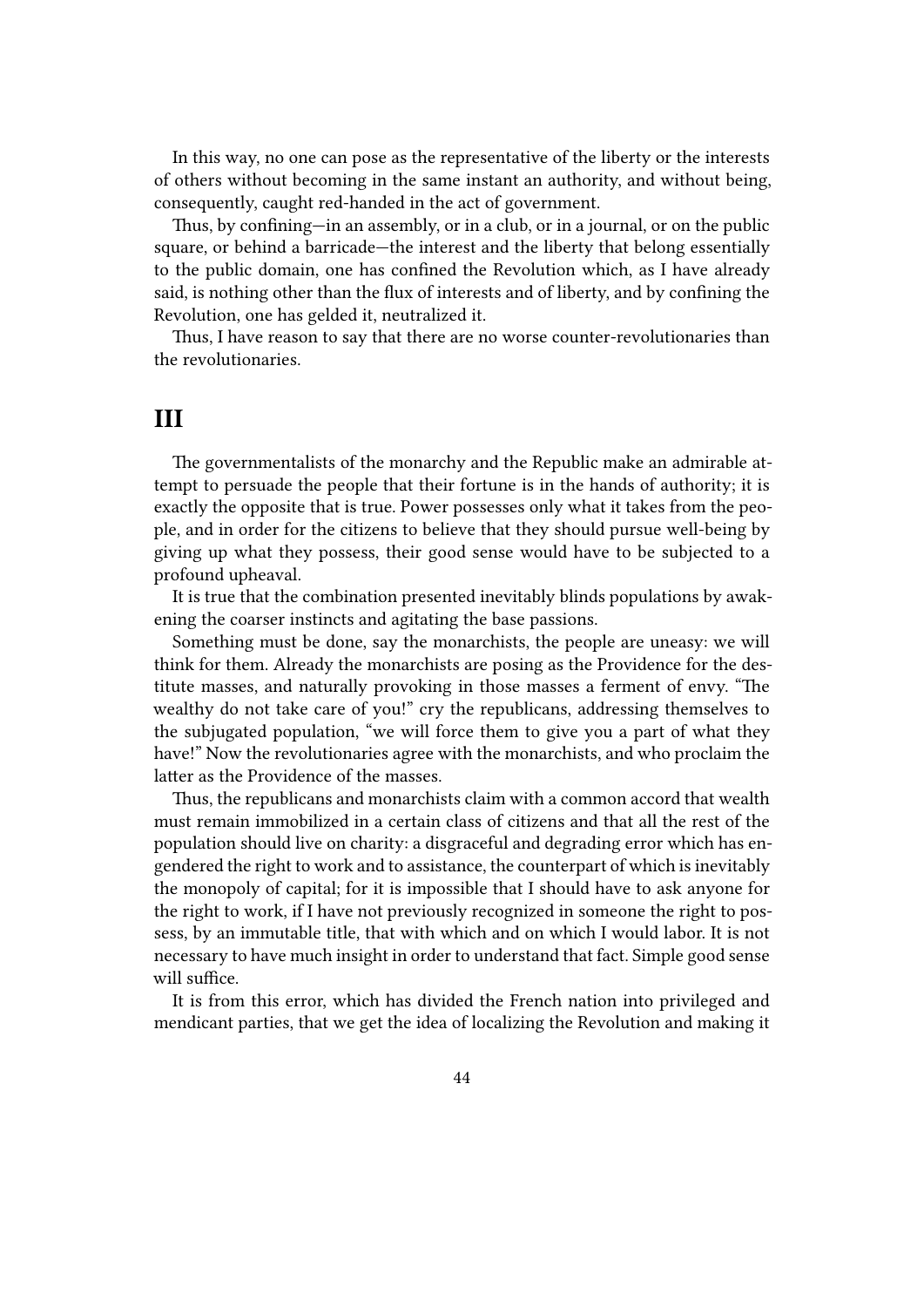the prerogative of a sect of doctrinaires. By denying to individual initiative the ability to displace and generalize wealth by multiplication, by turning in the tight circle of existing capital, without thinking about the capital to be created, by making the social question a question of envy instead of making it a question of emulation and courage, we have made ourselves believe in the efficacy of governmental initiative in the allocation of well-being; from that arises the necessity of government. But the more the revolutionaries want government to distribute, in other words to monopolize, the more also the monarchists want the government to monopolize, that is to distribute. One cannot be the master of the distribution of wealth without first being made master of wealth; distribution is thus first monopoly; from which it follows that the citizen Barbés and Mr. Léon Faucher profess exactly the same doctrine. In this way, the consolidation of the government is due to the double action of the royalists and the revolutionaries. Now, it must be clear that government is, in whatever hands, the negation of the Revolution, for a very simple reason: government is forced monopoly. The greatest enthusiast for redistribution will arrive at government, which I challenge him to divide. See for yourself.

No one can govern without relying on wealth; wealth is to government as columns are to a building, what legs are to the individual. Thus as soon as an individual, under the pretext of doing good for the poor, is driven to government, that individual must, in order to maintain the balance, rely on wealth. Now, how will he be able, from now on, to deprive the rich in order to profit the poor, since his own preservation rests with the full support, if not of personal, at least of financial monopoly?

Thus we see, as soon as the Revolution has been reduced to the slender and measly proportions of a movement of individuals, a transformation of proper names, it has gone astray; it has fallen into an abyss, and the worst of abysses, that of envy, laziness and mendicancy.

If, during the period of the reign of Louis-Philippe, the revolutionaries had set themselves to glorifying the industrial initiative of individuals, instead of developing stupid theses about the munificence of the State; if they had taught individuals to count only on themselves, instead of teaching them expect everything from the lame Providence of governments; if they had sought to produce some moneymakers instead of driving the people to sterile controversy and shameful begging, liberty, which, whatever the sophists say, is a question of coins, and happiness which, whatever the idlers say, is a question of morality and labor, would have been universally established in France. And the government, forgotten in its corner, would hardly concern us. A people who conduct their own business is a people who govern themselves, and a people who govern themselves repeal and render obsolete, by this act alone, all the legislative jumble of which the popular agitation, much more than the genius of the men of State, had favored the conception.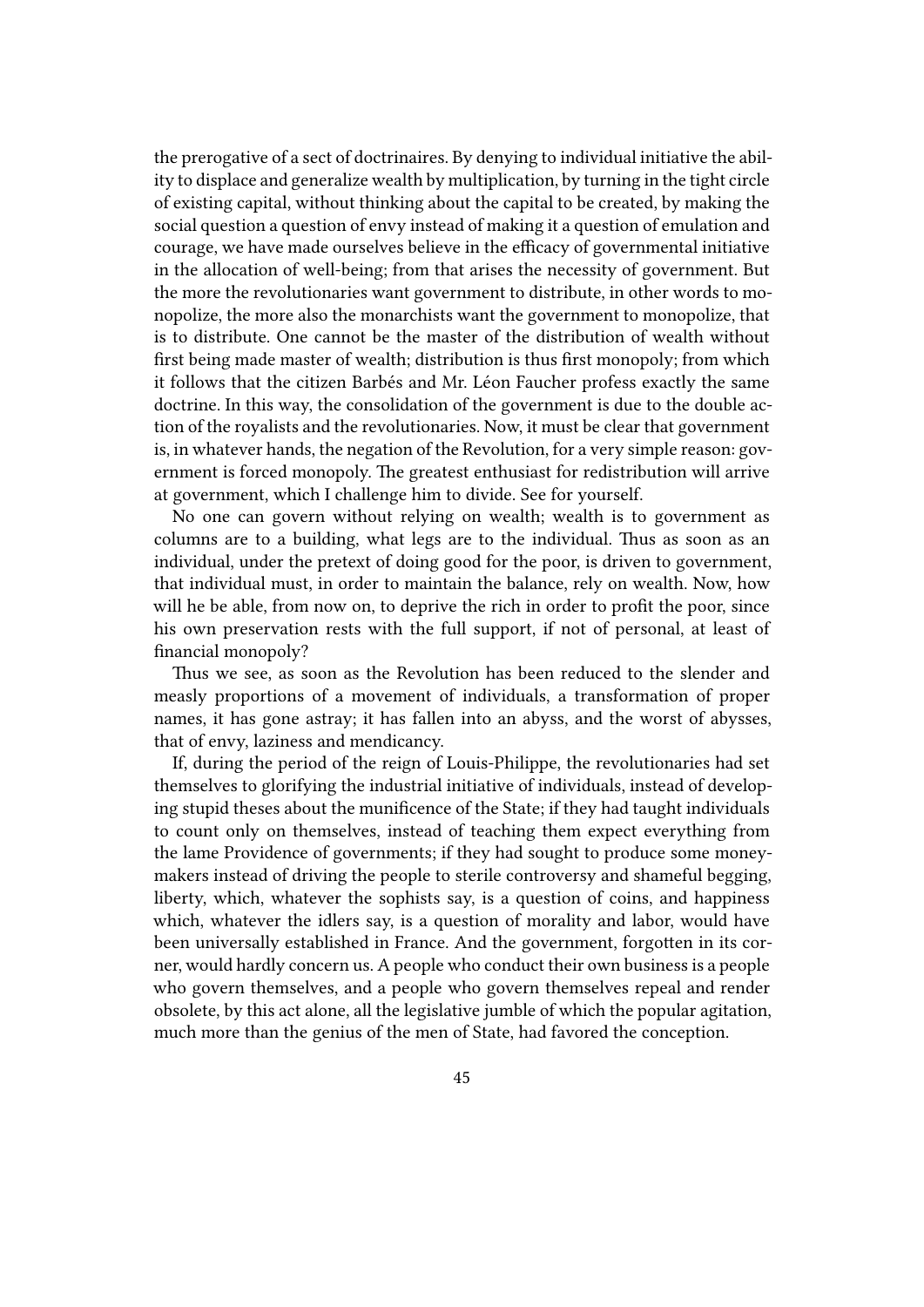After having indicated what, in my conviction, is the truth, that is to say: that the institution of government, shabby, decrepit and corrupt in 1848, was going, pushed by the force of things and the flux of interests, to disappear quietly and forever, if the untimely movement of the population hadn't uplifted and rejuvenated it, it remains for me to demonstrate how that movement, as governmental as it was, could only be revolutionary, industrial or anarchic.

#### **IV**

February 24, at two o'clock in the afternoon, the Tuileries, the legislative palace, the ministerial hotels, the Hôtel de Ville, and the Prefecture of police were all deserted; the official hierarchy was eclipsed. Authority had physically disappeared, and the people were free.

And understand well what that word people means, coming from my pen: when I make use of that word, I mean to designate everyone, smocks and coats, patent leather shoes and hobnailed boots.

On February 24, I say, the people were free, that is to say, that no one having more or less authority than others, each had the same authority. Now, it is when the authority of each is equal to that of all that the social balance is inevitably achieved.

This is of a mathematical exactitude and a native simplicity: everyone understands the neutralization of forces by their parity; everyone understands, consequently, how, in a group of men equally vested with the power to enslave, liberty is constituted. If I can counter you and you can counter me, our mutual respect is assured: peace is with us. Such was the state of Paris and France on February 24, 1848.

The Revolution was accomplished. And yet the revolutionary movement had been an error; an error that the people would have paid for very dearly if that movement had not succeeded; an error that the people have paid very dearly for, since that movement, which only succeeded in a false manner, was found to have consolidated the very thing the interests wanted to destroy: the tutelage.

The movement of February 1848 has been an error because, on the one hand, the public needs to pursue the repeal of the tutelage, and because, on the other hand, any movement in the street, being a mutiny, demands and, as a consequence, confirms the tutelage. I challenge anyone to accomplish a feat of arms without discipline. Now, there is no discipline without a leader, and no leader without subordinates. The movement of February, like that of 1830, was a feat of arms, so it had its leaders, its guardians, its necessary and inevitable government. Bit it is precisely against government, not the government of Charles X, not that of Louis-Philippe,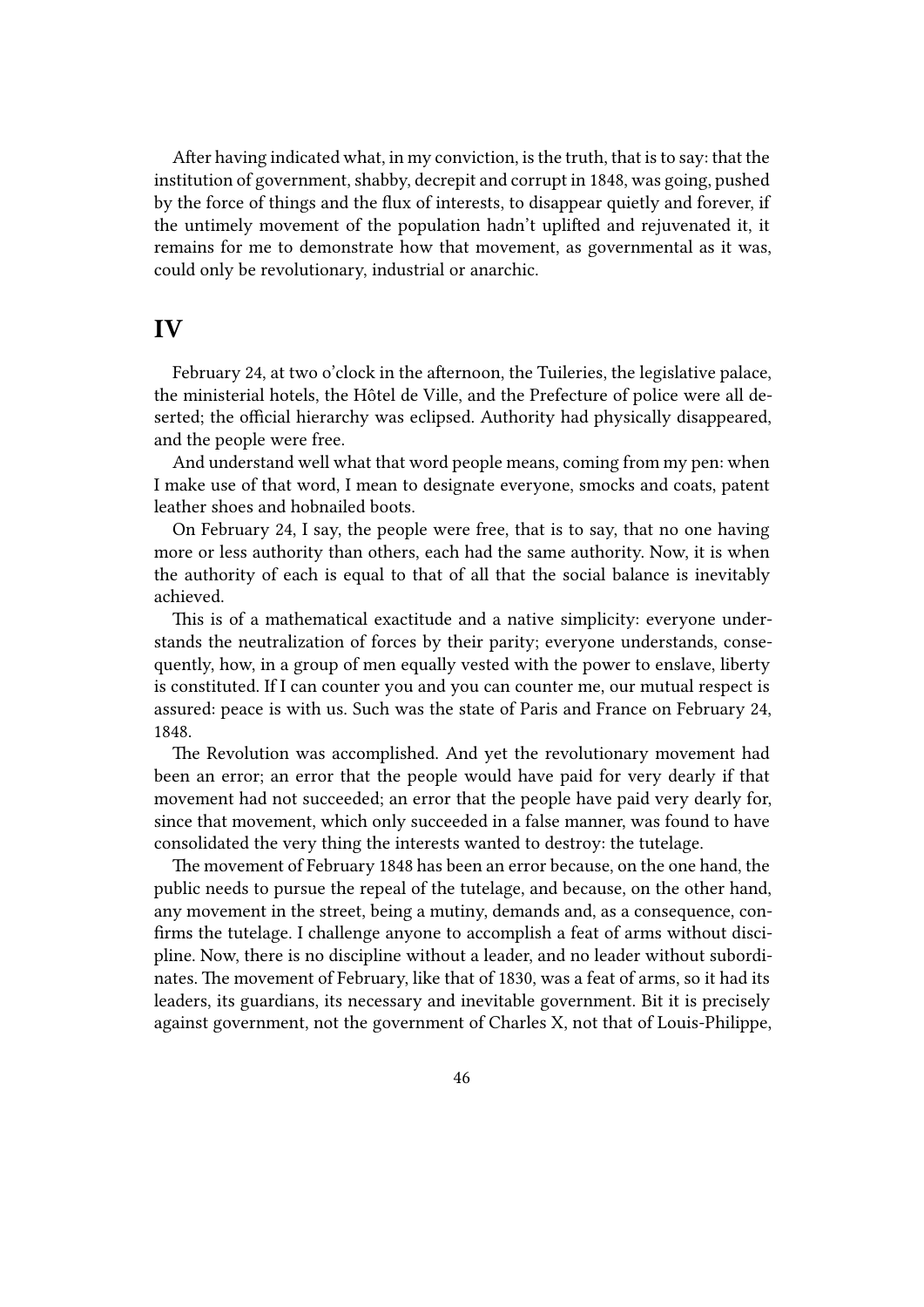but the government of anyone, whoever it might be, it is against the government as a principle that the interests militate and the Revolution struggles. The movement of February, which carried government in its womb, came to no agreement with the interests, nor with the Revolution, from which it follows that it was an error.

How has it happened, however, that this movement has satisfied the Revolution for a moment? It is because before that manifestation, the government, which is not at the Tuileries, nor at the Hôtel de Ville, nor the Elysée, but which is found in the interests from which public opinion takes advice, was already condemned by public opinion: because before having been accomplished by the movement, the Revolution had been made by the interests, that the doctrinaires call the faith.

But, but between the genius of the interests or of the faith, and that of the movement, there is an essential difference which should soon translate into disappointment: the industrial force aimed at institutions, and the faith separated itself from authority; the movement aimed only at men. We know in what striking manner the interests have protested against the movement and its results. Let us say what would be necessary to assimilate the movement into the Revolution.

#### **V**

The revolutionary act was accomplished.

Antagonisms, the misshapen children of governments, were wiped from the heart of the Republic, which was truly the Republic as long as it had no sponsors.

Equity, that supreme justice of the people, hung alone over the City, replacing the law that it had just repealed. The bank and the Palais des Finances had the rare good fortune to see Liberty stand sentry at their door and they did not complain about it.

Theft, forewarned by some improvised inscriptions of the hasty fate that was reserved for it, was punished immediately with death. Theft, moreover, exists only in the state of privilege; free competition blots it out completely.

The parties, vermin born in the rottenness of the high and low courts, faded with the cause that produced them.

Complete forgetfulness of the past brought all the citizens together.

Fraternity was universal.

The greatest courtesy was exchanged in the streets, and all the public places. Joy and hope illuminated every face.

Each, no longer being forbidden anything except by themselves, sought a support in everyone and found without difficulty, in the feeling of his isolation, the reason for the respect that he owed to the others.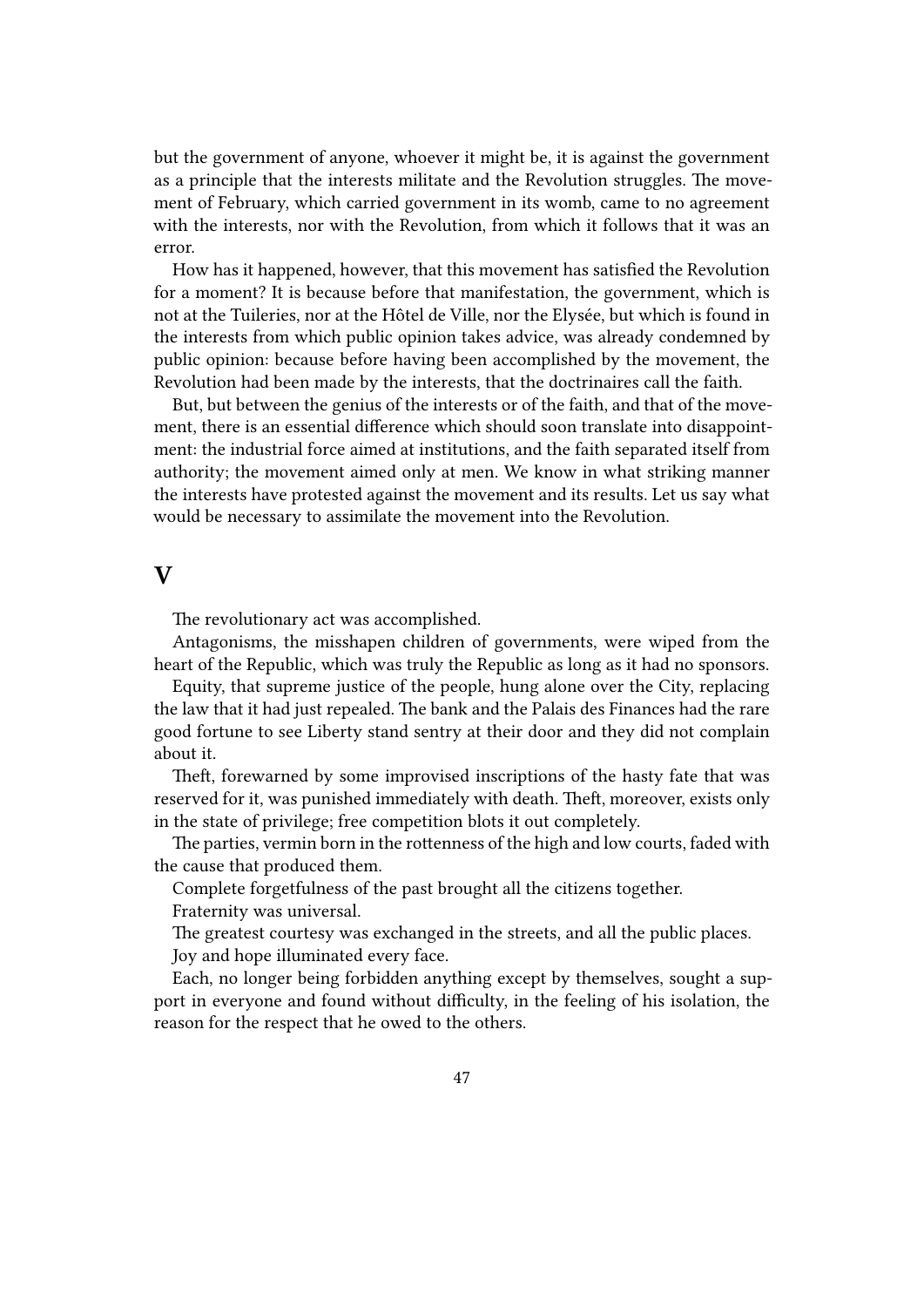The most perfect order reigned everywhere, at the same times as the rabble. No one was afraid, for everyone was king.

No one being afraid, confidence was general.

I hold as perfectly exact this picture of the public situation on February 24, 1848. I suppose that the people of Paris would have placed in the foreground of this picture a simple urban or municipal commission and a magistrate who, face turned towards the border, would have been particularly occupied with notifying foreigners of both the new state of France and its peaceful attitude. In this case, I maintain, and I will show very soon, that the result of the movement would have remained in conformity with the demands of the Revolution, sovereignty would have remained in its place, with liberty gained and domestic peace assured.

Indeed, what more would be needed? A minister of the interior? But that would be to call individual and municipal liberty back into question and recreate a tyranny and budget which the interests have sought to abolish.

A minister of instruction? But that would be to call the liberty of education back into question and recreate a tyranny and budget which the interests have sought to abolish.

A minister of religion? But that would be to call the liberty of conscience back into question and recreate a tyranny and budget which the interests have sought to abolish.

A minister of commerce? But that would be to call the liberty of transactions back into question and recreate a tyranny and budget which the interests have sought to abolish.

A minister of agriculture? But that would be to call the liberty of land-use back into question and recreate a tyranny and budget which the interests have sought to abolish.

A minister of public works? But that would be to call the liberty of private enterprise back into question and recreate a tyranny and budget which the interests have sought to abolish.

A minister of finances? But that would be to call the liberty of credit back into question and recreate a tyranny and budget which the interests have sought to abolish.

A minister of justice? But that would be to call the justice of the jurors back into question and recreate the political jurisdictions and a budget which the interests have sought to abolish.

A prefecture of police? But that would be to call into question the sovereignty of the communes, to substitute for their own police a State police, and recreate a tyranny and budget which the interests have sought to abolish. A war minister and a minister of the navy? Very well. These offices are natural annexes of the foreign affairs and the men who exercise them are the subordinates of the head of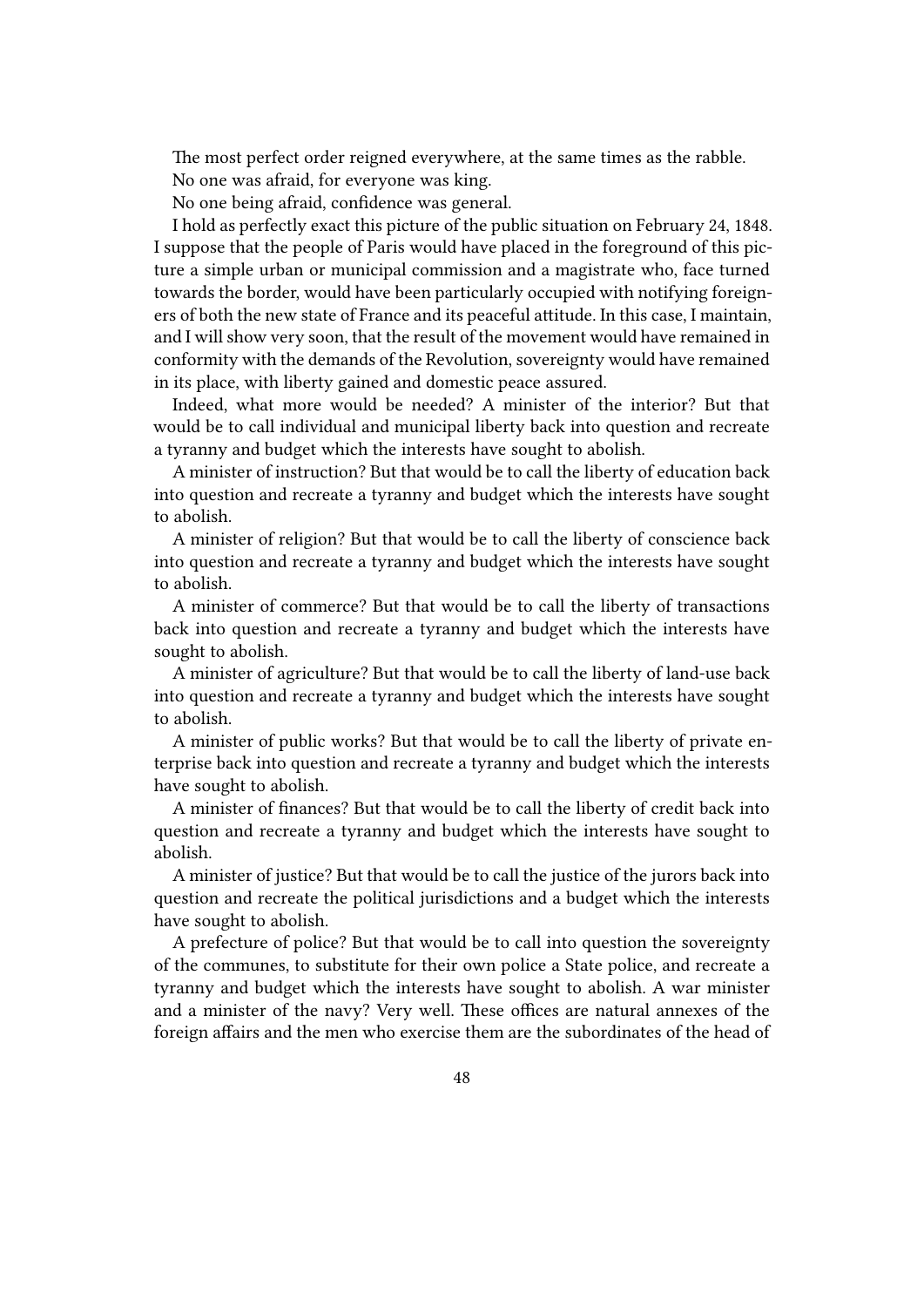the chancellery named above; the people shouldn't have more to worry them than the accounting that would have to be made to record the small receipts and small expenditures necessary for that small administration.

Thus a town council and a chancellery should have been, and would have been, the official face of the government of the people, if so many ambitious sorts, detesting the democratic condition of mere citizens, had not persisted in wanting to be ministers: prefects, sub-prefects, collectors, inspectors, etc., etc. Democracy does not consist of making all the communes subject to the government of one commune, all individuals subject to one or more individuals; it consists of leaving each commune and each individual to govern themselves under their own responsibility. Now, before a mayor and municipal council, individuals govern themselves; for it does not come to the mind of a communal assembly, not supported by a prefect, to regiment the citizens who have elected them in their individual business and industrial interests. Tyranny comes from communist or monarchic centralization, while individual liberty is in the municipality; the municipal council is essentially democratic. Nothing should be put above it, for fear of reestablishing the monarchy. Just as before the mayor individuals govern themselves, just so, faced with the chancellery or diplomatic administration, the commune, a complex individual, governs itself; for it would not occur to a body which has no mission but to represent the nation to foreigners to interfere in communal affairs.

Tyranny comes from the monopolization of the domestic elements of society by the State; communal liberty is guaranteed when the central authority has only a purely diplomatic character, and a few duties free from any infringement of the prerogative of individuals. All that is done domestically must be done by the people themselves, by the individuals. That which is materially impossible for the people to carry out by themselves, by each of its members individually, is an international act, a treaty of peace or commerce. There are some cases where the need for delegation makes itself felt. That is why the only magistracy which had the Revolutionary right to spring up from the movement of February 24, 1848, was the foreign ministry.

### <span id="page-48-0"></span>**VI**

What! A town council and a chancellery, for the whole government, will appear to the great Revolutionaries, friends of the people, as institutions that are insufficiently complicated and especially too peaceful.

How would the citizen Ledru-Rollin bring back the royalists that he wanted to fight, if not by taking the place of Mr. Duchâtel? Ledru-Rollin is the author of Baroche.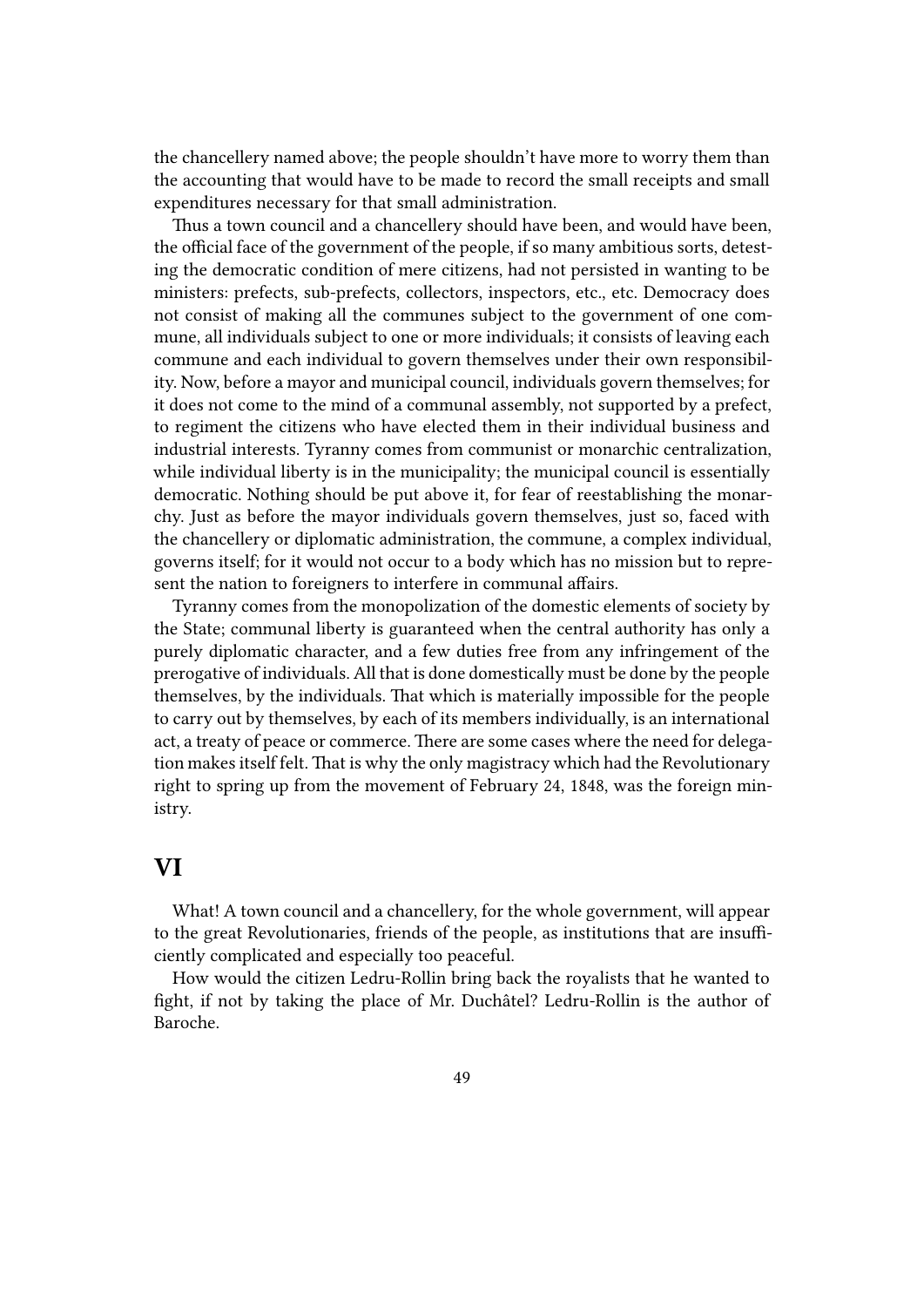How would the citizen Garnier-Pagès have stifled the newborn confidence, if he had not reopened the finance ministry and declared a new tax? Garnier-Pagès is the author of Fould.

Where would the citizen Carnot take a beating from the Jesuits, if he had not rebuilt the university? Carnot is the author of Falloux.

How would the citizen Crémieux preserve the magistracy of the monarchies, if he was not installed as a justice? Crémieux is the author of Rouher.

Would the inquisition of the State not be dead if the citizen Caussidière had not become police prefect? Caussidière is the author of Carlier.

Some much stranger things would have come to pass, if the citizen Louis Blanc, the Ignatius of socialism, had not daily preached the crusade of labor against capital; Louis Blanc is the author of Montalembert.

All these republicans who, as such, should have a blind confidence in the good sense of the public, will begin by mistrusting the good sense of the people, who showed themselves to be republican that the republicans paled beside them.

In the face of universal republicanism, the National did not know what to do, and the Réforme felt itself threatened with asphyxia. Since the disappearance of authority, each citizen having an interest in dealing carefully with everyone, there was no more animosity in the country: politics having fled with the government, the question became completely economic, calculation taking the place of controversy.

But the doctrinaires did not find any profit in this; they sensed clearly that, from the moment that each was occupied with their own business, everyone's business would go very well. But, in that case, the least would do as well as them, and they would find themselves obliged to labor like everyone else. In that case, there would no longer be parties, and the agitation that gives a living to the vagabonds and the men of state would cease. In that case, there would be no more politics, and those who live without doing anything would no longer have anything to do. From this they deduced the necessity of rebuilding the Government.

But how were they to go about it? Government has no mission but to bring the people to agreement; now, everyone agreed. Thus no government was possible, and yet a government was called for; it needed one itself. The democracy had its administrative staff, just like the royalty; like the royalty, it had some men whose devotion to the homeland could go even so far as occupying the kitchens and the ministerial palaces; like the royalty, it had great citizens all ready to sacrifice their obscurity to attain a prefecture, at the risk of taking home 40 or 80 francs per day; like the royalty, it had some more modest, but no less deserving heroes, capable renouncing common labor to go sit in some sub-prefecture. There was a need, if not for France, which was then very fortunate, at least for those who wanted to do it the honor of living at its expense, of a government. It was necessary, besides,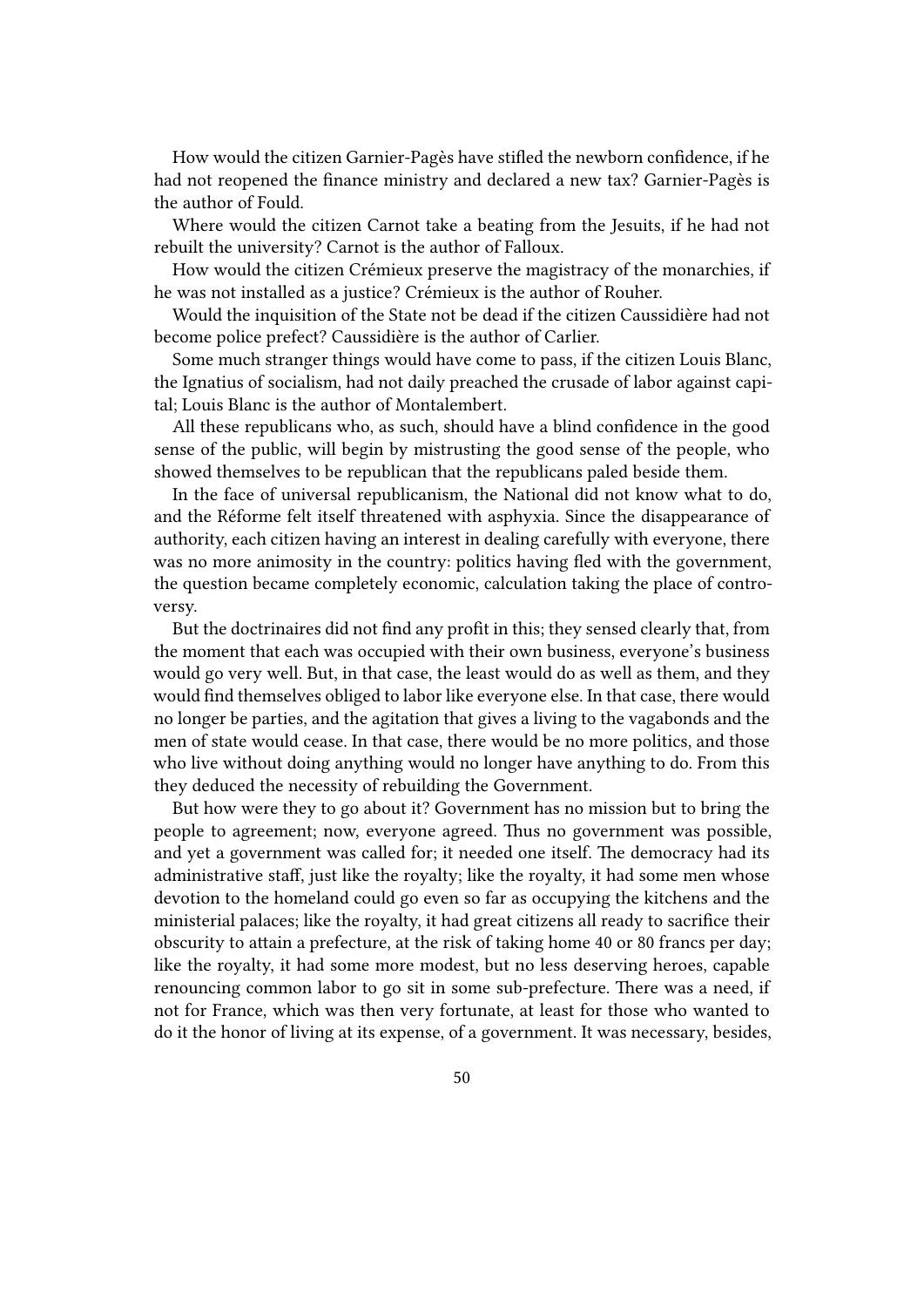to save the governmental principle. To fail to rebuild the government, that would have been to allow a precedent which compromised all the governments of Europe. That would have been to take from the last descendents of the dynasties all hope of return. Now, to take from the princes any hope of returning, was to take from the republicans the power to fight the princes, and the republicans cannot stop fighting the princes without ceasing to be republicans.

Thus the republicans of February were going to perish, absorbed by universal agreement, when suddenly the National, near the end of it strength, cast this challenge into the arena: To the republicans of tomorrow, from the republicans of the old order.

From that moment, the categories were created, discord sang victory and the government of the friends of the people was able to establish itself. Thus, in order to govern, the republicans, like the kings, set about dividing the population. Mr. Marrast instituted the old order and Mr. de Lamartine that of the moderates. Twenty-four hours before, there had only been brothers; twenty four hours after, there were only enemies.

### <span id="page-50-0"></span>**VII**

If the Revolution had been understood, no one would have concerned themselves with government; for the Revolution, stranger to politics, was simply a question of economy. The people would have had to make politics submit to the fate inflicted on criminals; on the walls of Paris along with the inscription, death to robbers, we should have seen: death to politics! Sadly, the people still did not know, as they know today, that politics is the height of knavery.

Each citizen is called to resolve the economic question it as it pertains to them. When politics has disappeared, it is the interests, it is business which triumphs, and no one needs a minister to watch over their own interests and business. Each is their own government.

Suppress the dictatorship of the Hotel de Ville on February 25, and the people would have had nothing to do in the street. It was only politics that kept them there. Their business would have immediately brought them home, for that is where they live.

Now, imagine to yourself the immense economic movement which would have resulted from the suppression of politics in the aftermath of the barricades? Labor, that morality par excellence, would have revealed itself in all its forms to capital, and capital, which is frightened by politics, but strongly attracted to labor, would have thrown itself with confidence into industry. Nothing is more reassuring than a population which applies its activity to production, for nothing is more worthy of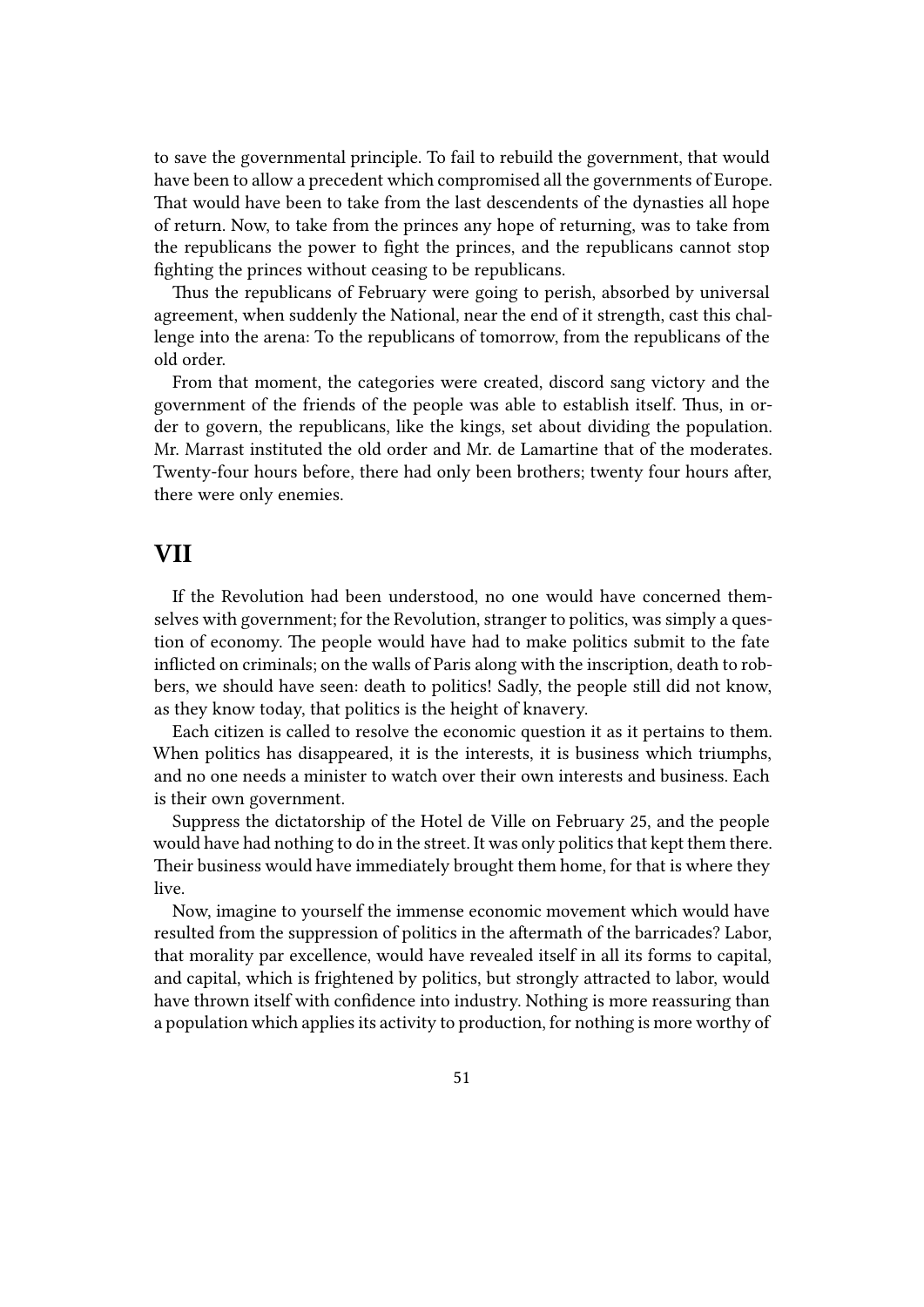interest than people occupied with earning their living. The confidence inspired by those people is general. We willingly contract obligations with them, and we even seek to extend credit to them, for those who give credit want some guarantees, and the first guarantee of a transaction is morality. Now, everyone knows that labor and morality are synonyms. The only honest people that there have been, and that there can be in the world, are the laborers.

But, if I set aside the political men and the vagabonds, there are only laborers in society. The capitalist, rid of the political protectorate which deigns to give him 4 percent, is the natural associate of the industry which can give him 10, 15 or 20 percent. When capital and labor join together without the political intermediary which exploits them both, they will get along marvelously, for they cannot live without each other. They complement one another, and if labor cannot move forward without capital, I don't know what capital means without labor.

At the point liberty had reached on February 24, 1848, there were only, as there could only be, people inclined to help each other. Each willingly made some sacrifices for his neighbor. The creditor extended due dates; the proprietor assisted the tenant; people shared their dinner with others they hardly knew; and if the restoration of the government had not left half of the population begging in the back rooms, if, disillusioned with the space of politics, the citizens had applied themselves to useful industries, in no time at all each, by permanent or provisional title, would have found their place and their bread, and the government of all would long since have been established.

To summarize my thoughts with regard to the movement of February and the democratic outcome that it has achieved, I would say that the movement has lacked a man who, like Washington, understood the justice of public aspirations. The people have no need of people who love them. Thus far, the people have been loved far too much. What they want is for someone to let them love themselves. Philanthropy is a factory whose products have been more profitable to the entrepreneurs than to the shareholders. For proof I would require only Mr. Thiers, whose love of society has brought in fairly handsome dividends, according to those who in former times were acquainted with the sheen of his clothing and the holes in his boots.

When I see a man who is called a friend of the people, I begin by securing what I have in my pockets, and I consider myself very well warned.

That said, I return to my subject.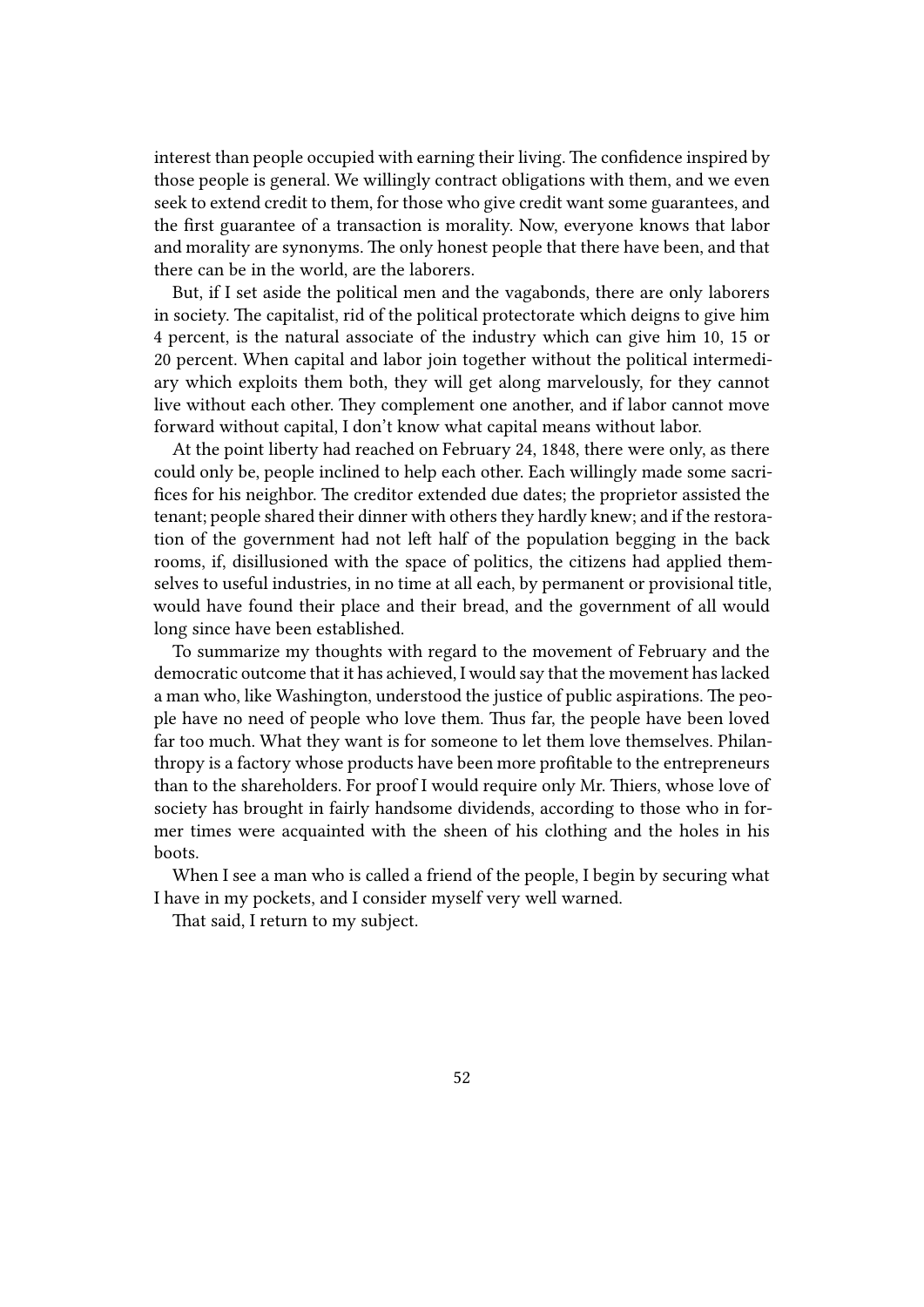### <span id="page-52-0"></span>**VIII**

The Revolution is the emancipation of the individual or it is nothing; it is the end of the political and social tutelage, or it means nothing. In this I am, and indeed must be, in agreement with everyone, even with those we are accustomed to call reactionaries and who are, after all, only minors promised to the tutelage of the self-styled democrats, as the democrats are today minors under the tutelage of the so-called reactionaries. From a national point of view, the names of the parties matter little; I meet here only some people who want to take hold one another, precisely in pour order to free themselves from one another. The means are brutal and their ineffectiveness is demonstrated by experience, but it is a certain fact that the desire to be emancipated is everywhere. Thus, the Revolution is universal, and it is for this reason, because it does not want to be localized, that it is the Revolution.

The Revolution being the end of tutelage, what must the Revolutionary logic be?

Will it be political opposition?

Will it be insurrectionary opposition?

It will be neither politics nor insurrection, I would respond, and I demonstrate: Politics, in the usual meaning of the word, as a social or domestic question, is the art of governing people; it is the recognition of the minority of the public, and the code of the tutelage. It is the tutelage itself. To combat politics with politics, to battle the government with government, is to engage in politics and government. It is to confirm the tutelage, instead of abolishing it. It is to halt the Revolution, instead of accomplishing it. For, finally, what is the opposition, if it is not the critique, in other words, the government of the government?

Before the Revolution, all politics, like all governments, resemble one another and are equal, for the Revolution is, by principle, nature, character and temperament, the enemy of all politics and all government, whether social, domestic or internal. The Revolution has swallowed up the Estates-General, the Constituent Assembly, the Convention, the Directory, the Empire, the Restoration, Louis-Philippe, the provisional government and M. Cavaignac, and it will devour Louis Bonaparte and all the would-be governors who could come after him, for the Revolution, I repeat, is the negation of all political tutelage.

Thus, politics and government are not, and cannot be, Revolutionary means. Robespierre was as hostile to the Revolution as Guizot; and Ledru-Rollin has halted it no less than Mr. Baroche; for Robespierre and Ledru-Rollin were political men, government men, as much as Guizot et Baroche, from which it follows from the Revolutionary point of view that both belong to the traditional category of public tutors that it is a question of eliminating. The men who, either in Parliament or in the press, make opposition to politics and government, are inevitably anti-Revolutionaries, for they engage in politics and government. They are involved in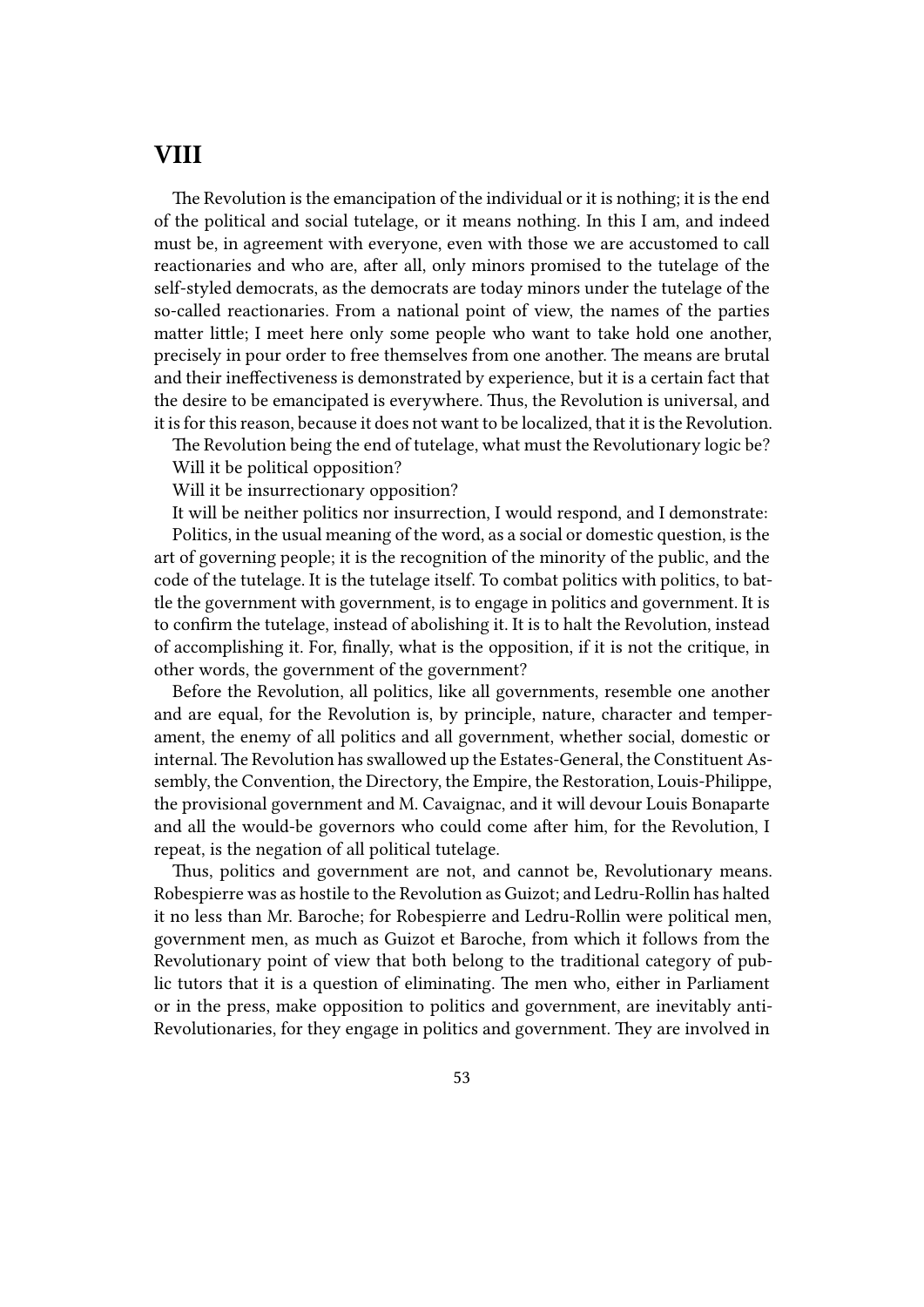the heights of political and governmental complicity. They serve the cause of the tutelage and plead against emancipation.

That could appear paradoxical at first, but it is very true. When an orator of the opposition takes the floor against a piece of legislation which harms the common right or liberty, and when the writers of the opposition take up the pen to combat some governmental measure, they give to that measure, which they don't know how to stop, the ultimate sanction of a public hearing. They give it its legal reason to be. To discuss is to combat, and whoever combats subscribes in advance to the law which must result from their defeat. Now, the defeat of the opposition is never in doubt. The government cannot be wrong.

All the legal oppressions, suppressions, and prohibitions which have been accomplished since the unfortunate invention of the parliamentary regime are due much more to the opposition than to the government. I say much more, because there are two senses in which these tyrannical measures are attributable to the opposition: first, because it is the opposition which has provoked them; and second, because the opposition regularly makes itself an accomplice in their adoption by debating them.

### <span id="page-53-0"></span>**IX**

The parliamentary opposition was born of an error of logic, which the ambition of men has sadly had a great interest in propagating. The irregular minds and ardent hearts, stimulated by generosity and, too often also, by an envy of which, perhaps, they have not taken account, have believed, and persist in believing, that the Revolution or Liberty can be represented and localized in a legislative space. That is—I have said it above and I repeat it—a fatal mistake of the modern spirit. Liberty is not a social principle; it is only an individual fact. No one can represent any liberty but his own individual liberty. As soon as a man presents himself as representative of the liberty of others, he is already an authority. Now, the authority of liberty transforms itself and becomes at once the liberty of authority. In this case only the delegate is free. The magistrate absorbs the city.

Let us also note that by placing themselves alongside the parliamentary opposition on the terrain of the discussion of the acts of power, the writers of the opposite press engage in politics, in government, and that by imitating the government in the care that they take to name the country as guarantee for its acts, they truly displace that country which is social and not political, which makes industry and business and not controversy.

I will repeat then, after having sufficiently demonstrated it, that politics is not a Revolutionary means. The facts, moreover, come to the aid of my reasoning. The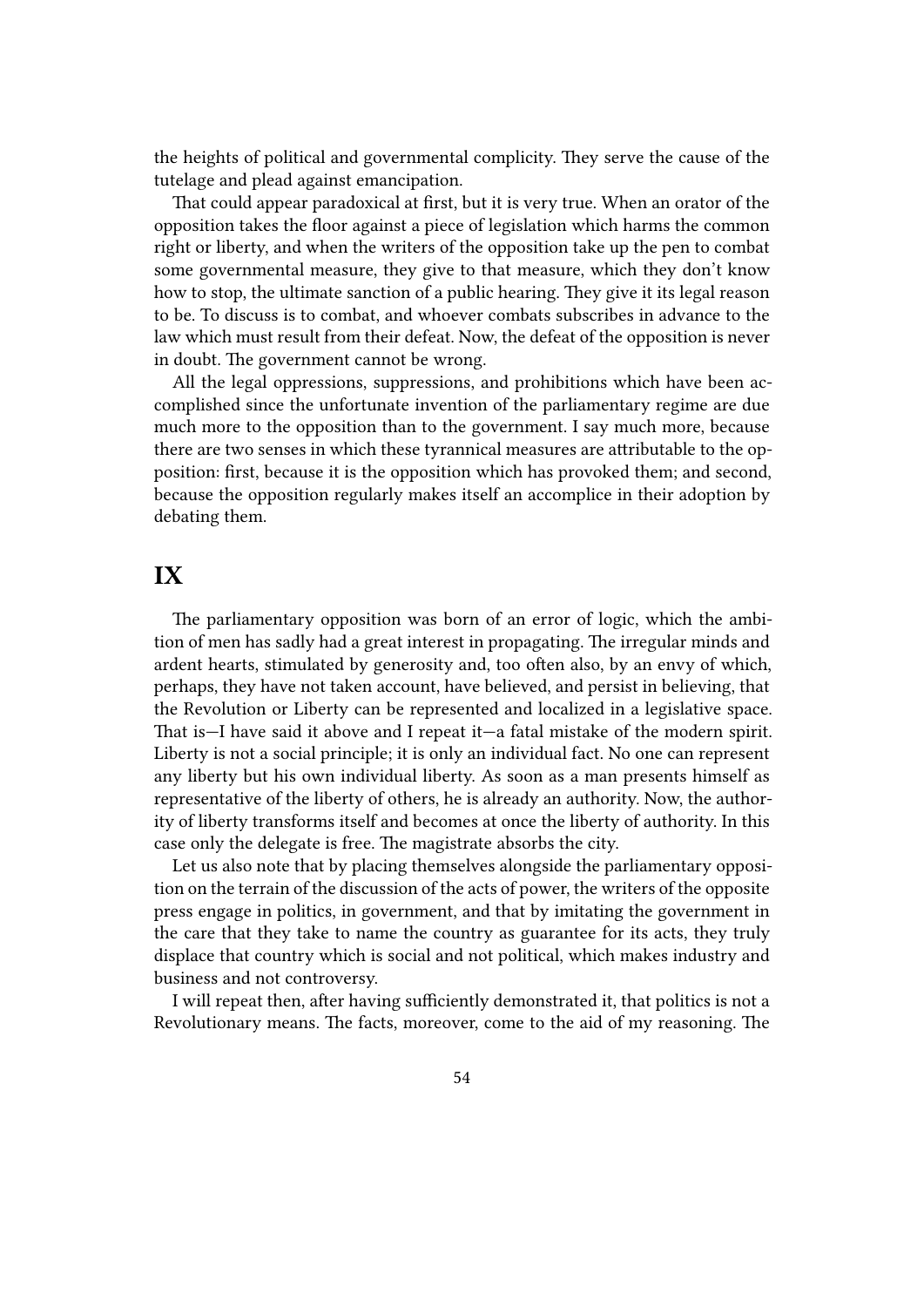political history of the last sixty years confirms all that I have said. Thanks to politics, the question is still today what it was on the eve of the storming of the Bastille. We come to the second question, regarding insurrection.

I said, in speaking of politics, nearly all there is to say about insurrection. Insurrection is the opposition in the street. Here it no longer discusses, but acts; it is always the same combat, only it has taken some material proportions. Victorious or vanquished, its triumph or defeat is summarized in the government, in the negation of the Revolution. The insurrectional opposition is found to have exactly the same character as the parliamentary opposition, in the sense that it affirms the tutelage instead of denying it, that it denies the Revolution instead of affirming it, except that, in the confines of an assembly, the opposition only confirms the governmental principle, while in the street, it confirms the fact.

Insurrection is no more a Revolutionary means than politics and, here again, the facts come to the aid of my reasoning. Experience shows, indeed, that every insurrection has only served to strengthen and even, I must say, to aggravate the tutelage.

So it has become as urgent as it is rational to renounce, in order to accomplish the Revolution, the means, recognized as ineffective, of politics and insurrection.

These means, the ultimate recourse of the ambitious types improperly called revolutionaries, discarded, what remains? I will make that question the subject of a last examination.

### <span id="page-54-0"></span>**X**

I have said that the Revolution was the substitution of the individual for the traditional State; that definition will be within the reach of everyone when I explain what I mean by the traditional State.

The notion of the State, as we have inherited it, incorporates in a supreme magistracy, king, emperor, president, committee, assembly, all the elements of social life. In conformity with that notion, nothing is done, nothing is said, and nothing budges in the country except by virtue of laws emanating from that official personage; the reason of the functionary is the reason of the State and from now on, before thinking, before acting, before moving with an eye to their own good, individuals must think, act and move with an eye to the preservation of the magistrate, keystone of the public edifice. This is communism or monarchy, which amounts to the same thing.

In this strange and barbarous mechanical combination, each individual, held by a bit, directed by reins and driven with a whip, finds themselves tethered, like a beast of burden, to the wagon of the State or supremacy. The State, universal driver, halts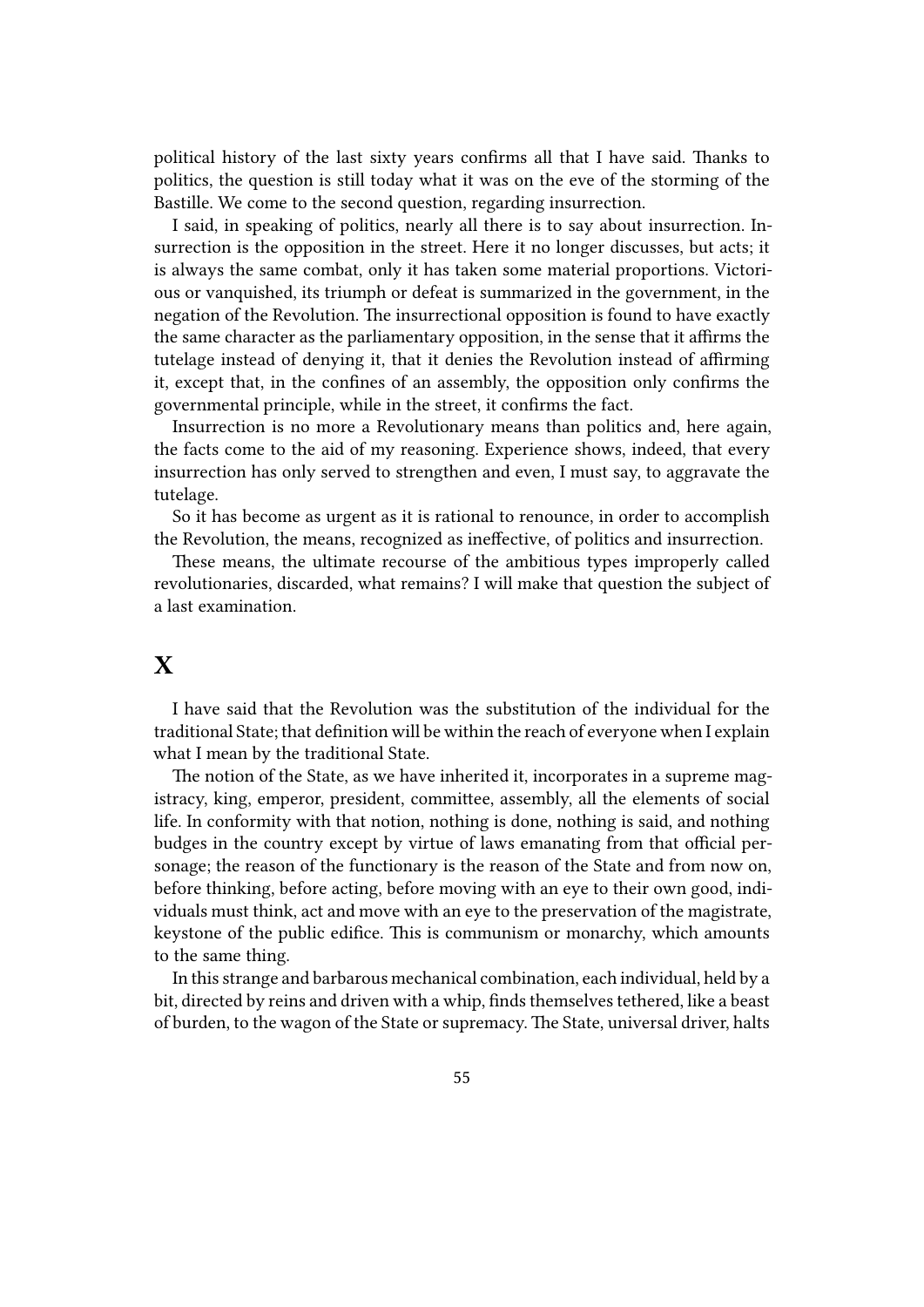or advances, holds back or pushes forward, at its will and according to its caprices, art, science, education, worship, industry, commerce, and credit, without concerning itself with anything but its own security. The logic of the state, as Rousseau explained it, and as it was practiced by Robespierre, Guizot, Ledru-Rollin Thiers, and Louis Blanc, accepts this enormity, namely, that the supreme magistracy being saved, the destruction of all the French people would not compromise the salvation of the State at all. For the State is that same magistracy; whoever attacks it, attacks the State, and, provided that it remains standing, all can perish around it without the State courting any risk.

Such is the traditional State. MM. Thiers, Cabet, Berryer, Pierre Leroux, de Broglie, Louis Blanc, Laroche-Jaquelein, and Considerant know no other. Well! The object of the Revolution is to free the individual from the leads of that harness; the object of the Revolution is to substitute real, individual will for fictive, public will. From a traditional point of view, I am lead in order to profit my guide; from the Revolutionary point of view, I guide myself for my own profit. From a traditional point of view, the magistrate ceases to be an individual by becoming the State. From the Revolutionary point of view, the individual becomes magistrate; the State is the individual.

At this point in our demonstration, we can cast a decisive light on the vices of the political and insurrectional means in use up to this day.

The State being given, when I gather my fellow citizens in a hall or in a public square to ask them for the investiture of their confidence, in order to give combat to the State, whether by words or by arms, I do not propose to overthrow that institution for their profit; I simply intend to substitute my person for the person that I will combat. My only object is to seize the direction of public affairs from those who now hold it. I may believe that I will direct better than they have, but I will inevitably be mistaken; for, as it is precisely a question of not directing, the direction, whatever it is and wherever it comes from, is necessarily an evil.

The institution of the State can only be overthrown by the opposite institution. Now, the opposite of the State is the individual, as the opposite of fiction is fact. Let the individual constitute itself and the State perishes; let liberty be established and authority disappears.

But how, I am ask, should liberty be established? How will the individual be constituted?

The individual will constitute itself by applying itself to doing itself that which, thus far, has been left to the initiative of the State. Liberty establishes itself in labor, production, wealth, and not otherwise.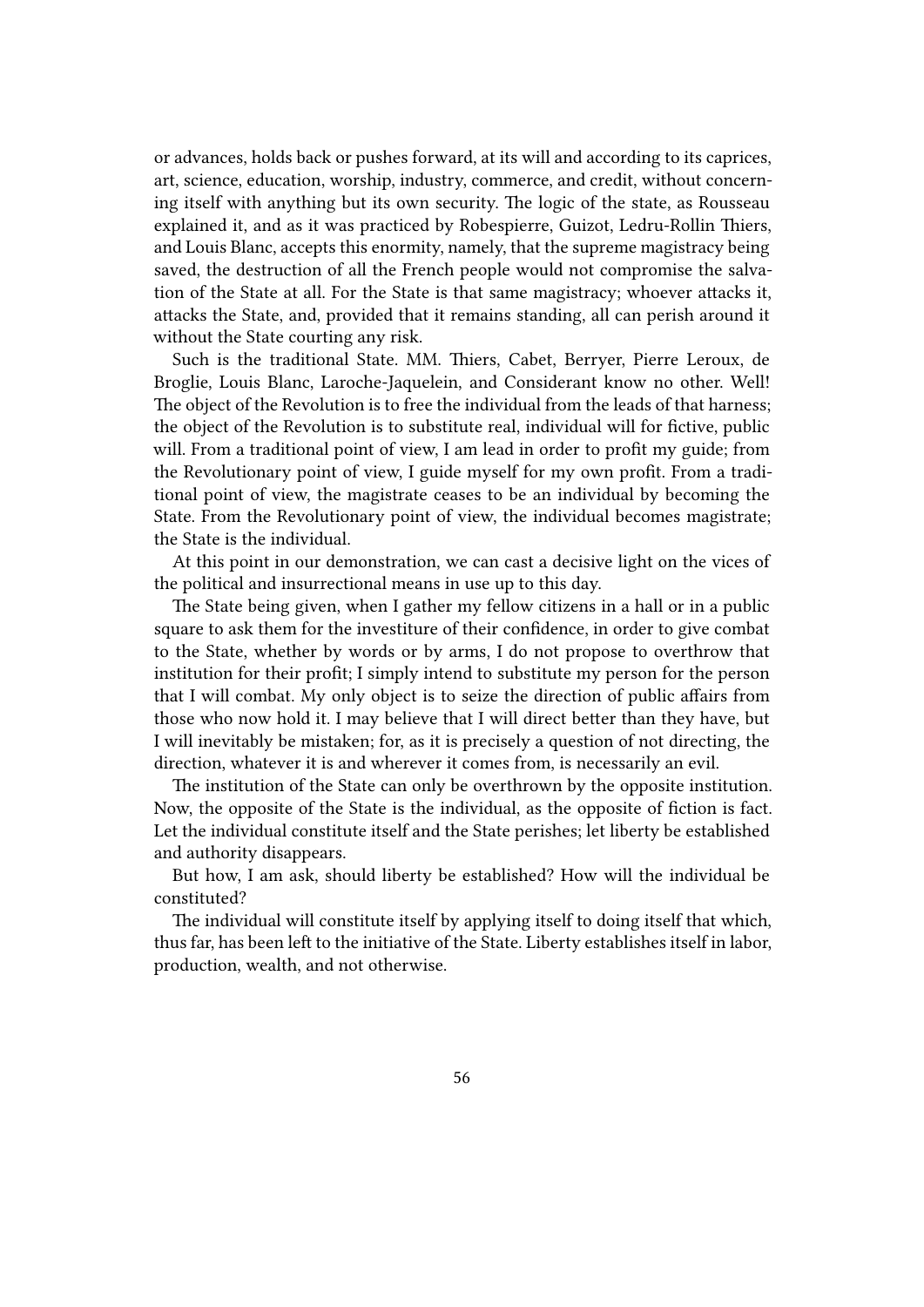### <span id="page-56-0"></span>**XI**

I know nothing more obscure than the demonstration from evidence. The analysis of a simple notion demands so much care that I would lose courage if I did not feel myself aided by the attention that the public gives to these questions today.

When I speak of the substitution of the individual for the State, I mean that the regulatory legislation by means of which the State has appropriated the direction of public affairs must be repealed, and that each individual must from now on conduct their own affairs, not in conformity to the laws of the State, but by virtue of their own instinct, and directed by their own interests.

But we cannot ask the assemblies to repeal the laws. The repeal of the laws of the State cannot come from the initiative of the State. The State cannot dispossess itself. That operation comes down, as a matter of fact and right, to the initiative of the individuals who have empowered the State.

A State law is repealed as soon as we put the social facts in opposition to it. All the police laws, for example, will be repealed, and all the agents of the police will disappear on the day when society becomes generally and completely calm. Now, society will be generally and completely calm when the opposition of party or verbiage disappears to leave the material opposition of real interests and active labor, otherwise known as the popular or individual opposition, free to act. Against the force of social needs, the laws of the State can do nothing.

We make an effective opposition to the police when, without other concerns, we get close to our material interests; for those interests being enemies of every disorderly or state agitation, it follows that to concern ourselves with them is to cease to agitate. Now, to cease to agitate is quite simply to suppress the police, unless the police has some reason to be apart from agitation, which is incomprehensible.

Once the police are absorbed by labor and the interests, the suppression of the rules of the State, the repeals of the law come fast, for the confidence which supports credit develops rapidly.

Each individual occupies themselves with their own interests, so each labors; each labors, so no one threatens; no one threatens, so no one fears; no one fears, and security is universal.

Security being universal, capital, which fear had driven into the caves of the state bank, puts its nose to the transom and, seeing the passage of industry, which promises him six, ten, fifteen, or twenty percent, naturally asks the question: What am I doing here? The question posed, capital says to itself: The fear of being robbed has imprisoned me in a privilege which gives me four percent; there is no longer agitation outside; I am no longer afraid and I can have, outside, the double benefit of liberty and of a greater profit. Let us go out.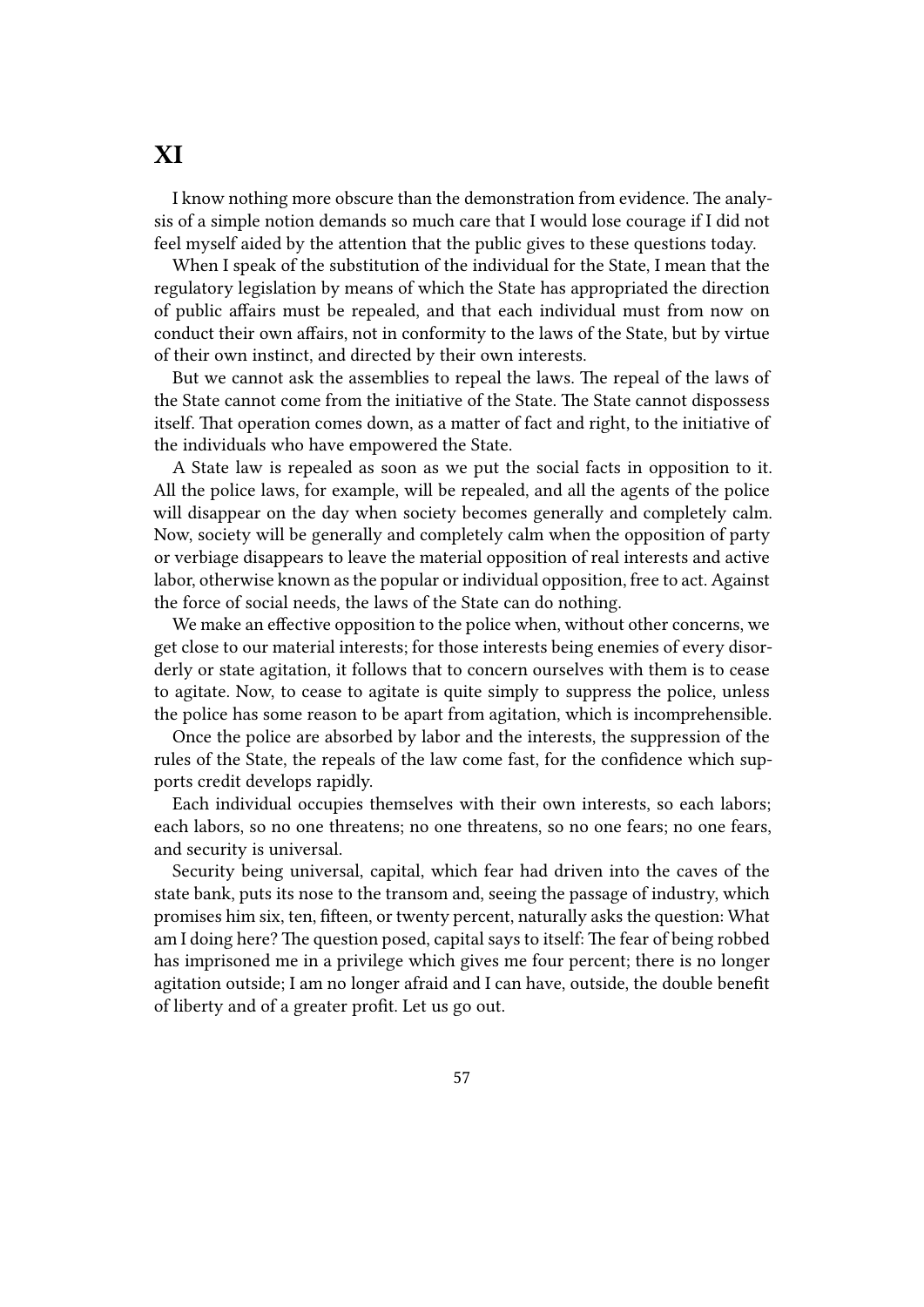Capital leaves the bank by instinct, and it puts itself in contact with intelligence and industry, in order to know how best to realize the largest profits. The association of money with labor takes place progressively. The financial monopoly is destroyed by the interest of finance itself: free or individual credit is established. Thus, the most beautiful jewel in the crown of the State disappears gradually and without the government having more to complain about from its impoverishment than the police agents have to say against their suppression.

### <span id="page-57-0"></span>**XII**

Now when, instead of a single store of money, the country possesses, for the sale of that merchandise, as many shops as there are capitalists, that metallic commodity cannot fail to be cheap. Woolen cloth is not expensive in France thanks to the expansion which free commerce has given to its sale! If it came to be monopolized, as money is at present, the frock coat would become a rare distinction.

Capital being freed, it is labor which is stimulated. Capital and labor are one and the same thing; capital comes from labor and returns there, or rather never leaves it. It moves it. If labor is halted it is because capital is paralyzed. Labor only walks on the legs of capital, but capital only thinks with the head of labor. That duality creates only one body and one aim: production.

Those who have said that there is an essential antagonism between capital and labor have only wanted to preserve the means of governing both. Now, to govern is to exploit. By defying these officious outsiders, capital and labor communicate among themselves without intermediary. As soon as they communicate, they know each other, and when they know each other, they join; for we only make war here below because we do not know one another.

Look closely at society after the suppression of the official opposition, after the working out of the political inertia and the calm which results from it, after the disappearance of the state police and the conversion of the financial system, and you will see how rapidly the transformation develops.

No more stupid declamations in the press; the abstract hair-splitting which has never proven anything, which can prove nothing, which has never made anything but unrest, and which can never make anything but agitation, returns into the darkness. A positive people no longer pay attention to quibbles. The public sphere is rid of those dumb clods who only known how to speak doctrine, because doctrine is like God, like the unknown, like insolubility: the theme of the stupid and the hobbyhorse of fools.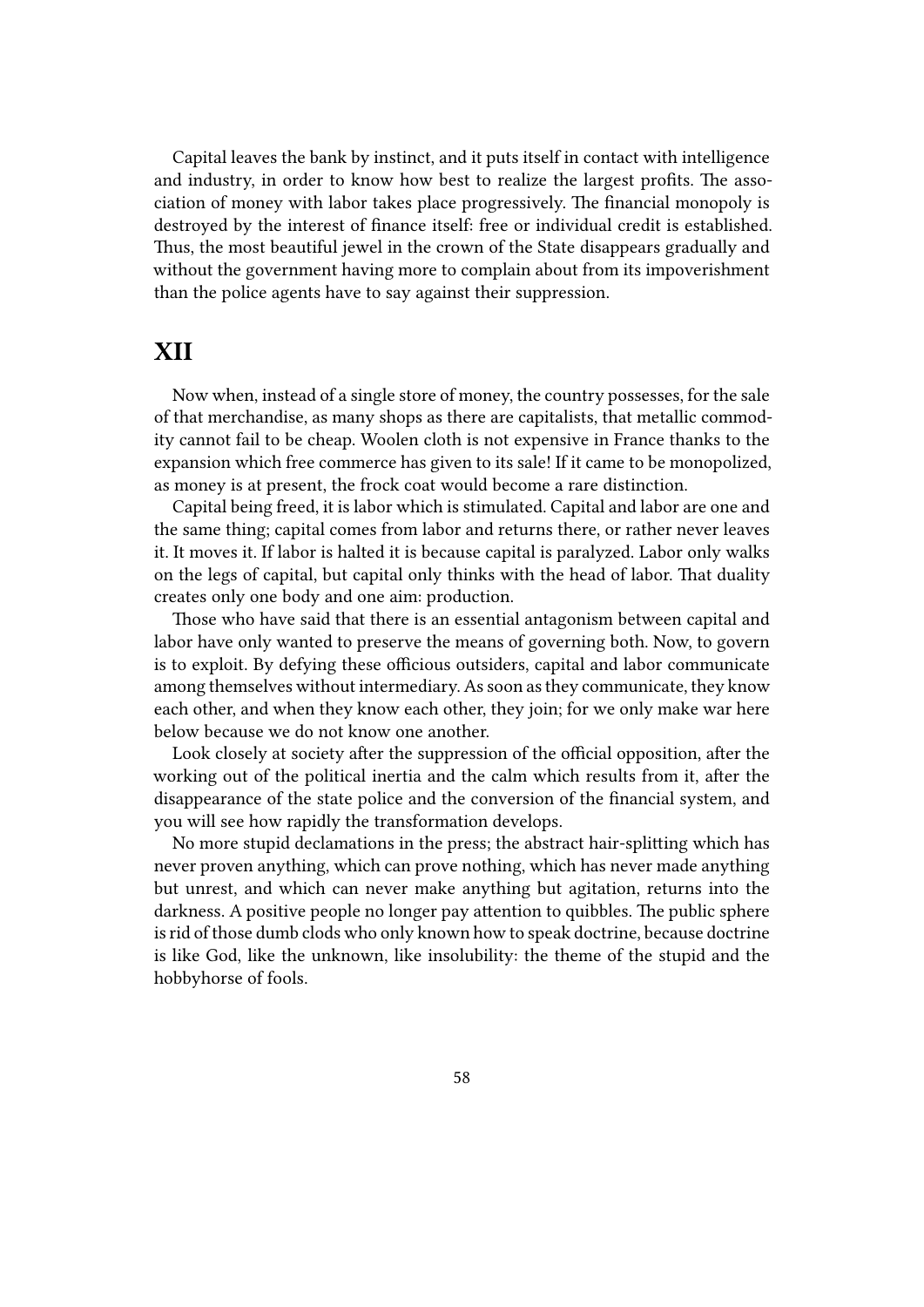The press, like the people, turning to positivism and industry, the legislation which disturbs and exploits it no longer has any reason to exist. It finds itself repealed in fact, or unenforceable, which comes down to the same thing.

Individual liberty, no longer guaranteed by a scrap of paper, but by the similarly eloquent fact of general security and private confidence; the liberty of industry guaranteed by the best of constitutions—that of anarchic or unregulated credit; the liberty of the press guaranteed by the most august of princes: interest: from these three fundamental liberties must inevitably, inescapably arise all the specific liberties which will be found today immured in the files of five or six ministers. The absorption of the State by individuals will be the work of a year, more or less. In a few months the government, stripped of the budget for the interior, the budget for religion, the budget for public instruction, the budget for labor, the budget for industry and commerce, the budget for agriculture and the budget of the prefecture of police, will find itself, (driven by the force of events and without thought coming to it crying "Help!") reduced purely and simply to democratic proportions—the minister of foreign affairs and of his two adjuncts, the minister of the navy, which is a permanent position, and the minister of war, which is potential. The government will be, in the end, what it must be, no longer an internal or domestic government but an external or diplomatic government: a chancellery.

As for ourselves, we call that, with or without the permission of the gentlemen revolutionaries, the Revolution: for we are those who want, in fact and not in words, an honest, equitable and good Revolution, a Revolution which will be a great thing as well as a good deal for the noble, the bourgeois and the worker, for before the Revolution as before God, there are neither nobles, nor bourgeois, nor workers. Or rather there are only workers, only bourgeois, and only nobles. There are only individuals and these individuals, from an anarchic or free point of view, will be impoverished and enriched, raised or brought low, ennobled and degraded as conditions or their genius favors or strikes them.

### <span id="page-58-0"></span>**XIII**

Here then, insofar as we can indicate it, is the character of the revolutionary mechanism:

Convinced as we are, and as experience and the passage of time have forced us to be, that politics, the new theology, is a base intrigue, an art of scoundrels, a strategy for smoky rooms, a school for robbery and murder; persuaded that every man who makes a career of politics, by offensive or defensive title, by governing or opposing, as a director or critic, aims only to prevent some good for another by taxation or confiscation and finds himself ready to descend into the road, with his soldiers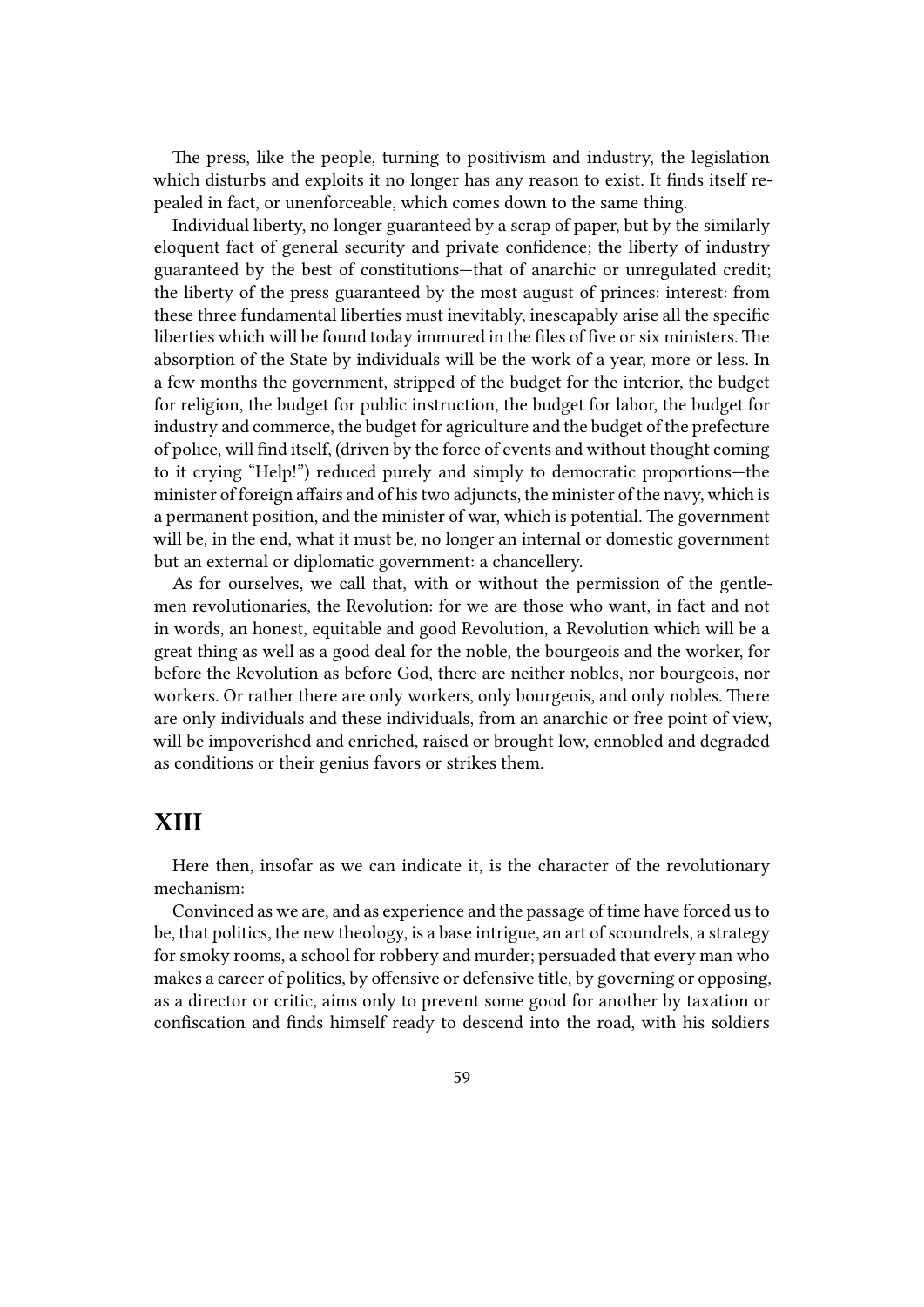or his fanatics, in order to assassinate whomever would dispute the booty with him. We are aware, consequently, that every political man is, without knowing it, doubtless, but effectively, a robber and assassin. We are sure, as we are of the sun that shines on us, that every political question is an abstract question, every bit as insoluble and, consequently, no less idle and no less stupid than a question of theology. So we separate ourselves from politics with the same eagerness that we would show in freeing ourselves from complicity in a crime.

Once separated from the politics that teaches him to hate, to bear envy, to make war on his fellow citizens, to dream of their destruction, to annihilate himself to the point of no longer counting on himself, and to await everything from a government which can give nothing to him that it had not previously taken from others, once, we say, separated from politics, the individual recovers his self-esteem and feels himself worthy of the confidence of others. His activity, snatched from the shadows, unfurls itself in the broad daylight. He leaves the ambush and passes on to labor.

He is poor and without credit, and the beginning will be difficult, but if he never begins, where would things drive him? His intention is good, his activity great, and his will firm. He gathers up his courage, and, there he is, seeking an issue in real society, his natural domain.

He will find that issue inevitably proportional to his merit. It is possible that while suited to watch-making, he will at first only find himself at the forge. It is possible that having knowledge of cabinet work, he will be forced for the moment to do carpentry. It is possible that although he is a lawyer, the absence of clients relegates him at first to studying as a notary, solicitor or bailiff. A journalist, it is possible that he will only find refuge for now in a boarding school or bookkeeping establishment. What does it matter! Every road leads to the goal. He creates, in whatever position he finds, some relations that it is up to him to make amicable. If he really has some aptitudes superior to those that he exercises, he must sooner or later find someone who has an interest in making use of his talent. He possesses himself, and the time, the activity, and discernment necessary to see to his ranking. For the moment, he works, so he speculates; he speculates, so he gains; he gains, so he possesses; he possesses, so he is free. He establishes himself in principled opposition to the State, by possession; for the logic of the State rigorously excludes individual possession; in that, the new apostles of the State doctrine are much more mathematical than the ancients, and Mr. Thiers is only a poor despot beside Louis Blanc. He establishes himself, then, individually by possession. His liberty begins with the first coin, and he will be more free in the future to the extent that he has more coins. That is the naïve and simple truth, the self-evident fact, which demonstrates itself like the light of day.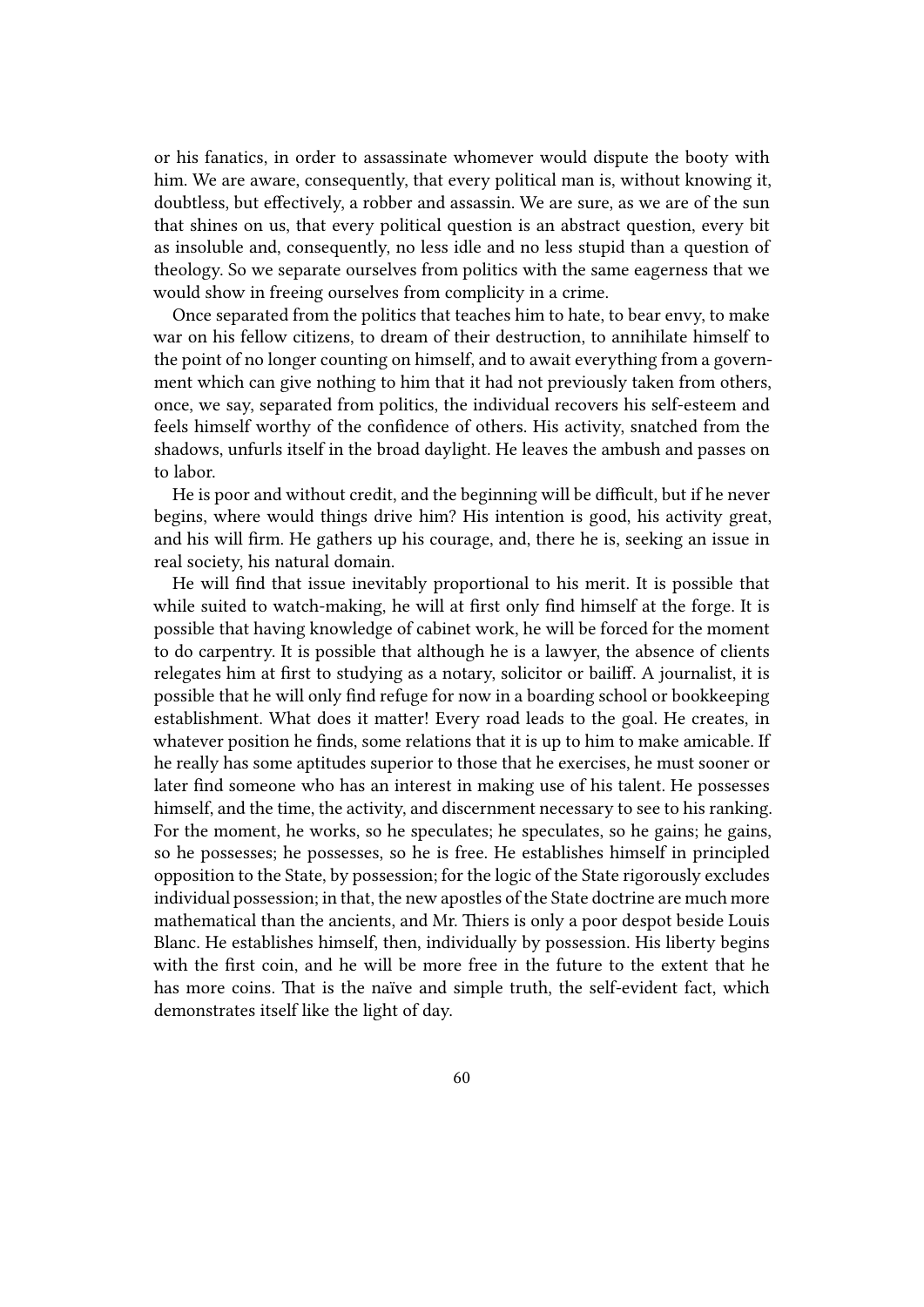The rhetoricians will designate as a monarchy or oligarchy, empire or republic the state in which I have coins in my pocket. I don't give a damn about their reasoning. They attract my attention only when by virtue of who knows what phantasmagoric law of balance, they want to take my coins. Then, let them call themselves monarchists, oligarchs, imperialists or republicans, I observe that my vocabulary permits me to give them another name, infinitely more intelligible and above all more conclusive: I call them crooks.

### **XIV**

But what is it that authorizes the crimes of the State? What is it that makes the governments deduct an enormous premium from the time, industry, goods, life and blood of individuals? Fear. If no one in society was afraid, the government wouldn't have to protect anyone, and if the government didn't have to protect anyone, it would no longer have any pretext for demanding from each an account of the use of their time, the character of their industry, or the origin of their goods. It would no longer demand the sacrifice of the blood or life of anyone.

When, to speak only of our profession–and all professions are obstructed like our own–we seek the reason for the numerous hindrances which are placed in our path; when we ask why we have to consult the minister, and then the procurator of the Republic, and then again ten prefects of police in order to publish a journal, we find that the government is afraid, but we also discover that the government is stronger than us. What gives that strength to the government? Everyone's money, the public wealth. But if it is accepted that the public wealth pays the government for being afraid, it remains to be shown that it is the public wealth itself which is afraid.

Why is the public wealth afraid? Precisely because it is the stake of political or insurrectionary struggles; precisely because public wealth, which is by nature revolutionary or circulating, finds itself constantly suppressed by the governmental piston of agitation and idleness.

Public wealth sustains government, not for the good that it does–that good is always and everywhere elusive–but for the evil that it is supposed to prevent. The evil that public wealth dreads, and that government is supposed to avert, can only come from government itself, or from the initiative of men who want to bring to the government one system or another; it sustains the politics of Peter because it fears the politics of Paul. Let the Paul-opposition withdraw from politics and the Peter-government is ruined. Since the public wealth sustains Peter only because of the evil that he prevents Paul from accomplishing, as soon as Paul no longer inspires fear and can no longer do evil, as soon as he labors, wealth circulates to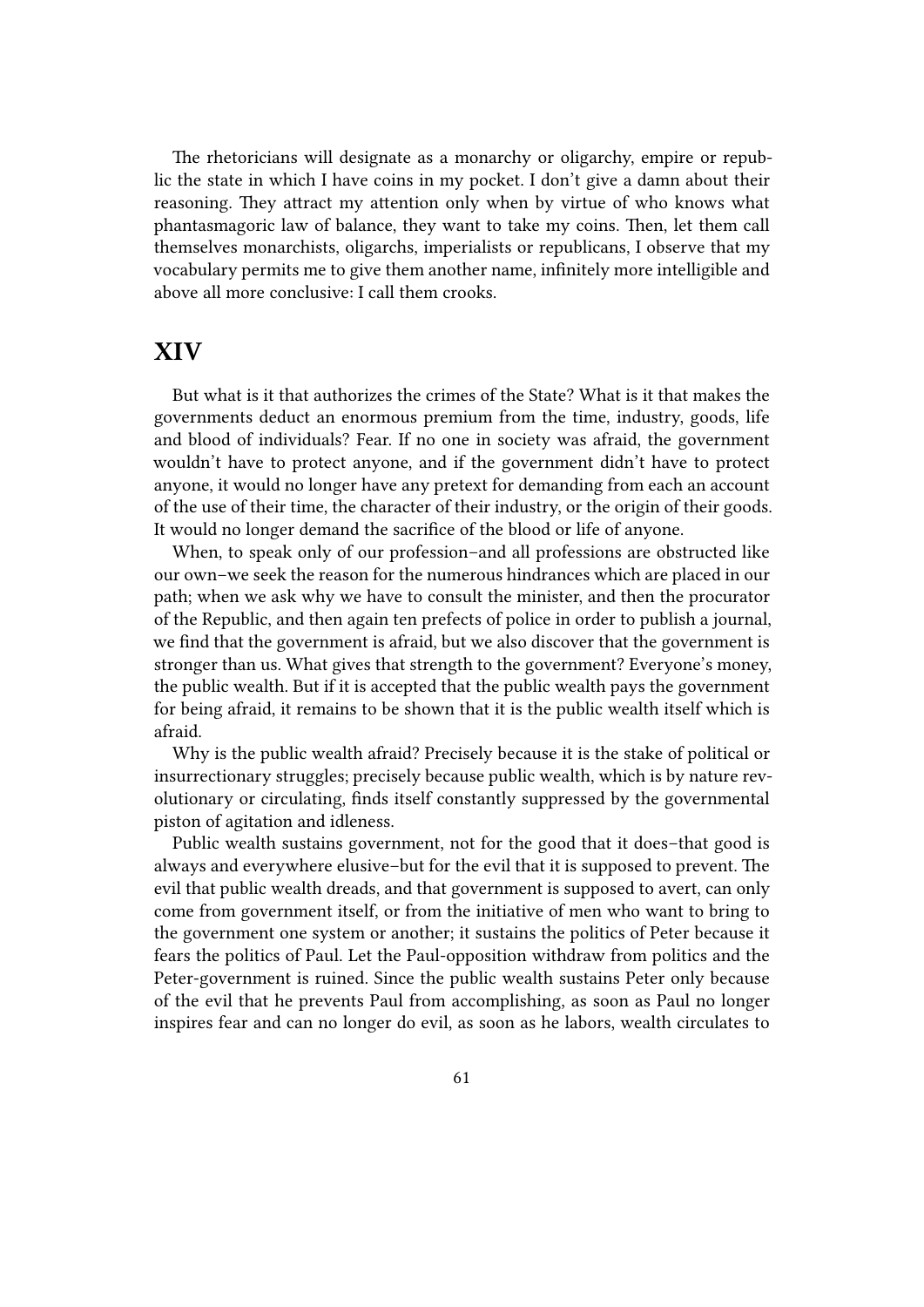him by right, Peter is no longer sustained, his action becomes null, his influence is dead, and his authority evaporates.

Confidence reborn in all minds, free credit is established, the interests develop on the largest scale, well-being is generalized, prosperity becomes universal, civilization is extended to all classes, and the Revolution is accomplished. Abandon politics completely, and get seriously back to business–this then is the true revolutionary tactic; it is simple, like all that is true, easy like all that is simple, and it is simple, true and easy like all that is just.

The government of the people is neither a doctrine nor an idea, but a fact. That government does not sum itself up in a motto or a color; it has for a symbol a gold coin.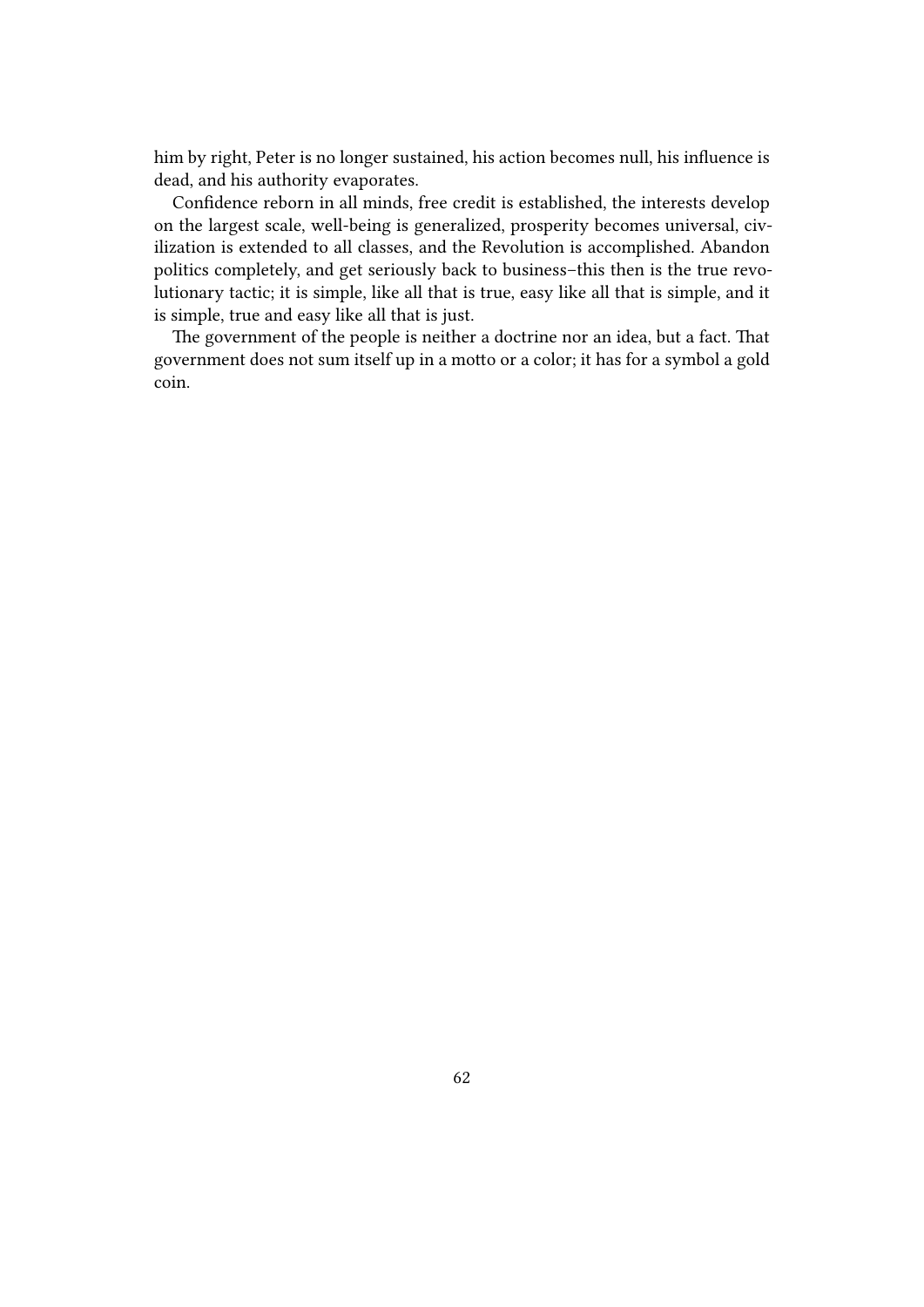### **The Electoral Law**

In the first issue of this journal, we have clearly, even audaciously expressed our opinion regarding the present character of electoral rights. The attitude of the people in the face of the partial suppression of this right proposed by Parliament has proven to us that our doctrine was in conformity with the general sentiment. The electorate is not a principle.

The popular instinct is more sure than the reasoning of the sophists, for that instinct bears on the facts. The so-called democratic parties have cried loudly that universal suffrage is the sole guarantee of progress, the sole principle from which well-being should result. The facts respond that universal suffrage, the exercise of which has up to this day softened the position of a few elected officials, has considerably compromised the individual interests and, as a consequence, public prosperity.

Does that mean that suffrage, as it has pleased the majority to formulate it, would resolve the question? It would be foolish to suppose it. The truth is not in the election; nothing can come from the election, the election is the guarantee of the government and the government is the cause of the unrest, it is thus in abstention and not in the election we will find the solution of the difficulty.

The people will come to abstention, as they will come to the refusal of taxation; it is necessary and inevitable. They have started down the road which must lead then there by falling into political skepticism, into doctrinal indifference. It is when the people no longer believe in anything that they will believe in themselves. That last belief determines the estimation of the act, and, positivism come to this point, the people leave the domain of interpretations to take fixed quantities; they no longer let themselves be led, they speculate; they no longer agitate, they amass; they no longer shout, they seek to enjoy.

Do you know, from the popular point of view, what is signified by the debates which have taken place in the Assembly between the majority and minority on the subject of the electoral law? They debates signify that the members of the majority believe that they can only be reelected by neutering universal suffrage, and that the members of the minority are convinced that universal suffrage is essential to them to remain where they are. That is the true sense of the discussion; but, in fact, what can the people expect from the majority or from the minority? Nothing. Both have well proven it, and, even when they have not proven it in practice, we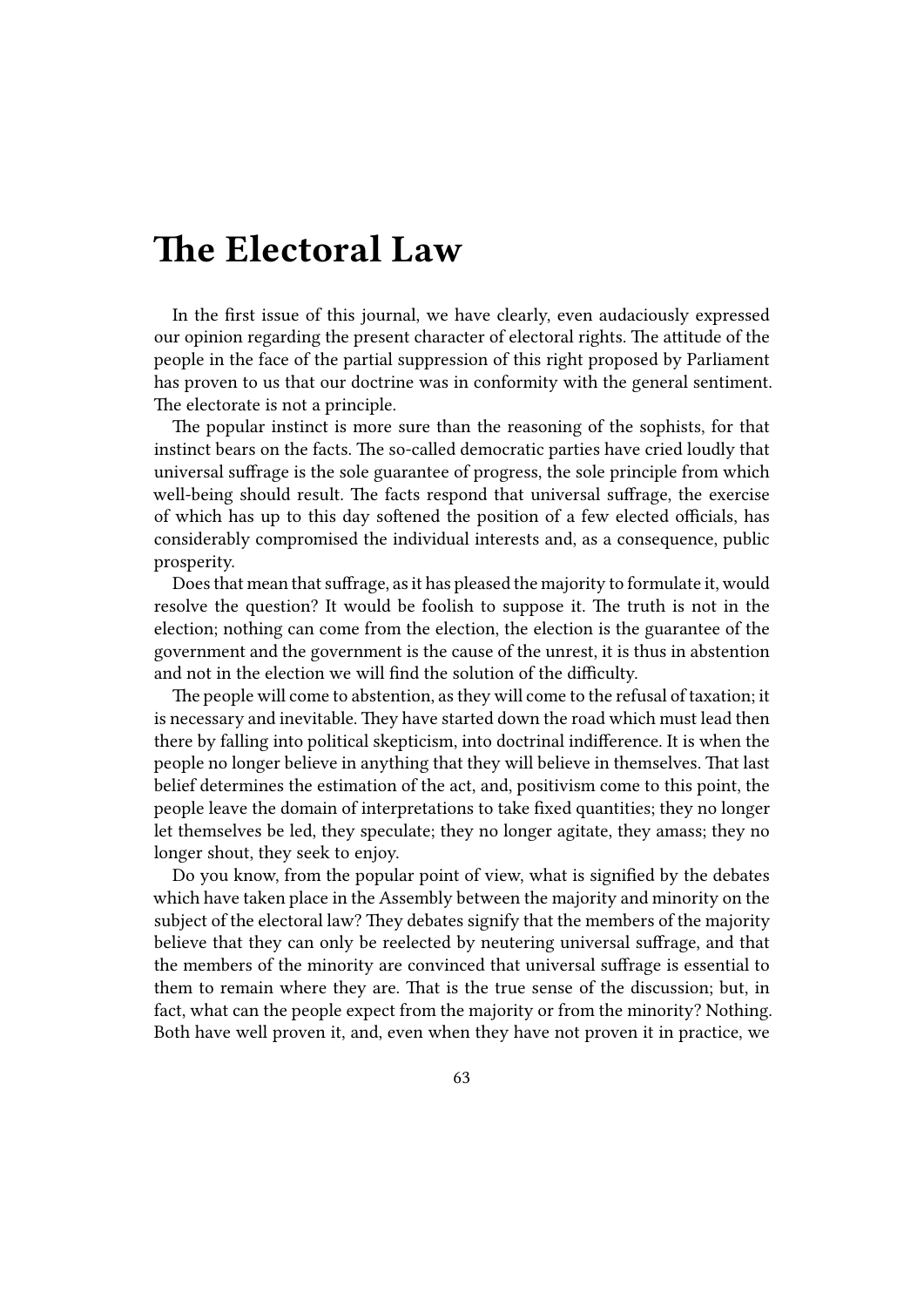believe we have, in this publication, furnished some very clear arguments on this point.

Have we so much to gladden us from the electoral regime that there would be cause for us to act to defend it? What has it produced? Some volumes of laws that, for my part, I would gladly pass on,—and you?

Certainly, it is universal suffrage which has produced the assemblies to which we owe all the prohibitions which crush us; would limited suffrage have produced worse results? We do not assume so. From now on what is the meaning of that enthusiasm that one wants to give us for universal suffrage, when it is proven that the assemblies have only led to disturbing and ruining us?

The right is wary of one part of the population.

The left mistrusts the other part.

What do you take us for? Whose creatures are we? We mistrust the right ad the left, and we reserve our votes; that is what it is best for us to do to put in agreement the whites and reds who only want our money.

That is the reason for the calm that has greeted the electoral law. The most naïve of the journals of Paris, as well as the most smug, L'Evénement and la Presse, have recommended calm to the population, and, the calm having taken place, they are pleased at having been obeyed. To hear them tell it, the wisdom of the people is their work; without them, the agitation would have torn up the paving stones and disturbed the city, which is pitiful.

The calm is in the force of things. The people have become deeply skeptical. They do not believe the troubadours or sellers of specifics. However much one professes a deep and tender love for them, however much one wants to assure them, they do not get more tenderness, nor more assurance, and they ask who are these bold or crazy sorts who dare put themselves high enough to love them, and who is the sovereign or schemer who has separated from them enough to promise them security.

The times of exploitation by big words have already passed. The labels no longer fool anyone. The devotion has delivered its bill. It is too costly. We no longer believe in chivalrous selflessness, so that from the very moment when a man separates himself from others in order to command them, some legitimate suspicions arise about him. In that state, the people no longer have leaders, and equality begins. When the people no longer have leaders, no movement is possible any more, and calm inevitably descends. Now, that calm is the Revolution, no longer the Revolution of the schemers, everyone's Revolution, that of the interest and wealth.

The politicians do not want to abandon questions of form, but it is the question of content which is debated in the heart of society. The government, the men of the government, the manner of constituting the government, the antecedents and doctrines of various individuals, the preeminence this system or that one: all that is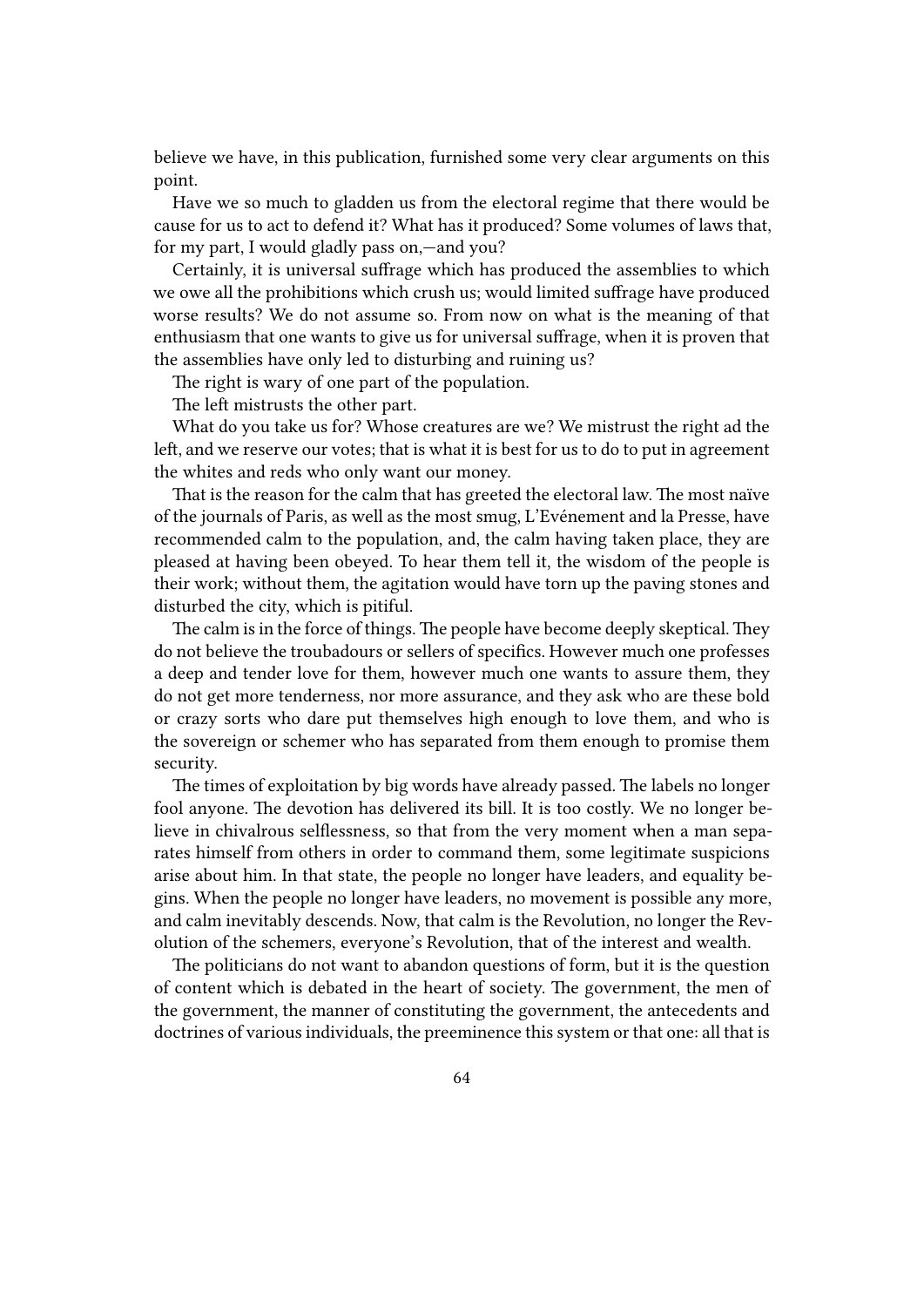of little importance to the people. What matters to them is well-being, and it is clear that no one can realize well-being except for themselves; it is proven that it cannot be obtained by delegation, and it is established in fact that it is independent of the form. It is thus with full and complete reason that people become indifferent with regard to the form, with the government, and they pay attention to the content, which is nothing but the people themselves, and their own business.

So let come, after the electoral law, the decennial presidency, the presidency for life, the empire—the devil come, provided that the good-for-nothings are condemned to silence by the prudence of the workers. The governmental form, however lofty it may be, will be overcome by the content; the people will devour the government.

The government is not a fact; it is only a fiction. The immutable and eternal fact is the people. We are, for our part, with the fact, and a time is coming which seems bad for those who do not want to separate from the fiction.